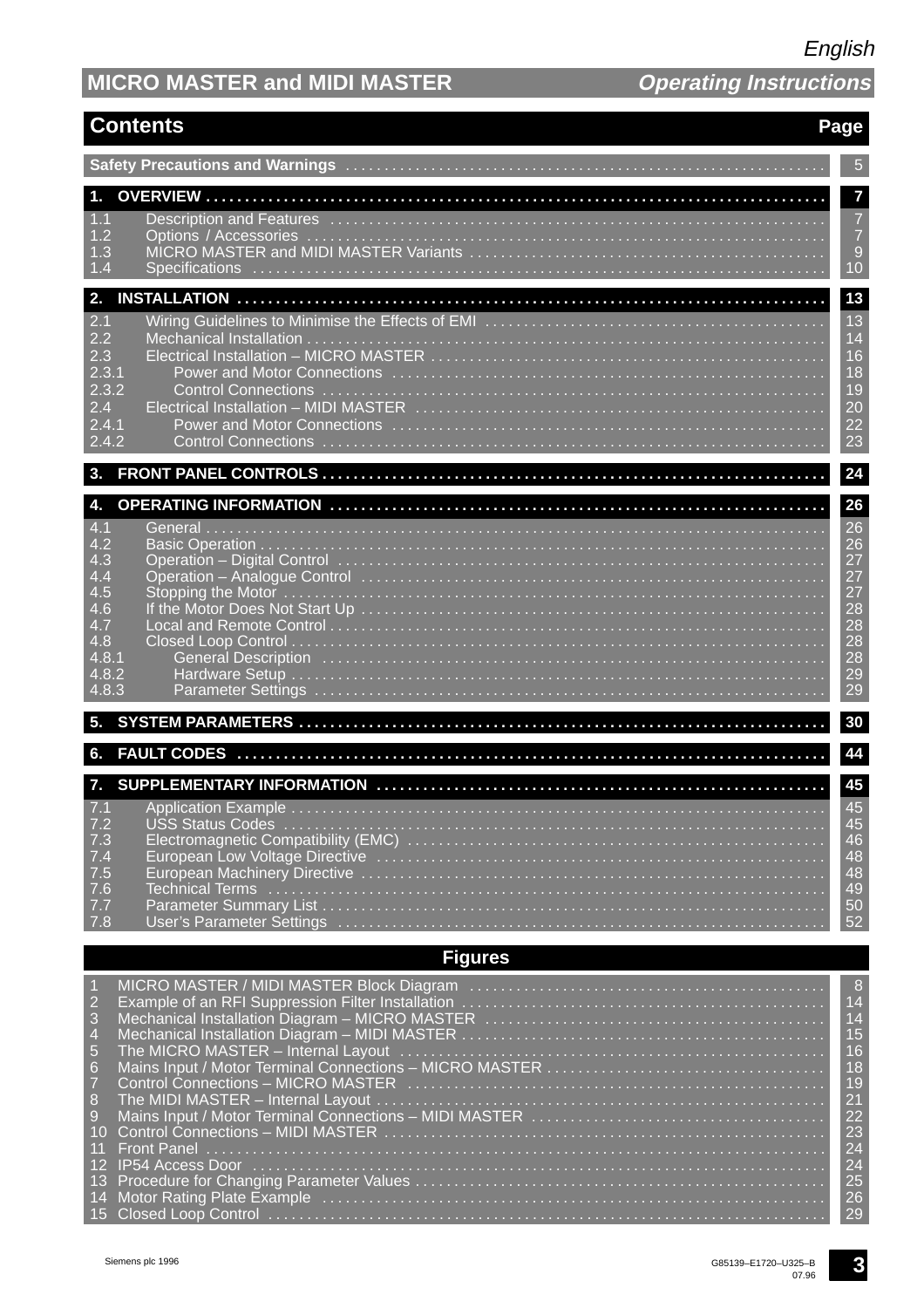*This page is intentionally blank*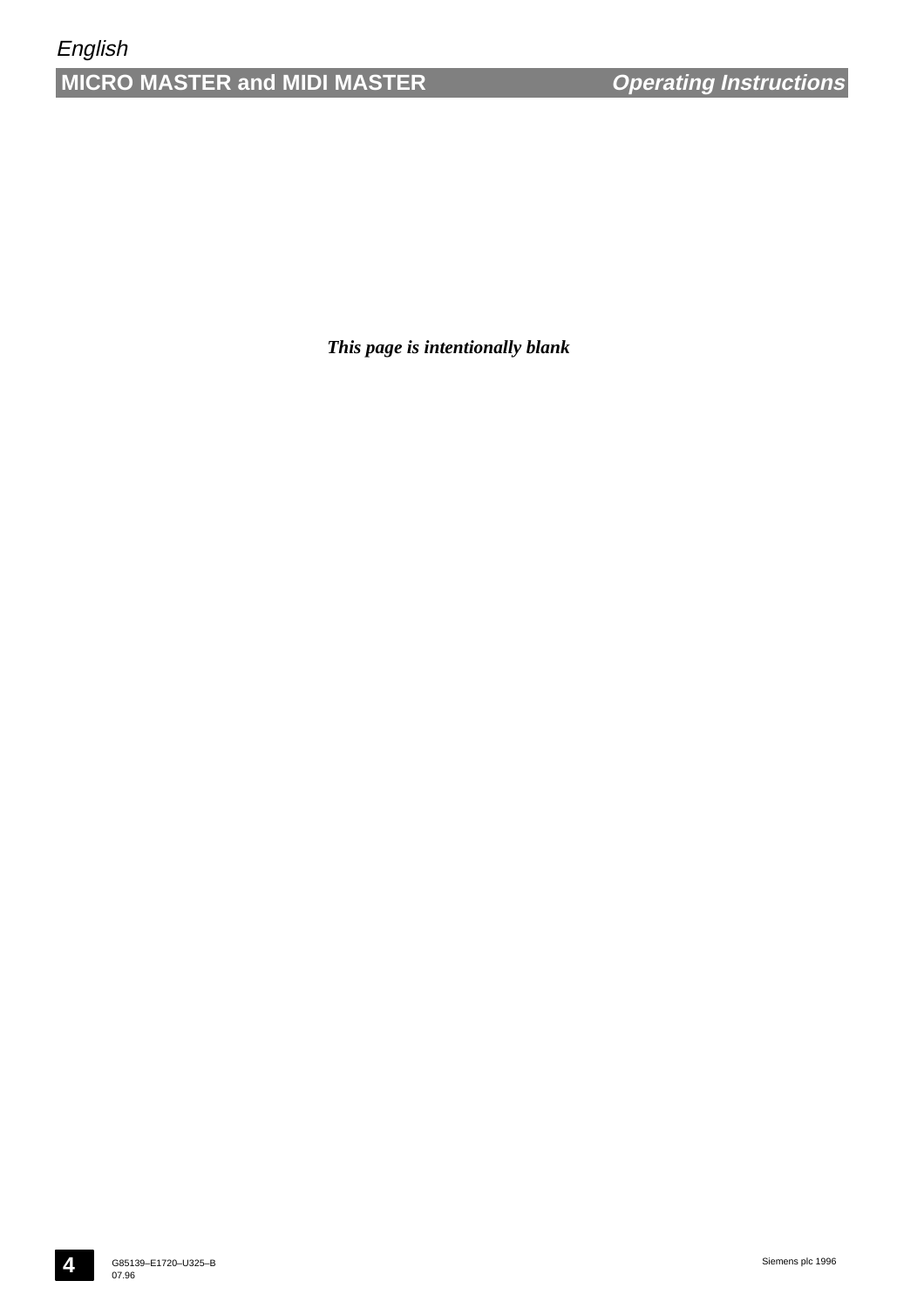### **Safety Precautions and Warnings**

**Before installing and putting this equipment into operation, please read these safety precautions and warnings carefully and all the warning signs attached to the equipment. Make sure that the warning signs are kept in a legible condition and replace missing or damaged signs.**

| This equipment contains hazardous voltages and controls hazardous rotating mechanical parts. Loss<br>of life, severe personal injury or property damage can result if the instructions contained in this manual<br>are not followed.                                                                                                                 |
|------------------------------------------------------------------------------------------------------------------------------------------------------------------------------------------------------------------------------------------------------------------------------------------------------------------------------------------------------|
| Only suitable qualified personnel should work on this equipment, and only after becoming familiar with<br>all safety notices, installation, operation and maintenance procedures contained in this manual. The<br>successful and safe operation of this equipment is dependent upon its proper handling, installation,<br>operation and maintenance. |
| The MICRO MASTER and MIDI MASTER operate at high voltages.                                                                                                                                                                                                                                                                                           |
| Only permanently–wired input power connections are allowed. This equipment must be<br>grounded (IEC 536 Class 1, NEC and other applicable standards).                                                                                                                                                                                                |
| The dc-link capacitor remains charged to dangerous voltages even when the power is removed.<br>For this reason it is not permissible to open the equipment until five minutes after the power has<br>been turned off. When handling the open equipment it should be noted that live parts are exposed.<br>Do not touch these live parts.             |
| Machines with a three phase power supply must not be connected to a supply via an ELCB (Earth<br>Leakage Circuit-Breaker - see DIN VDE 0160, section 6.5).                                                                                                                                                                                           |
| The following terminals can carry dangerous voltages even if the inverter is inoperative:                                                                                                                                                                                                                                                            |
| - the power supply terminals L/L2, N/L3 or L1, L/L2, N/L3.<br>$-$ the motor terminals W, V, U.<br>the braking resistor / braking unit terminals B+, B- / DC+, DC-.                                                                                                                                                                                   |
| Only qualified personnel may connect, start the system up and repair faults. These personnel<br>must be thoroughly acquainted with all the warnings and operating procedures contained in this<br>manual.                                                                                                                                            |
| Certain parameter settings may cause the inverter to restart automatically after an input power<br>failure.                                                                                                                                                                                                                                          |
| This equipment must not be used as an 'emergency stop' mechanism (see EN 60204, 9.2.5.4).                                                                                                                                                                                                                                                            |



### **CAUTION**

- Children and the general public must be prevented from accessing or approaching the equipment!
- This equipment may only be used for the purpose specified by the manufacturer. Unauthorised modifications and the use of spare parts and accessories that are not sold or recommended by the manufacturer of the equipment can cause fires, electric shocks and injuries.
	- Keep these operating instructions within easy reach and give them to all users!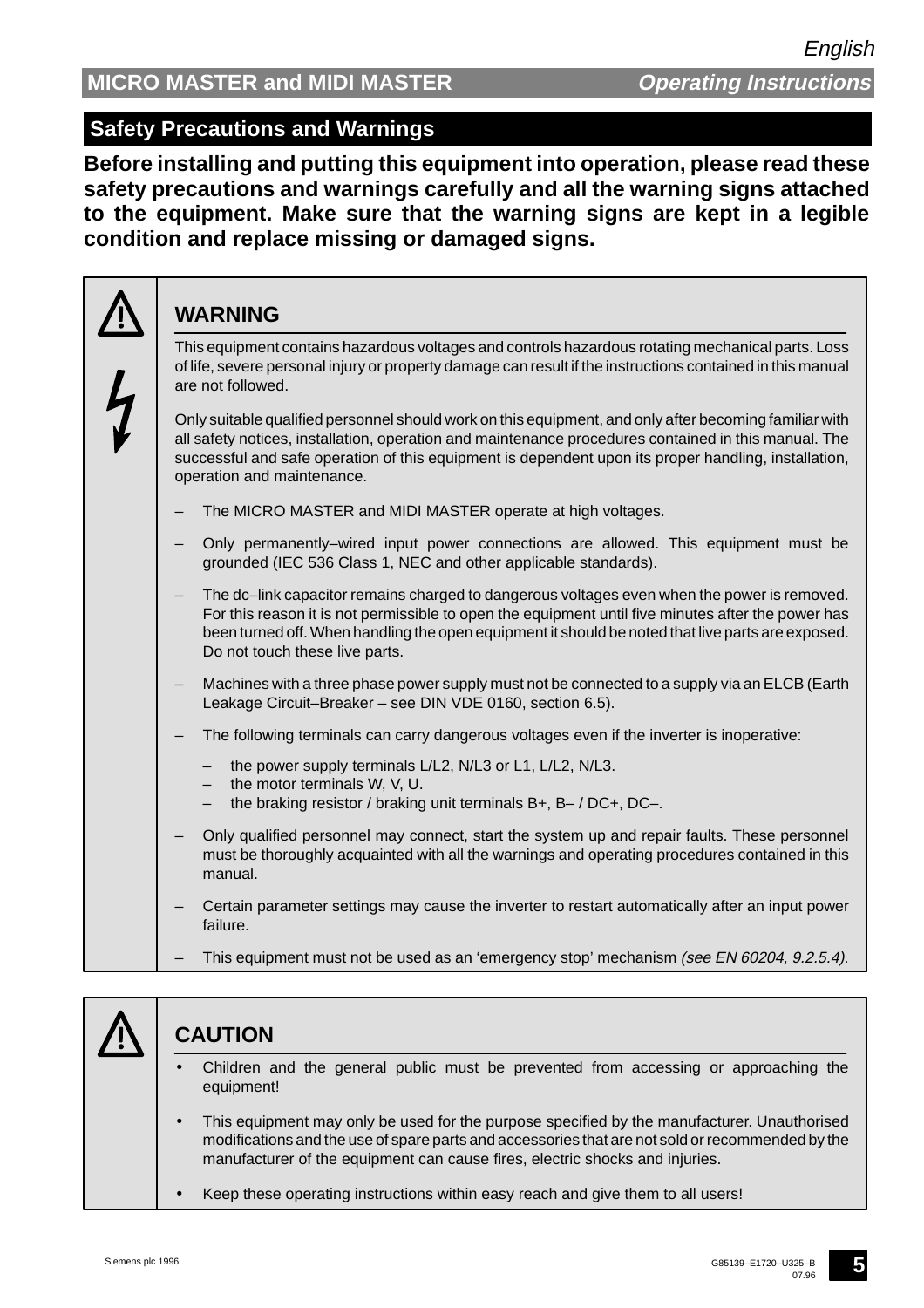## **MICRO MASTER and MIDI MASTER**

### **Definitions**

#### • **Qualified Person**

For the purposes of this manual and product labels, a qualified person is one who is familiar with the installation, construction, operation and maintenance of this equipment and with the hazards involved. In addition, the person must be:

- (1) Trained and authorised to energise, de–energise, clear, ground and tag circuits and equipment in accordance with established safety practices.
- (2) Trained in the proper care and use of protective equipment in accordance with established safety practices.
- (3) Trained in rendering first aid.

#### • **DANGER**

For the purposes of this manual and product labels, DANGER indicates that loss of life, severe personal injury or substantial property damage WILL result if proper precautions are not taken.

#### • **WARNING**

For the purposes of this manual and product labels, WARNING indicates that loss of life, severe personal injury or substantial property damage CAN result if proper precautions are not taken.

#### • **CAUTION**

For the purposes of this manual and product labels, CAUTION indicates that minor personal injury or property damage CAN result if proper precautions are not taken.

#### • **Note**

For the purposes of this manual and product labels, Notes merely call attention to information that is especially significant in understanding and operating the inverter.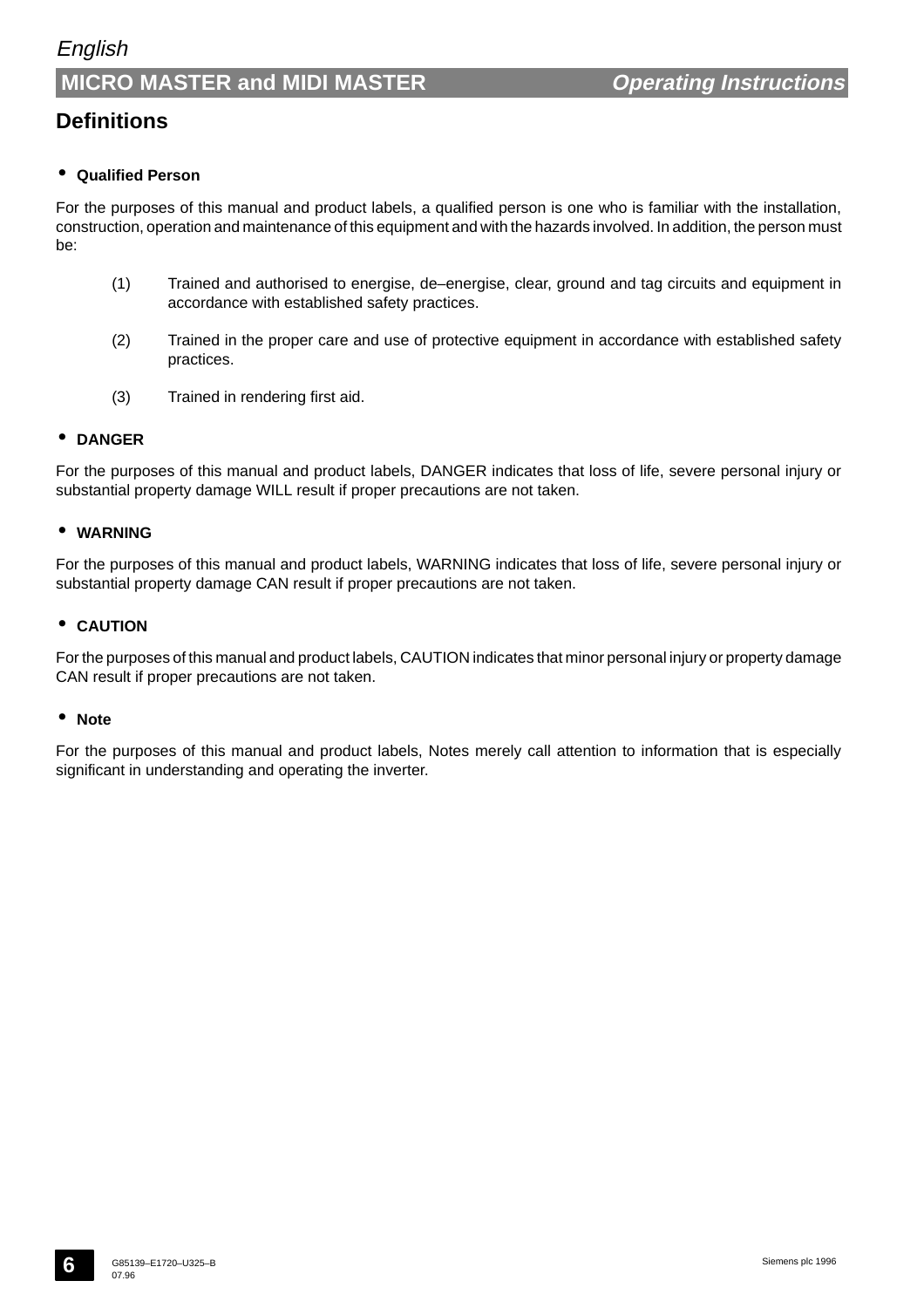### **1. OVERVIEW**

#### **1.1 Description and Features**

The MICRO MASTER and MIDI MASTER are a range of inverters with a voltage dc–link circuit for variable speed AC drives (see Figure 1). Various models are available, ranging from the compact 250 W MICRO MASTER up to the 37 kW MIDI MASTER (see section 1.3 below).

Both types of inverter are microprocessor–controlled. A special pulse–width modulation method with selectable pulse frequency permits extremely quiet motor operation. Complete inverter and motor protection is provided by various protective functions.

#### **Features**

- Microprocessor–control for reliability and flexibility.
- Remote control capability via RS485 serial link using the USS protocol.
- Ability to control up to 31 inverters via the USS protocol.
- A comprehensive range of parameters is provided to enable the inverters to be configured for use in almost any application.
- Built–in non–volatile memory for storing parameter settings.
- Factory default parameter settings pre–programmed for European and North American requirements.
- Output frequency (and hence motor speed) can be controlled by one of five methods:
	- (1) Digital frequency setpoint
	- (2) Analogue setpoint (voltage or current input)
	- (3) Motor potentiometer
	- (4) Fixed frequency
	- (5) Via remote data transmission
- Built-in dc injection brake.
- Built–in brake chopper for external resistor (MICRO MASTER), optional for MIDI MASTER.
- Integral RFI filter on MM25 MM220.
- Automatic load compensation by flux current control.
- Built–in ramp generator for variable ramping times.
- Membrane–type front panel controls.
- Two relay outputs incorporated.
- Analogue output incorporated.
- External connection for optional enhanced operator panel or for use as external RS485 interface.
- Closed loop control using a standard Proportional, Integral, Derivative (PID) control loop function.
- Optional protection to IP54 (minimum) for MIDI MASTER inverters.

#### **1.2 Options / Accessories**

The following options are available for the MICRO MASTER and MIDI MASTER:

Braking resistor (MICRO MASTER) Braking unit (MIDI MASTER) RFI suppression filter Enhanced operator panel (OPm) Please contact your local<br>
PROFIBUS module (OPmP) Siemens sales office for PROFIBUS module (OPmP) SIMOVIS software for control via PC Output chokes and line chokes Output filters

further details further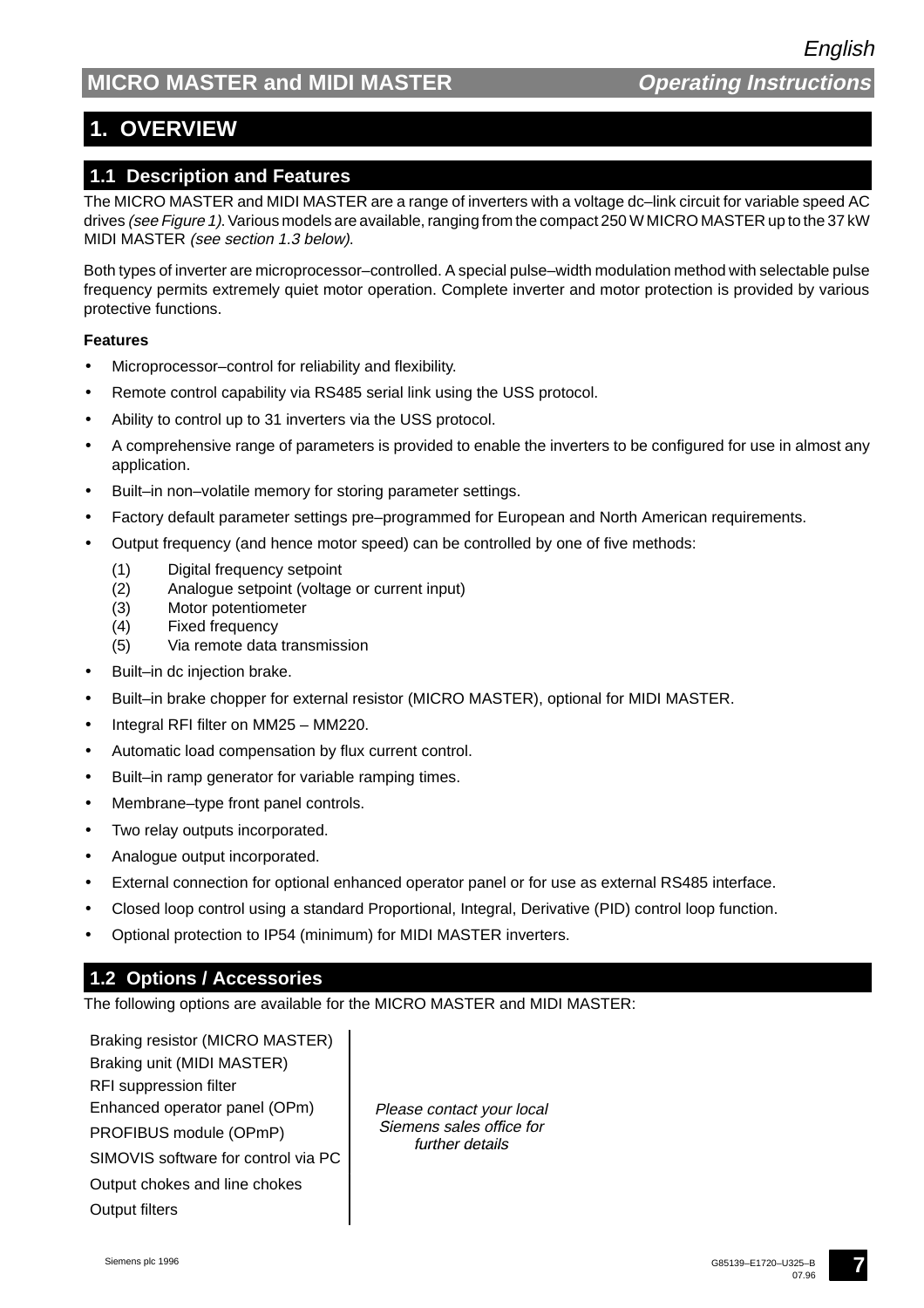### **MICRO MASTER and MIDI MASTER**

**Operating Instructions**



#### Figure 1: **MICRO MASTER / MIDI MASTER Block Diagram**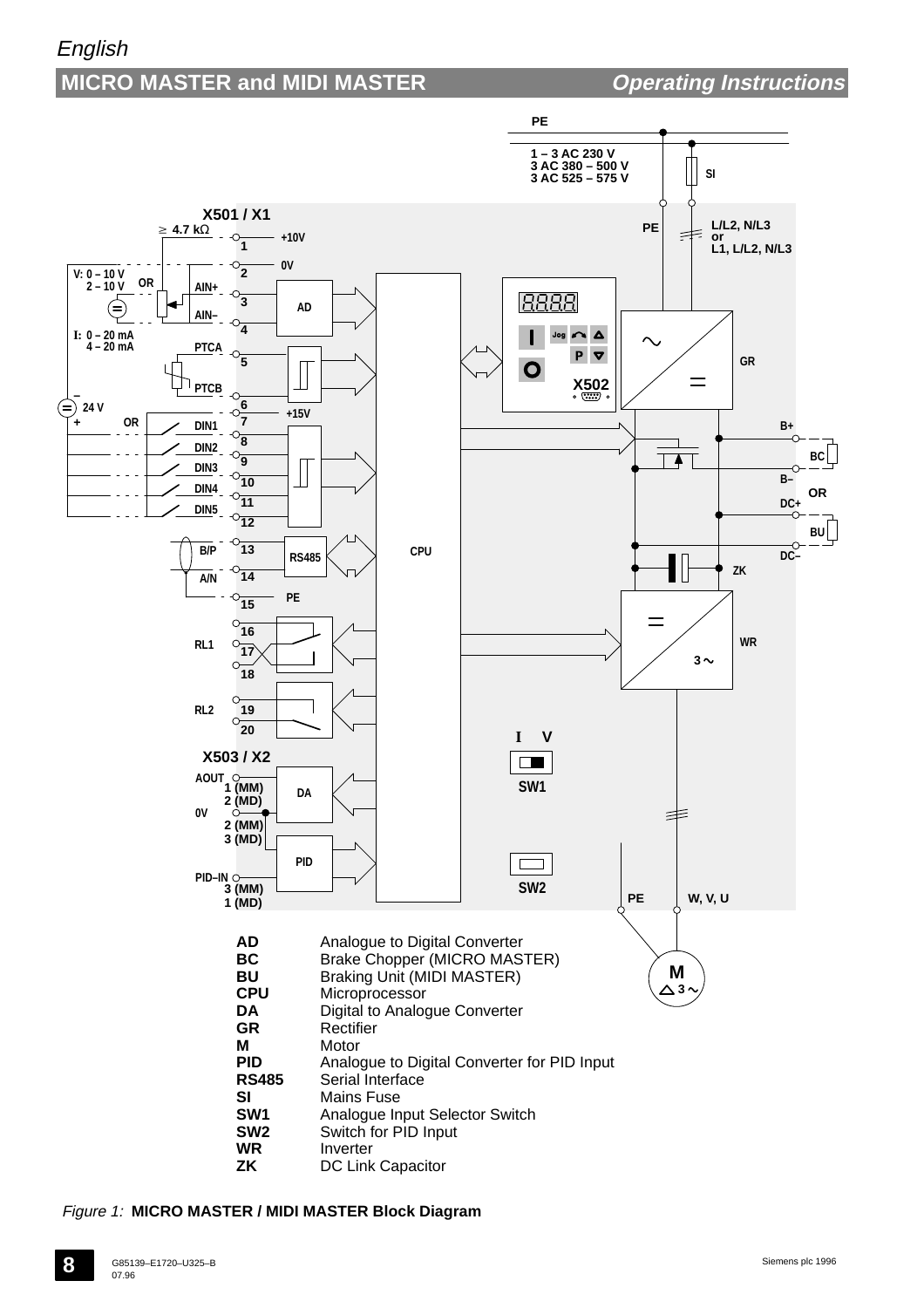**Operating Instructions**

# **MICRO MASTER and MIDI MASTER**

### **1.3 MICRO MASTER and MIDI MASTER Variants**

This handbook covers all variants of the MICRO MASTER and MIDI MASTER inverters, including MIDI MASTER IP54 variants. Differences between IP54 and the standard IP21 MIDI MASTERS are described at the appropriate places in the text.

|          |                           | <b>MICRO MASTER</b> |                                                                                                                                                | <b>MIDI MASTER (IP21)</b> |                  |                           |               |  |  |
|----------|---------------------------|---------------------|------------------------------------------------------------------------------------------------------------------------------------------------|---------------------------|------------------|---------------------------|---------------|--|--|
| Model    | Input<br>Voltage          | Power<br>Rating     | Order No.                                                                                                                                      | Model                     | Input<br>Voltage | Power<br>Rating           | Order No.     |  |  |
| $MM25*$  |                           | 250W                | 6SE3111-5BA40                                                                                                                                  | MD550/2                   |                  | 5.5 kW                    | 6SE3122-3CG40 |  |  |
| $MM37*$  |                           | 370W                | 6SE3112-1BA40                                                                                                                                  | MD750/2                   | 3AC              | 7.5 kW                    | 6SE3123-1CG40 |  |  |
| MM55*    | 1 AC                      | 550W                | 6SE3112-8BA40                                                                                                                                  | MD1100/2                  | 230 V            | 11.0 kW                   | 6SE3124-2CH40 |  |  |
| $MM75*$  | 230 V                     | 750W                | 6SE3113-6BA40                                                                                                                                  | MD1500/2                  |                  | 15.0 kW                   | 6SE3125-4CH40 |  |  |
| MM110    |                           | 1.1 kW              | 6SE3115-2BB40                                                                                                                                  | MD1850/2                  |                  | 18.5 kW                   | 6SE3126-8CJ40 |  |  |
| MM150    |                           | 1.5 kW              | 6SE3116-8BB40                                                                                                                                  | MD2200/2                  |                  | 22.0 kW                   | 6SE3127-5CJ40 |  |  |
| MM220    |                           | 2.2 kW              | 6SE3121-0BC40                                                                                                                                  | MD750/3                   |                  | 7.5 kW                    | 6SE3121-7DG40 |  |  |
| MM25/2*  |                           | 250W                | 6SE3111-5CA40                                                                                                                                  | MD1100/3                  |                  | 11.0 kW                   | 6SE3122-4DG40 |  |  |
| MM37/2*  |                           | 370W                | 6SE3112-1CA40                                                                                                                                  | MD1500/3                  | 3AC              | 15.0 kW                   | 6SE3123-0DH40 |  |  |
| MM55/2*  |                           | 550W                | 6SE3112-8CA40                                                                                                                                  | MD1850/3                  | $380 - 500$ V    | 18.5 kW                   | 6SE3123-5DH40 |  |  |
| MM75/2*  | 1/3 AC                    | 750W                | 6SE3113-6CA40                                                                                                                                  | MD2200/3                  |                  | 22.0 kW                   | 6SE3124-2DJ40 |  |  |
| MM110/2  | 230 V                     | 1.1 kW              | 6SE3115-2CB40                                                                                                                                  | MD3000/3                  |                  | 30.0 kW                   | 6SE3125-5DJ40 |  |  |
| MM150/2  |                           | 1.5 kW              | 6SE3116-8CB40                                                                                                                                  | MD3700/3                  |                  | 37.0 kW                   | 6SE3126-8DJ40 |  |  |
| MM220/2  |                           | 2.2 kW              | 6SE3121-0CC40                                                                                                                                  | MD750/4                   |                  | 7.5 kW                    | 6SE3121-1FG40 |  |  |
| MM300/2  |                           | 3.0 kW              | 6SE3121-3CC40                                                                                                                                  | MD1100/4                  |                  | 11.0 kW                   | 6SE3121-7FG40 |  |  |
| MM150/3  |                           | 1.5 kW              | 6SE3114-0DC40                                                                                                                                  | MD1500/4                  | 3AC              | 15.0 kW                   | 6SE3122-2FH40 |  |  |
| MM220/3  |                           | 2.2 kW              | 6SE3115-8DC40                                                                                                                                  | MD1850/4                  | $525 - 575$ V    | 18.5 kW                   | 6SE3122-7FH40 |  |  |
| MM300/3  | 3AC<br>$380 - 500$ V      | 3.0 kW              | 6SE3117-3DC40                                                                                                                                  | MD2200/4                  |                  | 22.0 kW                   | 6SE3123-2FJ40 |  |  |
| MM400/3  |                           | 4.0 kW              | 6SE3121-0DC40                                                                                                                                  | MD3000/4                  |                  | 30.0 kW                   | 6SE3124-1FJ40 |  |  |
| MM550/3  |                           | 5.5 kW              | 6SE3121-3DC40                                                                                                                                  | MD3700/4                  |                  | 37.0 kW                   | 6SE3125-2FJ40 |  |  |
|          |                           | <b>NOTES</b>        |                                                                                                                                                |                           |                  | <b>MIDI MASTER (IP54)</b> |               |  |  |
| (1)      |                           |                     | MICRO MASTER models marked "*" do not have an internal fan                                                                                     | MD550/2-IP54              |                  | 5.5 kW                    | 6SE3122-3CS45 |  |  |
| fitted.  |                           |                     |                                                                                                                                                | MD750/2-IP54              |                  | 7.5 kW                    | 6SE3123-1CS45 |  |  |
| (2)      |                           |                     | All 1 AC 230 V MICRO MASTERS include integrated EMC                                                                                            | MD1100/2-IP54             | 3AC<br>230 V     | 11.0 kW                   | 6SE3124-2CS45 |  |  |
| filters. |                           |                     |                                                                                                                                                | MD1500/2-IP54             |                  | 15.0 kW                   | 6SE3125-4CS45 |  |  |
| (3)      |                           |                     | All 230 V MICRO MASTERS (both 1 and 3 AC) are suitable for                                                                                     | MD1850/2-IP54             |                  | 18.5 kW                   | 6SE3126-8CS45 |  |  |
|          | choke, e.g. 4EM6100-3CB). |                     | 2 AC 230 V operation (MM300/2 requires an external line                                                                                        | MD2200/2-IP54             |                  | 22.0 kW                   | 6SE3127-5CS45 |  |  |
|          |                           |                     |                                                                                                                                                | MD750/3-IP54              |                  | 7.5 kW                    | 6SE3121-7DS45 |  |  |
|          | (MM300/2 requires         | external line       | (4) All 3 AC 230 V MICRO MASTERS can operate on 1 AC 230 V<br>choke,                                                                           | MD1100/3-IP54             |                  | 11.0 kW                   | 6SE3122-4DS45 |  |  |
|          | 4EM6100-3CB).             | an                  | e.g.                                                                                                                                           | MD1500/3-IP54             | 3AC              | 15.0 kW                   | 6SE3123-0DS45 |  |  |
|          |                           |                     |                                                                                                                                                | MD1850/3-IP54             | $380 - 500$ V    | 18.5 kW                   | 6SE3123-5DS45 |  |  |
|          |                           |                     | Many aspects of operation are common to all variants. However,                                                                                 | MD2200/3-IP54             |                  | 22.0 kW                   | 6SE3124-2DS45 |  |  |
|          |                           |                     | some differences do exist (particularly in installation procedures).<br>These differences are described at the appropriate places in the text. | MD3000/3-IP54             |                  | 30.0 kW                   | 6SE3125-5DS45 |  |  |
|          |                           |                     |                                                                                                                                                | MD3700/3-IP54             |                  | 37.0 kW                   | 6SE3126-8DS45 |  |  |
|          |                           |                     |                                                                                                                                                | MD750/4-IP54              |                  | 7.5 kW                    | 6SE3121-1FS45 |  |  |
|          |                           |                     |                                                                                                                                                | MD1100/4-IP54             |                  | 11.0 kW                   | 6SE3121-7FS45 |  |  |
|          |                           |                     |                                                                                                                                                | MD1500/4-IP54             | 3 AC             | 15.0 kW                   | 6SE3122-2FS45 |  |  |
|          |                           |                     |                                                                                                                                                | MD1850/4-IP54             | $525 - 575$ V    | 18.5 kW                   | 6SE3122-7FS45 |  |  |
|          |                           |                     |                                                                                                                                                | MD2200/4-IP54             |                  | 22.0 kW                   | 6SE3123-2FS45 |  |  |
|          |                           |                     |                                                                                                                                                | MD3000/4-IP54             |                  | 30.0 kW                   | 6SE3124-1FS45 |  |  |
|          |                           |                     |                                                                                                                                                | MD3700/4-IP54             |                  | 37.0 kW                   | 6SE3125-2FS45 |  |  |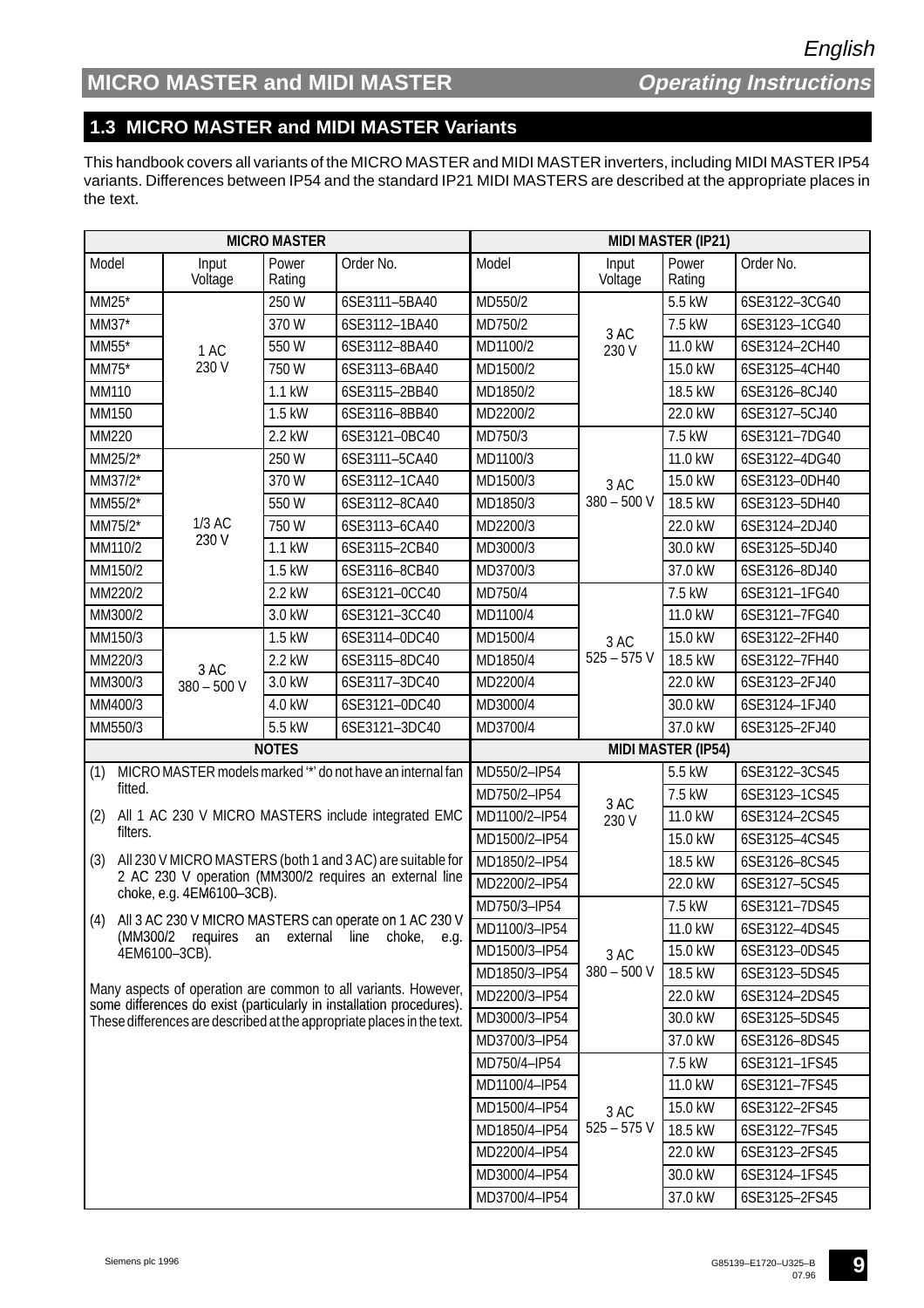### **1.4 Specifications**

|                                  | Single Phase MICRO MASTER Inverters |             |                     |                   |                                     |                       |              |                   |  |  |  |
|----------------------------------|-------------------------------------|-------------|---------------------|-------------------|-------------------------------------|-----------------------|--------------|-------------------|--|--|--|
| Inverter model                   |                                     | <b>MM25</b> | <b>MM37</b>         | <b>MM55</b>       | <b>MM75</b>                         | <b>MM110</b>          | <b>MM150</b> | <b>MM220</b>      |  |  |  |
| Input voltage range              |                                     |             |                     |                   | 1 AC 230 V +/-15% 2 AC 208 V +/-10% |                       |              |                   |  |  |  |
| Motor output rating 1            | 250W                                | 370W        | 550 W               | 750W              | 1.1 kW                              | 1.5 kW                | 2.2 kW       |                   |  |  |  |
| Continuous output                | 660 VA                              | 880 VA      | 1.14 kVA            | 1.5 kVA           | 2.1 kVA                             | 2.8 kVA               | 4.0 kVA      |                   |  |  |  |
| Output current (nom.)            | 1.5A                                | 2.0A        | 2.6A                | 3.4A              | 4.8 A                               | 6.4A                  | 9.0 A        |                   |  |  |  |
| Output current (max. continuous) |                                     | 1.6A        | 2.3A                | 2.9A              | 3.7A                                | 5.2A                  | 7.0A         | 10.0A             |  |  |  |
| Input current (max.)             |                                     | 3.0A        | 3.8A                | 5.5A              | 6.5A                                | 14.0A                 | 18.0A        | 20.0A             |  |  |  |
| Recommended mains fuse           |                                     |             | 10A                 |                   | 16 A                                | 20A<br>25 A           |              |                   |  |  |  |
| Recommended lead                 | Input                               |             | 1.0 mm <sup>2</sup> |                   | $1.5$ mm <sup>2</sup>               | $2.5$ mm <sup>2</sup> |              |                   |  |  |  |
| cross-section (min.)             |                                     |             | 1.0 mm <sup>2</sup> |                   |                                     |                       |              |                   |  |  |  |
| Dimensions (mm) (w x h x d)      |                                     |             |                     | 112 x 182 x 113   | 149 x 184 x 155                     | 185 x 215 x 175       |              |                   |  |  |  |
| Weight                           |                                     |             |                     | 1.9 <sub>kq</sub> |                                     |                       | $2.6$ kg     | 5.0 <sub>kq</sub> |  |  |  |

|                                  | 230 V Three Phase MICRO MASTER Inverters |                     |                       |                     |         |                       |                       |                       |                       |  |  |  |
|----------------------------------|------------------------------------------|---------------------|-----------------------|---------------------|---------|-----------------------|-----------------------|-----------------------|-----------------------|--|--|--|
| Inverter model                   |                                          | MM25/2              | MM37/2                | MM55/2              | MM75/2  | MM110/2               | MM150/2               | MM220/2               | MM300/2 3             |  |  |  |
| Input voltage range              |                                          |                     | 1 - 3 AC 230 V +/-15% |                     |         |                       |                       |                       |                       |  |  |  |
| Motor output rating 1            |                                          | 250 W               | 370 W                 | 550W                | 750W    | $1.1$ kW              | 1.5 kW                | 2.2 kW                | 3.0 kW                |  |  |  |
| Continuous output                | 660 VA                                   | 880 VA              | 1.14 kVA              | 1.5 kVA             | 2.1 kVA | 2.8 kVA               | 4.0 kVA               | 5.2 kVA               |                       |  |  |  |
| Output current (nom.)            | 1.5A                                     | 2.0A                | 2.6A                  | 3.4A                | 4.8 A   | 6.4A                  | 9.0A                  | 11.8A                 |                       |  |  |  |
| Output current (max. continuous) |                                          | 1.6A                | 2.3A                  | 2.9A                | 3.7A    | 5.2A                  | 7.0A                  | 10.0A                 | 12.7A                 |  |  |  |
| Input current $2$ (max.)         |                                          | 2.1A                | 3.0A                  | 4.2A                | 5.0A    | 7.0A                  | 9.5A                  | 12.0A                 | 14.5A                 |  |  |  |
| Recommended mains fuse 2         |                                          | 10A<br>20 A<br>16 A |                       |                     |         |                       |                       |                       |                       |  |  |  |
| Recommended lead                 | Input                                    |                     |                       | 1.0 mm <sup>2</sup> |         |                       | $1.5$ mm <sup>2</sup> |                       | $2.5$ mm <sup>2</sup> |  |  |  |
| cross-section $2$ (min.)         |                                          |                     | $1.0 \text{ mm}^2$    |                     |         | $1.5$ mm <sup>2</sup> |                       | $2.5$ mm <sup>2</sup> |                       |  |  |  |
| Dimensions (mm) (w x h x d)      |                                          |                     | 112 x 182 x 113       |                     |         | 149 x 184 x 145       | 185 x 215 x 162       |                       |                       |  |  |  |
| Weight                           |                                          |                     |                       | 1.8 <sub>kq</sub>   |         |                       | 2.4 kg                |                       | 4.5 kg                |  |  |  |

|                                                  |        |                                                |         | 400 V - 500 V Three Phase MICRO MASTER Inverters |         |                       |  |  |  |
|--------------------------------------------------|--------|------------------------------------------------|---------|--------------------------------------------------|---------|-----------------------|--|--|--|
| Inverter model                                   |        | MM150/3                                        | MM220/3 | MM300/3                                          | MM400/3 | MM550/3               |  |  |  |
| 3 AC 380 V - 500 V +/-10%<br>Input voltage range |        |                                                |         |                                                  |         |                       |  |  |  |
| Motor output rating 1                            |        | $1.5$ kW                                       | 2.2 kW  | 3.0 kW                                           | 4.0 kW  | 5.5 kW                |  |  |  |
| Continuous output                                |        | 2.8 kVA                                        | 4.0 kVA | 5.2 kVA                                          | 7.0 kVA | 9.0 kVA               |  |  |  |
| Output current (nom.)                            |        | 3.8A                                           | 5.5A    | 7.2A                                             | 9.5A    | 12.0A                 |  |  |  |
| Output current (max. continuous)                 |        | 4.2A                                           | 6.1A    | 7.7A                                             | 10.2A   | 13.2A                 |  |  |  |
| Input current (max.)                             |        | 5.5A                                           | 7.5A    | 10.0A                                            | 12.5A   | 16.0A                 |  |  |  |
| Recommended mains fuse                           |        | 10A                                            |         | 16 A                                             |         | 20A                   |  |  |  |
| Recommended lead                                 | Input  | 1.0 mm <sup>2</sup>                            |         | $1.5$ mm <sup>2</sup>                            |         | $2.5$ mm <sup>2</sup> |  |  |  |
| cross-section (min.)                             | Output | $1.0$ mm <sup>2</sup><br>$1.5$ mm <sup>2</sup> |         |                                                  |         |                       |  |  |  |
| Dimensions (mm) (w x h x d)                      |        | 185 x 215 x 162                                |         |                                                  |         |                       |  |  |  |
| Weight<br>5.0 <sub>kq</sub>                      |        |                                                |         |                                                  |         |                       |  |  |  |

<sup>1</sup> Siemens 4 pole–motor, 1LA5 series or equivalent.

<sup>2</sup> Assumes 3–phase supply. If a single or 2–phase supply is used, the input current ratings, wire sizes and fuses for single phase MICRO MASTERS will apply.

<sup>3</sup> MM300/2 requires an external choke to operate on a single or 2–phase supply.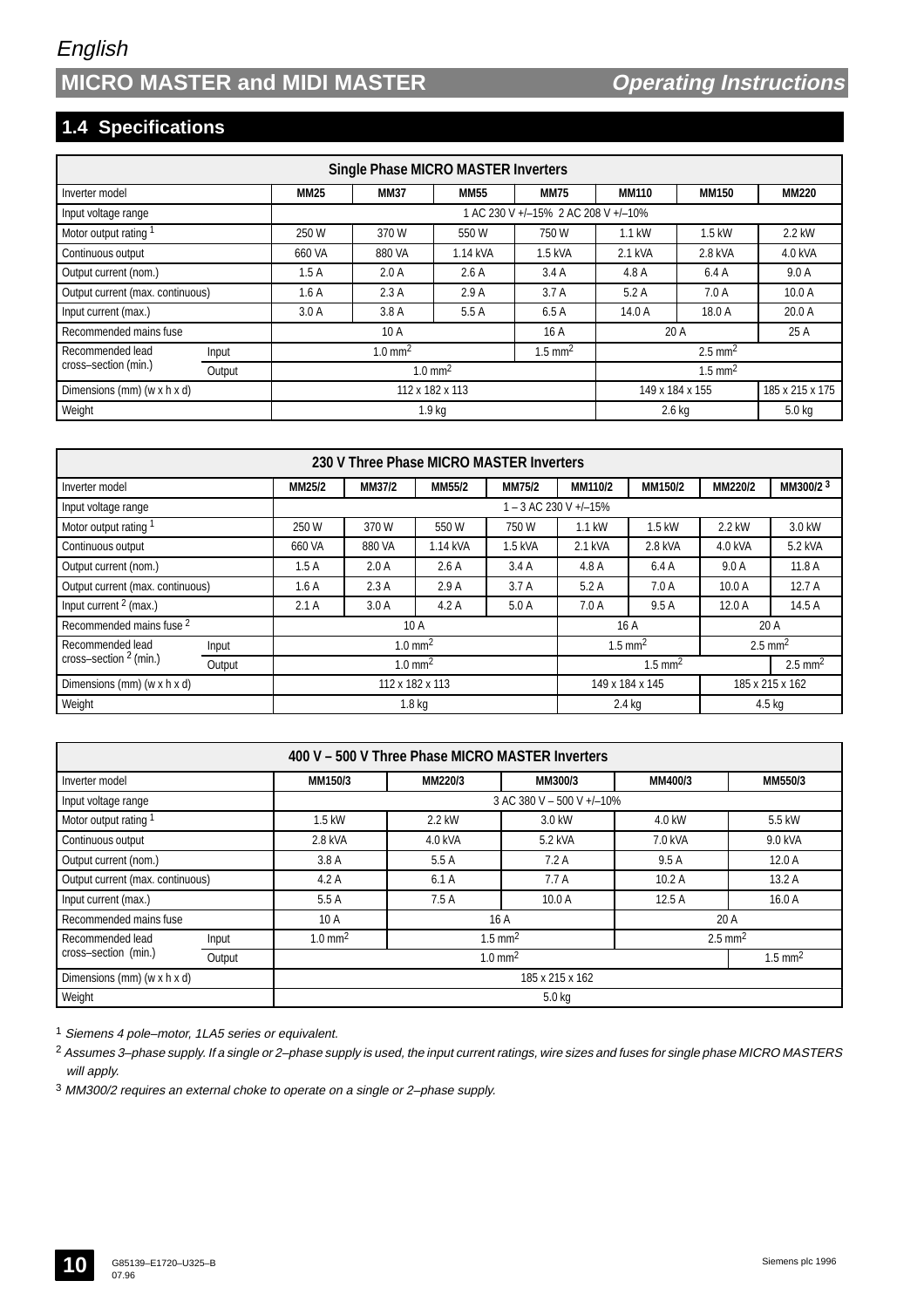**Operating Instructions**

# **MICRO MASTER and MIDI MASTER**

|                                              | 230 V Three Phase MIDI MASTER Inverters |                 |      |         |                 |            |                   |           |      |                 |                          |           |                          |
|----------------------------------------------|-----------------------------------------|-----------------|------|---------|-----------------|------------|-------------------|-----------|------|-----------------|--------------------------|-----------|--------------------------|
| Inverter model                               |                                         | MD550/2         |      | MD750/2 |                 | MD1100/2 * |                   | MD1500/2  |      | MD1850/2        |                          | MD2200/2  |                          |
| Constant torque (CT)<br>Variable torque (VT) |                                         | <b>CT</b>       | VT   | CT      | VT              | CT         | VT                | <b>CT</b> | VT   | CT              | VT                       | <b>CT</b> | VT                       |
| Input voltage range                          |                                         |                 |      |         |                 |            | 3 AC 230 V +/-15% |           |      |                 |                          |           |                          |
| Motor output rating $1$ (kW)                 |                                         | 5.5             | 7.5  | 7.5     | 11.0            | 11.0       | 11.0              | 15.0      | 18.5 | 18.5            | 22.0                     | 22.0      | 27.0                     |
| Continuous output (kVA)                      |                                         | 10.0            | 12.7 | 13.1    | 17.7            | 17.7       | 17.7              | 21.5      | 25.9 | 27.5            | 31.0                     | 32.2      | 36.0                     |
| Output current (nom.) (A)                    |                                         | 22.0            | -    | 28.0    | -               | 42.0       | $\qquad \qquad$   | 54.0      | -    | 68.0            | $\overline{\phantom{m}}$ | 80.0      | $\overline{\phantom{a}}$ |
| Output current (max. continuous) (A)         |                                         | 22.0            | 28.0 | 28.0    | 42.0            | 42.0       | 42.0              | 54.0      | 68.0 | 68.0            | 80.0                     | 80.0      | 90.0                     |
| Input current (max.) (A)                     |                                         | 38              |      | 52      |                 | 63         |                   | 76        |      | 91              |                          | 100       |                          |
| Recommended mains fuse (A)                   |                                         | 50              |      |         | 63              |            |                   | 80        |      |                 | 100                      |           |                          |
| Recommended lead                             | Input (min.)                            | 6               |      | 10      |                 | 16         | n/a               | 25        |      | 35              |                          |           |                          |
| cross-section (mm <sup>2</sup> )             | Output (min.)                           | 4               | 6    |         | 10              |            | n/a               | 16        |      |                 | 25                       |           | 35                       |
| Dimensions (mm) (w x h x d)                  | IP21                                    | 275 x 450 x 200 |      |         | 275 x 550 x 202 |            |                   |           |      | 275 x 650 x 278 |                          |           |                          |
|                                              | IP54                                    | 360 x 675 x 351 |      |         | 360 x 775 x 422 |            |                   |           |      |                 | 360 x 875 x 483          |           |                          |
| Weight (kg)                                  | IP21<br>20.5                            |                 |      | 24.0    |                 | 25.0       |                   | 28.0      |      | 30.0            |                          | 32.0      |                          |
|                                              | IP54                                    | 30.5            |      | 38.0    |                 | 40.0       |                   | 50.5      |      | 52.5            |                          | 54.5      |                          |

\* VT rating is not available on this inverter.

|                                              | 380 V - 500 V Three Phase MIDI MASTER Inverters |                     |                 |                 |                          |              |                          |           |                           |                 |                   |      |                          |      |      |
|----------------------------------------------|-------------------------------------------------|---------------------|-----------------|-----------------|--------------------------|--------------|--------------------------|-----------|---------------------------|-----------------|-------------------|------|--------------------------|------|------|
| Inverter model                               |                                                 | MD750/3<br>MD1100/3 |                 |                 | MD1500/3                 |              | MD1850/3                 |           | MD2200/3                  |                 | MD3000/3          |      | MD3700/3                 |      |      |
| Constant torque (CT)<br>Variable torque (VT) |                                                 | СT                  | VT              | <b>CT</b>       | VT                       | <b>CT</b>    | VT                       | <b>CT</b> | VT                        | CT              | <b>VT</b>         | CT   | VT                       | СT   | VT   |
| Input voltage range                          |                                                 |                     |                 |                 |                          |              |                          |           | 3 AC 380 V - 500 V +/-10% |                 |                   |      |                          |      |      |
| Motor output rating $1$ (kW)                 |                                                 | 7.5                 | 11.0            | 11.0            | 15.0                     | 15.0         | 18.5                     | 18.5      | 22.0                      | 22.0            | 30.0              | 30.0 | 37.0                     | 37.0 | 45.0 |
| Continuous output (kVA)                      |                                                 | 12.7                | 17.7            | 17.7            | 21.5                     | 21.5         | 26.0                     | 26.0      | 30.8                      | 30.8            | 40.8              | 40.8 | 49.9                     | 49.9 | 58.0 |
| Output current (nom.) $\oslash$ 400 V (A)    |                                                 | 16.5                | $\equiv$        | 23.5            | $\overline{\phantom{0}}$ | 30.0         | $\overline{\phantom{0}}$ | 37.0      | $\overline{\phantom{0}}$  | 43.5            | $\qquad \qquad =$ | 58.0 | $\overline{\phantom{0}}$ | 70.5 |      |
| Output current (max. continuous) @ 400 V (A) |                                                 | 19.0                | 23.5            | 26.0            | 30.0                     | 32.0         | 37.0                     | 38.0      | 43.5                      | 45.0            | 58.0              | 58.0 | 70.5                     | 72.0 | 84.0 |
| Input current (max.) (A)                     |                                                 | 30<br>32            |                 |                 | 41                       |              | 49                       |           | 64                        |                 | 79                |      | 96                       |      |      |
| Recommended mains fuse (A)                   |                                                 | 32                  |                 |                 |                          | 50           |                          |           | 80                        |                 |                   | 100  |                          |      |      |
| Recommended lead                             | Input (min.)                                    |                     | 6               |                 |                          | 10<br>16     |                          |           |                           | 25              |                   |      | 35                       |      |      |
| cross-section (mm <sup>2</sup> )             | Output (min.)                                   |                     | 4               |                 |                          | 6            |                          | 10        |                           |                 |                   | 16   |                          | 25   |      |
| Dimensions (mm) (w x h x d)                  | IP21                                            |                     | 275 x 450 x 200 |                 |                          |              | 275 x 550 x 202          |           |                           | 275 x 650 x 278 |                   |      |                          |      |      |
| IP54                                         |                                                 |                     |                 | 360 x 675 x 351 |                          |              | 360 x 775 x 422          |           |                           | 360 x 875 x 483 |                   |      |                          |      |      |
| Weight (kg)<br>IP21                          |                                                 |                     | 19.5            | 20.5            |                          | 24.0<br>25.0 |                          | 28.0      |                           |                 | 32.0<br>30.0      |      |                          |      |      |
|                                              | IP54                                            |                     | 28.5            |                 | 30.5                     | 38.0         |                          | 40.0      |                           | 50.5            |                   | 52.5 |                          | 54.5 |      |

| 575 V Three Phase MIDI MASTER Inverters      |               |           |                 |           |                          |           |                          |           |                          |                 |                          |                 |                          |           |      |
|----------------------------------------------|---------------|-----------|-----------------|-----------|--------------------------|-----------|--------------------------|-----------|--------------------------|-----------------|--------------------------|-----------------|--------------------------|-----------|------|
| Inverter model                               |               | MD750/4   |                 | MD1100/4  |                          | MD1500/4  |                          | MD1850/4  |                          | MD2200/4        |                          | MD3000/4        |                          | MD3700/4  |      |
| Constant torque (CT)<br>Variable torque (VT) |               | <b>CT</b> | VT              | <b>CT</b> | VT                       | <b>CT</b> | VT                       | <b>CT</b> | VT                       | CT              | VT                       | <b>CT</b>       | VT                       | <b>CT</b> | VT   |
| Input voltage range                          |               |           |                 |           |                          |           |                          |           | 3 AC 575 V +/-10%        |                 |                          |                 |                          |           |      |
| Motor output rating $1$ (kW)                 |               | 7.5       | 11.0            | 11.0      | 15.0                     | 15.0      | 18.5                     | 18.5      | 22.0                     | 22.0            | 30.0                     | 30.0            | 37.0                     | 37.0      | 45.0 |
| Continuous output (kVA)                      |               | 13.9      | 16.9            | 19.4      | 21.9                     | 23.5      | 26.9                     | 28.4      | 31.8                     | 33.6            | 40.8                     | 44.6            | 51.7                     | 54.4      | 61.7 |
| Output current (nom.) (A)                    |               | 11.0      | -               | 17.0      | $\overline{\phantom{0}}$ | 22.0      | $\overline{\phantom{0}}$ | 27.0      | $\overline{\phantom{m}}$ | 32.0            | $\overline{\phantom{a}}$ | 41.0            | $\overline{\phantom{0}}$ | 52.0      |      |
| Output current (max. continuous) (A)         |               | 11.0      | 17.0            | 17.0      | 22.0                     | 22.0      | 27.0                     | 27.0      | 32.0                     | 32.0            | 41.0                     | 41.0            | 52.0                     | 52.0      | 62.0 |
| Input current (max.) (A)                     |               | 26<br>21  |                 |           | 32                       |           | 38                       |           | 48                       |                 | 61                       |                 | 72                       |           |      |
| Recommended mains fuse (A)                   |               | 25        |                 |           | 32                       |           | 40                       |           | 50                       |                 | 63                       |                 | 80                       |           |      |
| Recommended lead                             | Input (min.)  |           | 4               |           |                          | 6         |                          |           |                          | 10              |                          | 16              |                          | 25        |      |
| cross-section (mm <sup>2</sup> )             | Output (min.) | 2.5       |                 |           |                          |           |                          | 6         |                          |                 | 10                       |                 |                          | 16        |      |
| Dimensions (mm) (w x h x d)<br>IP21          |               |           | 275 x 450 x 200 |           |                          |           | 275 x 550 x 202          |           |                          | 275 x 650 x 278 |                          |                 |                          |           |      |
| IP54                                         |               |           | 360 x 675 x 351 |           |                          |           | 360 x 775 x 422          |           |                          |                 |                          | 360 x 875 x 483 |                          |           |      |
| Weight (kg)<br>IP21                          |               |           | 19.5            | 20.5      |                          | 24.0      |                          | 25.0      |                          | 28.0            |                          | 30.0            |                          | 32.0      |      |
|                                              | IP54          | 28.5      |                 |           | 30.5                     | 38.0      |                          | 40.0      |                          | 50.5            |                          | 52.5            |                          | 54.5      |      |

<sup>1</sup> Siemens 4 pole–motor, 1LA5 series or equivalent.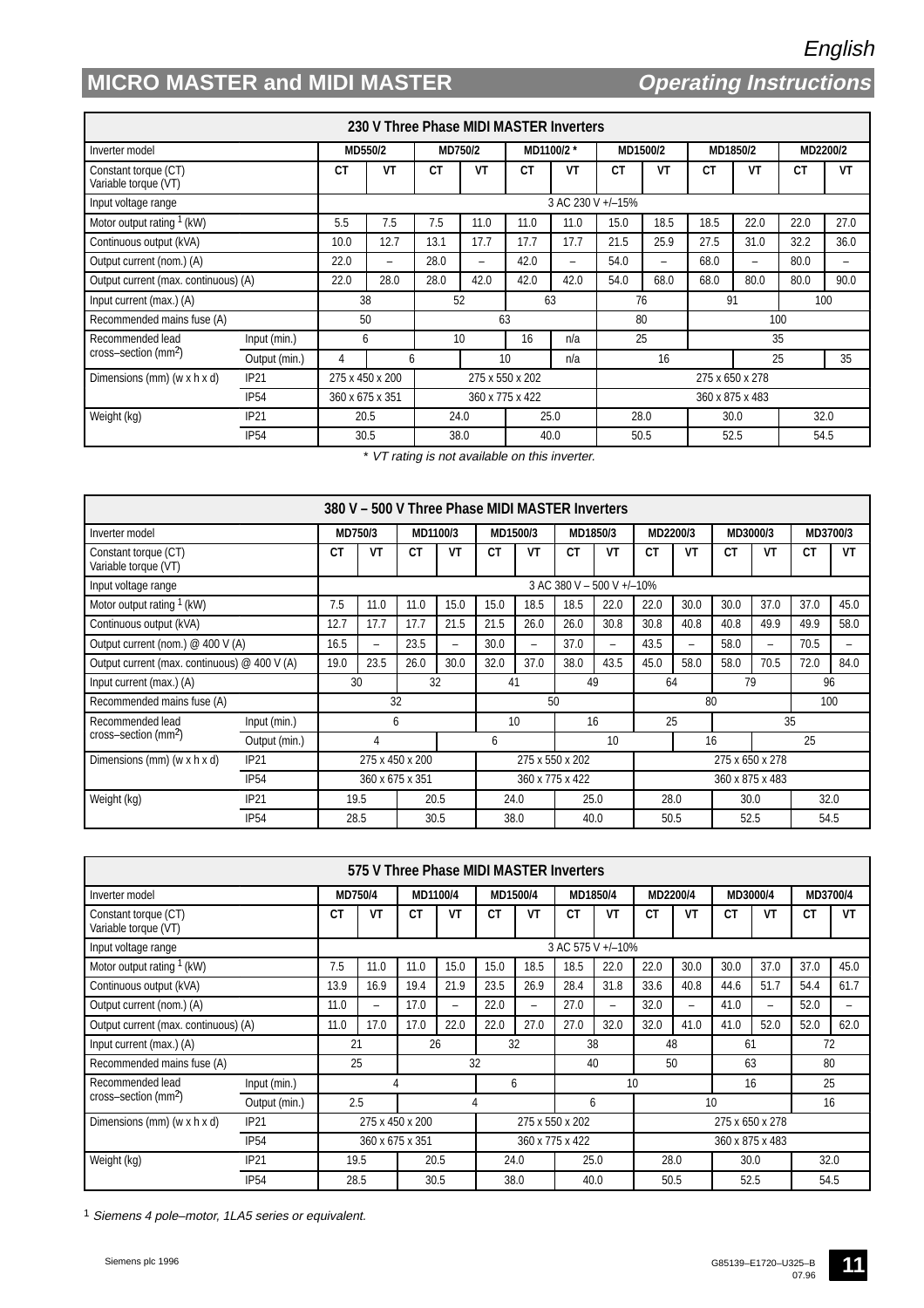# **MICRO MASTER and MIDI MASTER**

| Input frequency:                     | 47 Hz to 63 Hz                                                                                                               |
|--------------------------------------|------------------------------------------------------------------------------------------------------------------------------|
| Power factor:                        | $\lambda \geq 0.7$                                                                                                           |
| Output frequency range:              | 0 Hz to 650 Hz                                                                                                               |
| Resolution:                          | $0.01$ Hz                                                                                                                    |
| Overload capability:                 | 150% for 60 s, related to nominal current                                                                                    |
| Protection against:                  | Inverter overtemperature<br>Motor overtemperature<br>Overvoltage and undervoltage                                            |
| Additional protection:               | Against short-circuits and earth/ground faults pull-out protection<br>Protection against running with no load (open-circuit) |
| Operating mode:                      | 4 quadrants possible                                                                                                         |
| Regulation and control:              | FCC (Flux Current Control) voltage/frequency curve                                                                           |
| Analogue setpoint:                   | $0 - 10$ V/2 - 10 V (recommended potentiometer 4.7 k $\Omega$ )<br>$0 - 20$ mA/4 $- 20$ mA                                   |
| Analogue setpoint resolution:        | $10 - bit$                                                                                                                   |
| PID Input:                           | $0 - 5$ V/0 $-$ 20 mA (8-bit)                                                                                                |
| Analogue output:                     | $0 - 20$ mA/4 - 20 mA @ $0 - 500\Omega$ ; stability 5%                                                                       |
| Setpoint stability:                  | Analogue < 1%                                                                                                                |
|                                      | Digital $< 0.02\%$                                                                                                           |
| Motor temperature monitoring:        | PTC input, <sup>2</sup> t control                                                                                            |
| Ramp times:                          | $0 - 650 s$                                                                                                                  |
| Control outputs:                     | 2 relays 240 V AC / 1 A; 24 V DC / 2 A                                                                                       |
|                                      | <b>WARNING:</b> External inductive loads must be suppressed in an<br>appropriate manner (see section 2.1 (5)).               |
| Interface:                           | <b>RS485</b>                                                                                                                 |
| Inverter efficiency:                 | 97%                                                                                                                          |
| Operating temperature:               | $0^{\circ}$ C to +40 $^{\circ}$ C (up to 50 $^{\circ}$ C without cover)                                                      |
| Storage/transport temperature:       | $-40^{\circ}$ C to $+70^{\circ}$ C                                                                                           |
| Ventilation:                         | Convection cooling or fan cooling, depending on power rating                                                                 |
| Humidity:                            | 90% non-condensing                                                                                                           |
| Installation height above sea level: | < 1000 m                                                                                                                     |
| Degree of protection:                | IP21 (NEMA1) (National Electrical Manufacturers' Association)<br>IP54 (minimum) option on MIDI MASTER                        |
| Electromagnetic compatibility (EMC): | See section 7.3                                                                                                              |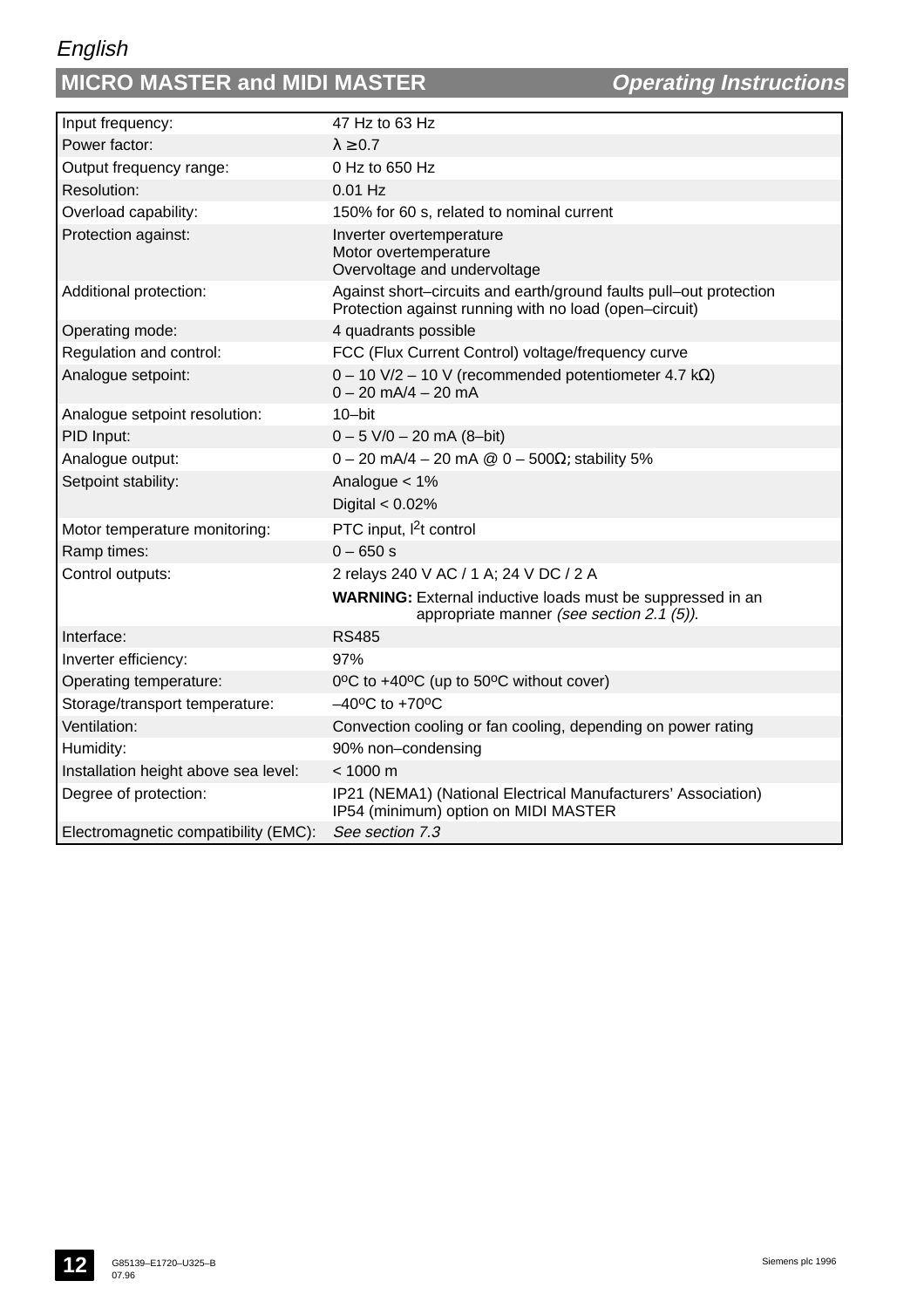### **2. INSTALLATION**

### **WARNING**

THIS EQUIPMENT MUST BE EARTHED.

To guarantee the safe operation of the equipment it must be installed and commissioned properly by qualified personnel in compliance with the warnings laid down in these operating instructions.

Take particular note of the general and regional installation and safety regulations regarding work on high voltage installations (e.g. VDE), as well as the relevant regulations regarding the correct use of tools and personal protective gear.

Make sure that the unobstructed clearance for each of the cooling inlets and outlets above and below the inverter is at least 100 mm (200 mm on all sides for IP54 variants).

Ensure that the temperature does not exceed the specified level when the inverter is installed in a cubicle.

Avoid excessive vibration and shaking of the equipment.

Inverter models MM25 and MM25/2, MM37 and MM37/2, MM55 and MM55/2, and MM75 and MM75/2 **must** be fixed securely to a flat surface before use to prevent access to the capacitors contained within the heatsink.

**Note:** Consider the possible use of options (e.g. RFI suppression filters) at the planning stage.

### **2.1 Wiring Guidelines to Minimise the Effects of EMI**

The inverters are designed to operate in an industrial environment where a high level of Electro–Magnetic Interference (EMI) can be expected. Usually, good installation practices will ensure safe and trouble–free operation. However, if problems are encountered, the following guidelines may prove useful. In particular, grounding of the system 0V at the inverter, as described below, may prove effective. Figure 2 illustrates how an RFI suppression filter should be installed.

(1) Ensure that all equipment in the cubicle is well earthed using short, thick earthing cable connected to a common star point or busbar. It is particularly important that any control equipment that is connected to the inverter (such as a PLC) is connected to the same earth or star point as the inverter via a short, thick link. Flat conductors (e.g. metal brackets) are preferred as they have lower impedance at high frequencies.

The return earth from motors controlled by the inverters should be connected directly to the earth connection (PE) on the associated inverter.

- (2) Use saw–tooth washers when mounting the inverter and ensure that a good electrical connection is made between the heatsink and the panel, removing paint if necessary.
- (3) Wherever possible, use screened leads for connections to the control circuitry. Terminate the ends of the cable neatly, ensuring that unscreened wires are not left visible.
- (4) Separate the control cables from the power connections as much as possible, using separate trunking, etc. If control and power cables cross, arrange the cables so that they cross at 90° if possible.
- (5) Ensure that contactors in the cubicle are suppressed, either with R–C suppressors for AC contactors or 'flywheel' diodes for DC contactors, **fitted to the coils**. Varistor suppressors are also effective. This is particularly important if the contactors are controlled from the relays on the inverter.
- (6) Use screened or armoured cables for the power connections and ground the screen at both ends via the cable glands.
- (7) If the drive is to be operated in a noise–sensitive environment, the RFI filter kit should be used to reduce the conducted and radiated interference from the inverter. In this case, the filter should be mounted as close to the inverter as possible and well grounded *(see (2) above)* and the supplied metallised cover should be fitted to the inverter.
- (8) Select the lowest switching frequency possible. This will reduce the amount of EMI generated by the inverter.

#### **On no account must safety regulations be compromised when installing inverters!**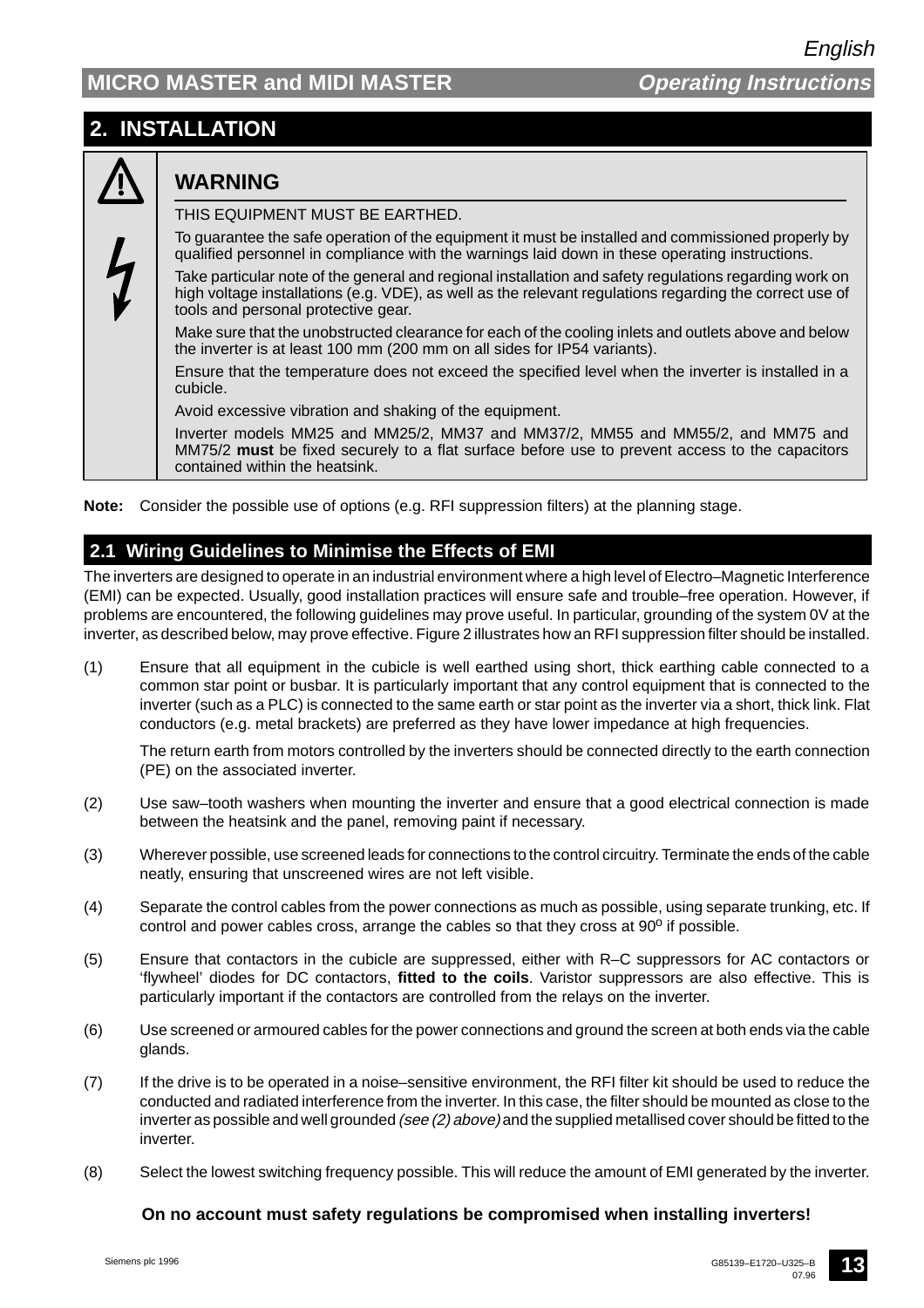# **MICRO MASTER and MIDI MASTER**





### **2.2 Mechanical Installation**

Mount the MICRO MASTER or MIDI MASTER in accordance with Figure 3 or Figure 4.

 $\Box$ 



|                                                                                         |     | v v |     | VV I | וע         |                                                                     |
|-----------------------------------------------------------------------------------------|-----|-----|-----|------|------------|---------------------------------------------------------------------|
| MM25<br>MM25/2<br>MM37<br>MM37/2<br>MM <sub>55</sub><br>MM55/2<br><b>MM75</b><br>MM75/2 | 173 | 103 | 182 | 112  | 113        | 4 bolts M4<br>4 nuts M4<br>4 washers M4<br>Mounting holes: Ø 4.5 mm |
| <b>MM110</b><br>MM110/2                                                                 | 174 | 138 | 184 | 149  | 155<br>145 | 4 bolts M4<br>4 nuts M4                                             |
| MM150                                                                                   |     |     |     |      | 155        | 4 washers M4                                                        |
| MM150/2                                                                                 |     |     |     |      | 145        | Mounting holes: Ø 4.8 mm                                            |
| MM220                                                                                   |     |     |     |      | 175        |                                                                     |
| MM220/2                                                                                 |     |     |     |      |            |                                                                     |
| MM300/2                                                                                 |     |     |     |      |            | 4 bolts M5                                                          |
| MM150/3                                                                                 | 204 | 174 | 215 | 185  |            | 4 nuts M <sub>5</sub>                                               |
| MM220/3                                                                                 |     |     |     |      | 162        | 4 washers M5                                                        |
| MM300/3                                                                                 |     |     |     |      |            | Mounting holes: Ø 5.6 mm                                            |
| MM400/3                                                                                 |     |     |     |      |            |                                                                     |
| MM550/3                                                                                 |     |     |     |      |            |                                                                     |

**H W H1 W1 D1**

Clearances for cooling (all models): Top & bottom: 100 mm

*All measurements in mm.*

#### Figure 3: **Mechanical Installation Diagram – MICRO MASTER**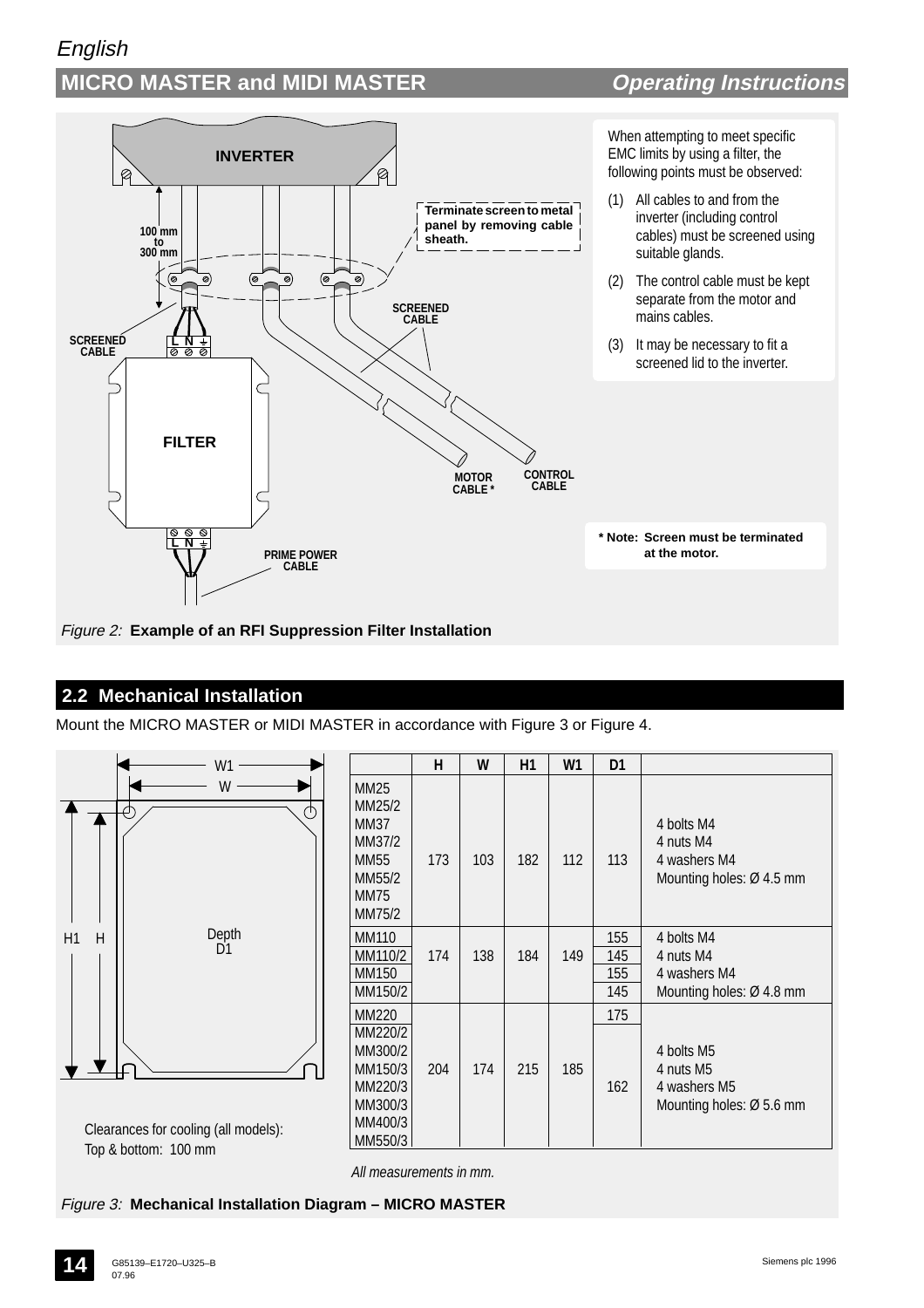**Operating Instructions**

# **MICRO MASTER and MIDI MASTER**

#### W1 W MD550/2 MD750/3 MD750/4 MD1100/4 MD750/2 **IP21** MD1100/2 **MIDI MASTER** Depth H H1 D<sub>1</sub> MD1500/2 MD1850/2 MD2200/2 MD2200/3 MD3700/3 MD2200/4 MD3000/4 €  $\bigcirc$ MD3700/4

|                                                                                                          | н   | W   | Η1  | W1  | D <sub>1</sub> | <b>FS</b> |                                                                     |
|----------------------------------------------------------------------------------------------------------|-----|-----|-----|-----|----------------|-----------|---------------------------------------------------------------------|
| MD550/2<br>MD750/3<br>MD1100/3<br>MD750/4<br>MD1100/4                                                    | 430 | 235 | 450 | 275 | 200            | 4         |                                                                     |
| MD750/2<br>MD1100/2<br>MD1500/3<br>MD1850/3<br>MD1500/4<br>MD1850/4                                      | 530 | 235 | 550 | 275 | 202            | 5         | 4 bolts M8<br>4 nuts M8<br>4 washers M8<br>Mounting holes: Ø 8.5 mm |
| MD1500/2<br>MD1850/2<br>MD2200/2<br>MD2200/3<br>MD3000/3<br>MD3700/3<br>MD2200/4<br>MD3000/4<br>MD3700/4 | 630 | 235 | 650 | 275 | 278            | 6         |                                                                     |

Clearances for cooling (all models): Top & bottom: 100 mm



|                                                                                                                                                       | н   | W   | H <sub>1</sub> | W <sub>1</sub> | D <sub>1</sub> | FS             |                                                                     |
|-------------------------------------------------------------------------------------------------------------------------------------------------------|-----|-----|----------------|----------------|----------------|----------------|---------------------------------------------------------------------|
| MD550/2-IP54<br>MD750/3-IP54<br>MD1100/3-IP54<br>MD750/4-IP54<br>MD1100/4-IP54                                                                        | 650 | 313 | 675            | 360            | 351            | 4              |                                                                     |
| MD750/2-IP54<br>MD1100/2-IP54<br>MD1500/3-IP54<br>MD1850/3-IP54<br>MD1500/4-IP54<br>MD1850/4-IP54                                                     | 750 | 313 | 775            | 360            | 422            | 5              | 4 bolts M8<br>4 nuts M8<br>4 washers M8<br>Mounting holes: Ø 8.5 mm |
| MD1500/2-IP54<br>MD1850/2-IP54<br>MD2200/2-IP54<br>MD2200/3-IP54<br>MD3000/3-IP54<br>MD3700/3-IP54<br>MD2200/4-IP54<br>MD3000/4-IP54<br>MD3700/4-IP54 | 850 | 313 | 875            | 360            | 483            | $\overline{b}$ |                                                                     |

Clearances for cooling (all models): Top & bottom and each side: 200 mm *All measurements in mm.*

*All measurements in mm.*

FS = Frame Size

FS = Frame Size

#### Figure 4: **Mechanical Installation Diagram – MIDI MASTER**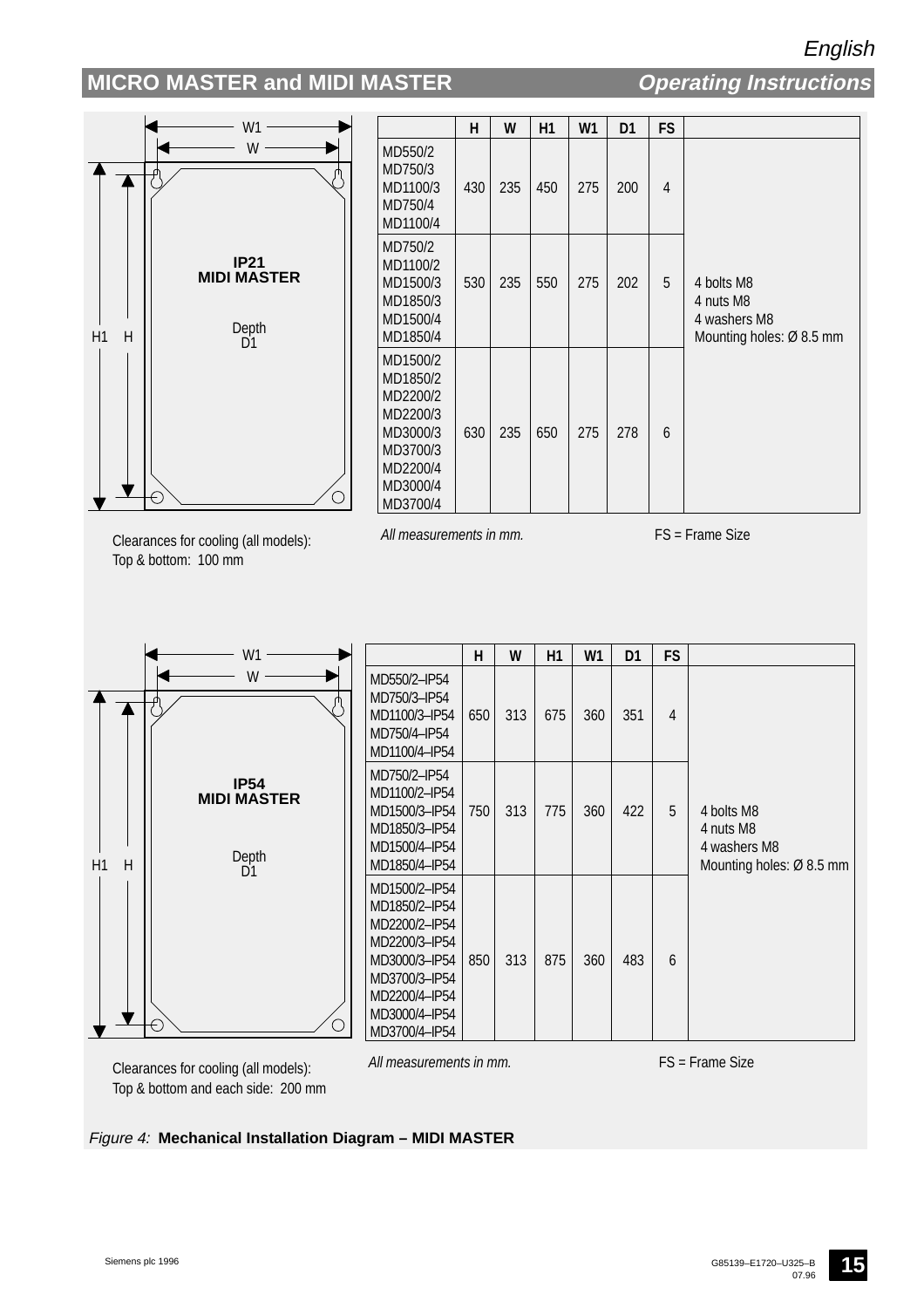**Operating Instructions**

### **2.3 Electrical Installation – MICRO MASTER**

The cover must be removed to connect the electrical leads. The cover on the MICRO MASTER is attached to the heatsink by a single M4 screw which is located below the STOP button (see Section 3, Figure 11). Remove the screw and then lift off the cover. The electrical terminals are now exposed (see Figure 5).

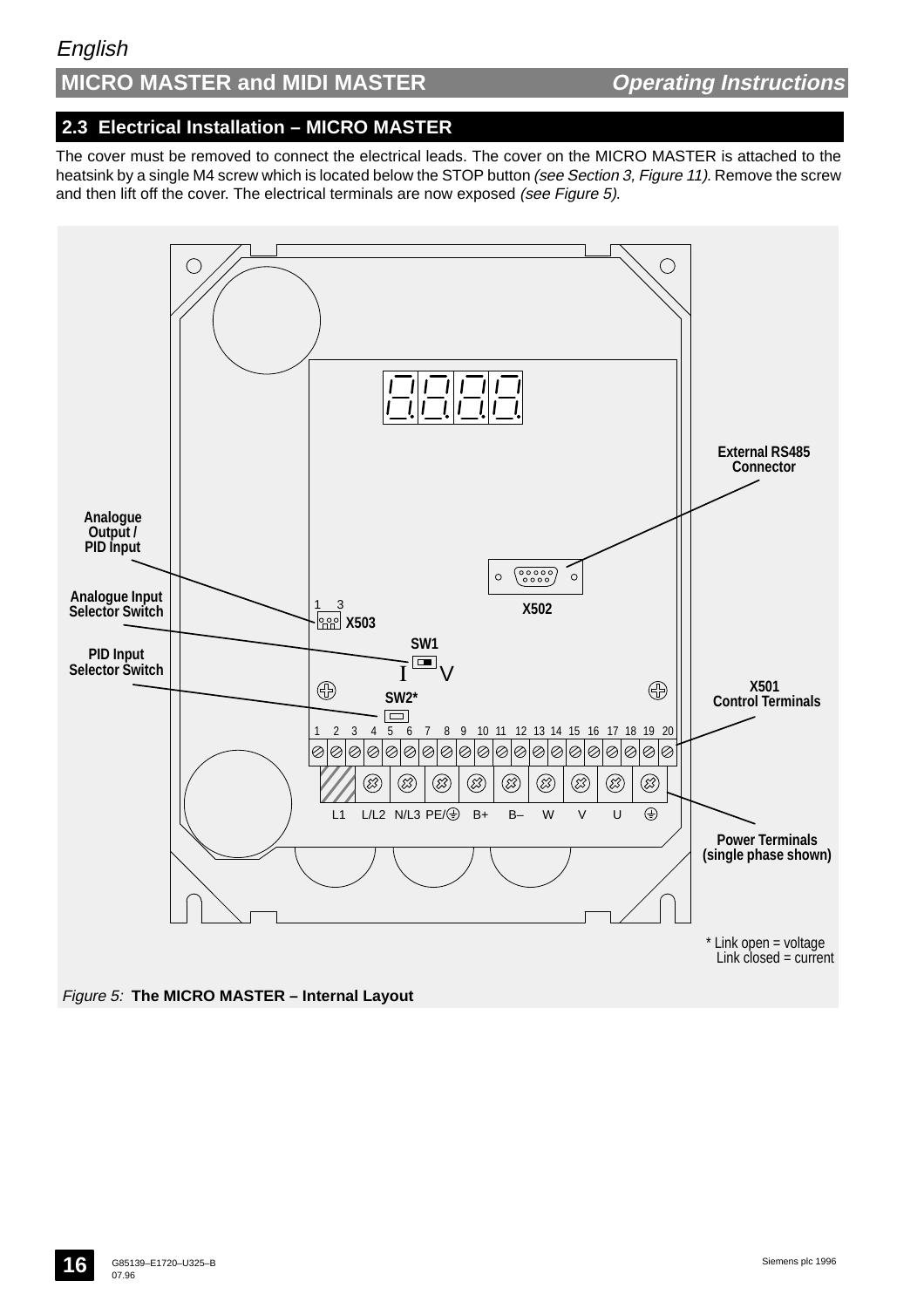### **CAUTION**

The printed circuit boards contain CMOS components that are particularly sensitive to static electricity. For this reason, avoid touching the boards or components with your hands or metal objects. Only the terminal screws may be touched with insulated screwdrivers when connecting the cables.

Ensure that the cover is not tilted or skewed when refitted.

Feed the cables into the inverter from the bottom and connect them to the power and control terminal blocks in accordance with the information supplied in sections 2.3.1 and 2.3.2. Ensure that the leads are connected correctly and the equipment is properly earthed.



# **CAUTION**

The control, power supply and motor leads must be laid separately. They must not be fed through the same cable conduit/trunking.

Use screened cable for the control lead.

Use Class 1 60/75<sup>o</sup>C copper wire only. Tightening torque for the field wiring terminals is 1.1 Nm.

| <b>Mains Input</b> | <b>Model</b>   | <b>Fuse Rating</b> |
|--------------------|----------------|--------------------|
| 1 AC, 230 V        | MM25, MM25/2   |                    |
|                    | MM37, MM37/2   | 10A                |
|                    | MM55, MM55/2   |                    |
|                    | MM75, MM75/2   | 16 A               |
|                    | MM110, MM110/2 |                    |
|                    | MM150, MM150/2 | 20 A               |
|                    | MM220, MM220/2 | 25 A               |
|                    | MM300/2 *      | 30 A               |
| 3 AC, 230 V        | <b>MM25/2</b>  |                    |
|                    | MM37/2         |                    |
|                    | <b>MM55/2</b>  | 10 A               |
|                    | <b>MM75/2</b>  |                    |
|                    | MM110/2        |                    |
|                    | MM150/2        | 16 A               |
|                    | MM220/2        |                    |
|                    | MM300/2        | 20 A               |
| 3 AC, 380 - 500 V  | MM150/3        | 10 A               |
|                    | MM220/3        |                    |
|                    | MM300/3        | 16 A               |
|                    | MM400/3        |                    |
|                    | MM550/3        | 20 A               |

\* MM300/2 requires an external line choke (4EM6100–3CB).

To tighten up the terminal screws use: **power terminals** – cross–tip screwdriver 4 – 5 mm **control terminals** – small blade screwdriver 2 – 2.5 mm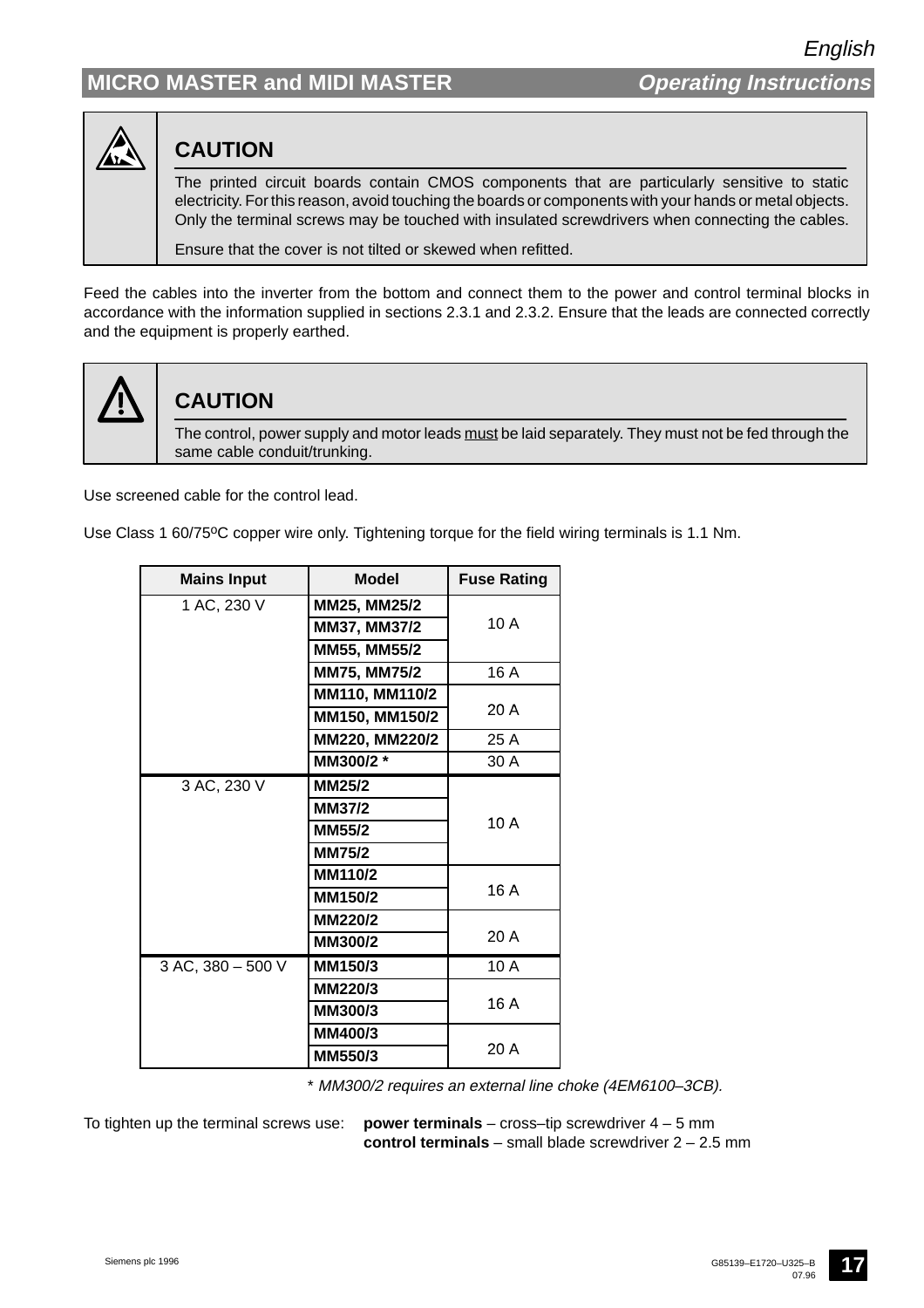# **MICRO MASTER and MIDI MASTER** English

#### **2.3.1 Power and Motor Connections**

Ensure that the power source supplies the correct voltage and is designed for the necessary current (see section 2.3). Ensure that the appropriate circuit–breakers with the specified current rating are connected between the power supply and inverter (see section 1.4).

Connect the power input to the power terminals L/L2 – N/L3 (1 phase) or L1, L/L2, N/L3 (3 phase), and earth using a 3–core cable for single phase units or a 4–core cable for three phase units. For the cross–section of each core see section 1.4.

Use a 4–core cable to connect the motor. As shown in Figure 6, the cable is connected to the power terminals W/V/U and the earth.



#### Figure 6: **Mains Input / Motor Terminal Connections – MICRO MASTER**

The total length of the motor lead should not exceed 50 m. If a screened motor lead is used or if the cable channel is well grounded, the maximum length should be 25 m. Cable lengths up to 200 m are possible by using additional output chokes (see Catalogue DA64).

Asynchronous and synchronous motors can be connected to the MICRO MASTER inverter either individually or in parallel. Note that if a synchronous motor is connected to the inverter, the motor current may be two and a half to three times greater than that expected.



must be operated with voltage/frequency control characteristic (P077= 0 or 2) and slip compensation must be disabled (P071 =  $0$ ).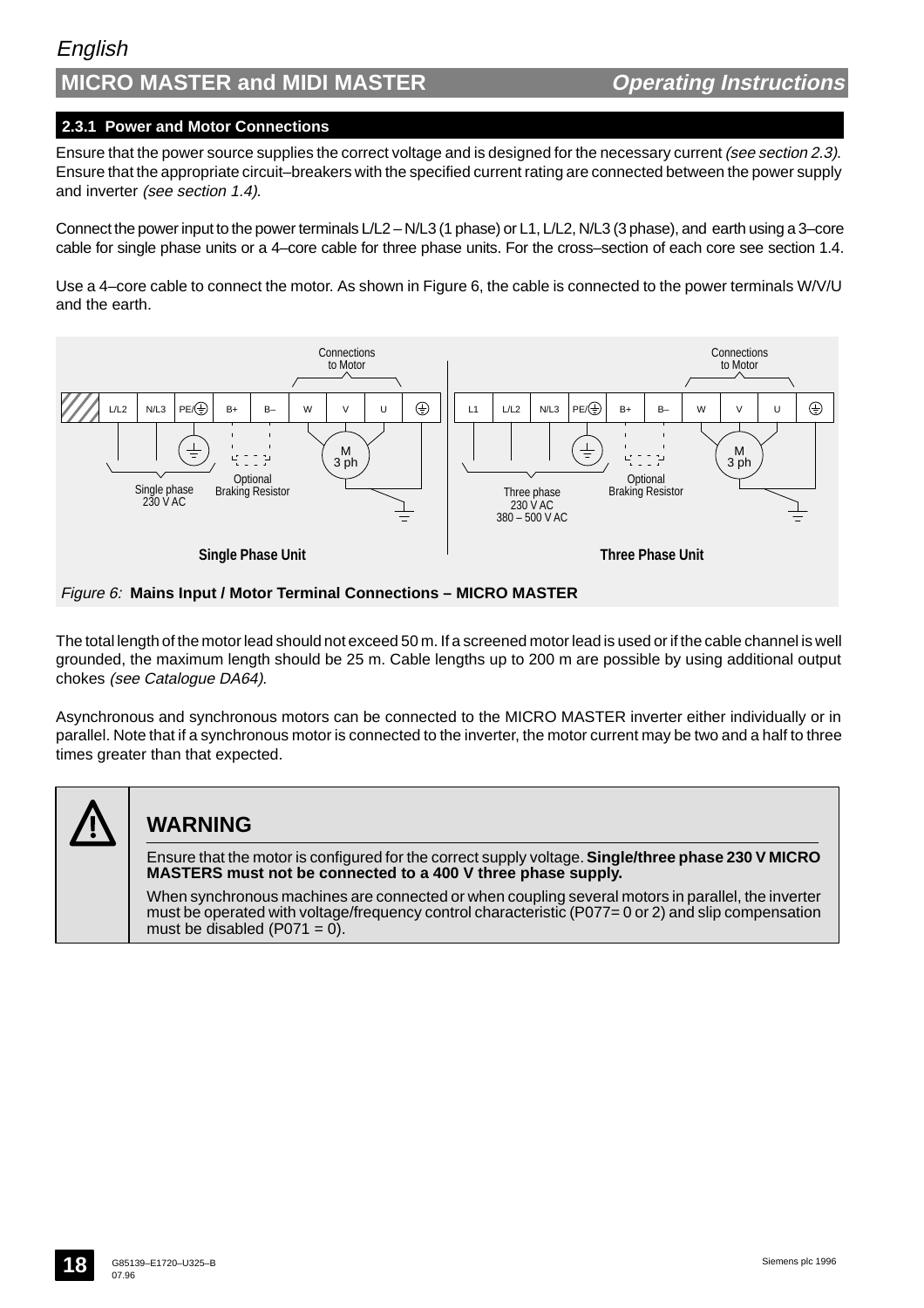### **MICRO MASTER and MIDI MASTER**

**Operating Instructions**

#### **2.3.2 Control Connections**



#### **Note:** Do not use the internal RS485 connections (terminals 13 and 14) if you intend using the external RS485 connection on the front panel (e.g. to connect an Enhanced Operator Panel (OPm)).

Switch SW1 selects between voltage (V) and current (I) analogue inputs. Switch SW2 selects either a voltage (link open) or current (link closed) PID feedback signal. These switches can only be accessed while the cover is removed (see Figure 5 for location).

| <b>Control</b><br><b>Terminal</b><br>(X501) | <b>Description</b> | Value                                               | <b>Function</b>             | <b>Notes</b>                                   |
|---------------------------------------------|--------------------|-----------------------------------------------------|-----------------------------|------------------------------------------------|
| 1                                           | P <sub>10+</sub>   | $+10V$                                              | Power supply                | Max. 3 mA                                      |
| 2                                           | 0 <sup>V</sup>     | 0 <sub>V</sub>                                      | Power supply                | Ground                                         |
| 3                                           | $AlN+$             | $0 - 10$ V/0 $- 20$ mA<br>or $2 - 10$ V/4 $- 20$ mA | Analogue input              | + connection<br>Input resistance = $300\Omega$ |
| $\overline{4}$                              | $AIN-$             |                                                     | Analogue input              | - connection                                   |
| 5                                           | <b>PTCA</b>        |                                                     | Motor PTC input             |                                                |
| 6                                           | <b>PTCB</b>        |                                                     | Motor PTC input             |                                                |
| $\overline{7}$                              | $P15+$             | $+15V$                                              | Power supply for $DIN1 - 5$ | Max. 20 mA                                     |
| 8                                           | DIN <sub>1</sub>   |                                                     | Digital input 1             | 13 - 33 V, max. 8 mA                           |
| 9                                           | DIN <sub>2</sub>   |                                                     | Digital input 2             | $13 - 33$ V, max. 8 mA                         |
| 10                                          | DIN <sub>3</sub>   |                                                     | Digital input 3             | 13 - 33 V, max. 8 mA                           |
| 11                                          | DIN4               |                                                     | Digital input 4             | $13 - 33$ V, max. 8 mA                         |
| 12                                          | DIN <sub>5</sub>   |                                                     | Digital input 5             | 13 - 33 V, max. 8 mA                           |
| 13                                          | B/P                |                                                     | RS485 'B' wire (+)          | For USS protocol                               |
| 14                                          | A/N                |                                                     | RS485 'A' wire $(-)$        | For USS protocol                               |
| 15                                          | PE                 |                                                     | Protective earth            |                                                |
| 16                                          | RL <sub>1</sub> A  | max. 1 A / 230 V AC Relay 1                         |                             | Normally closed                                |
| 17                                          | RL <sub>1</sub> B  | 2 A / 24 V DC Relay 1                               |                             | Normally open                                  |
| 18                                          | RL <sub>1</sub> C  |                                                     | Relay 1                     | Common                                         |
| 19                                          | RL <sub>2</sub> B  | max. 1 A / 230 V AC                                 | Relay 2                     | Normally open                                  |
| 20                                          | RL <sub>2</sub> C  | 2 A / 24 V DC                                       | Relay 2                     | Common                                         |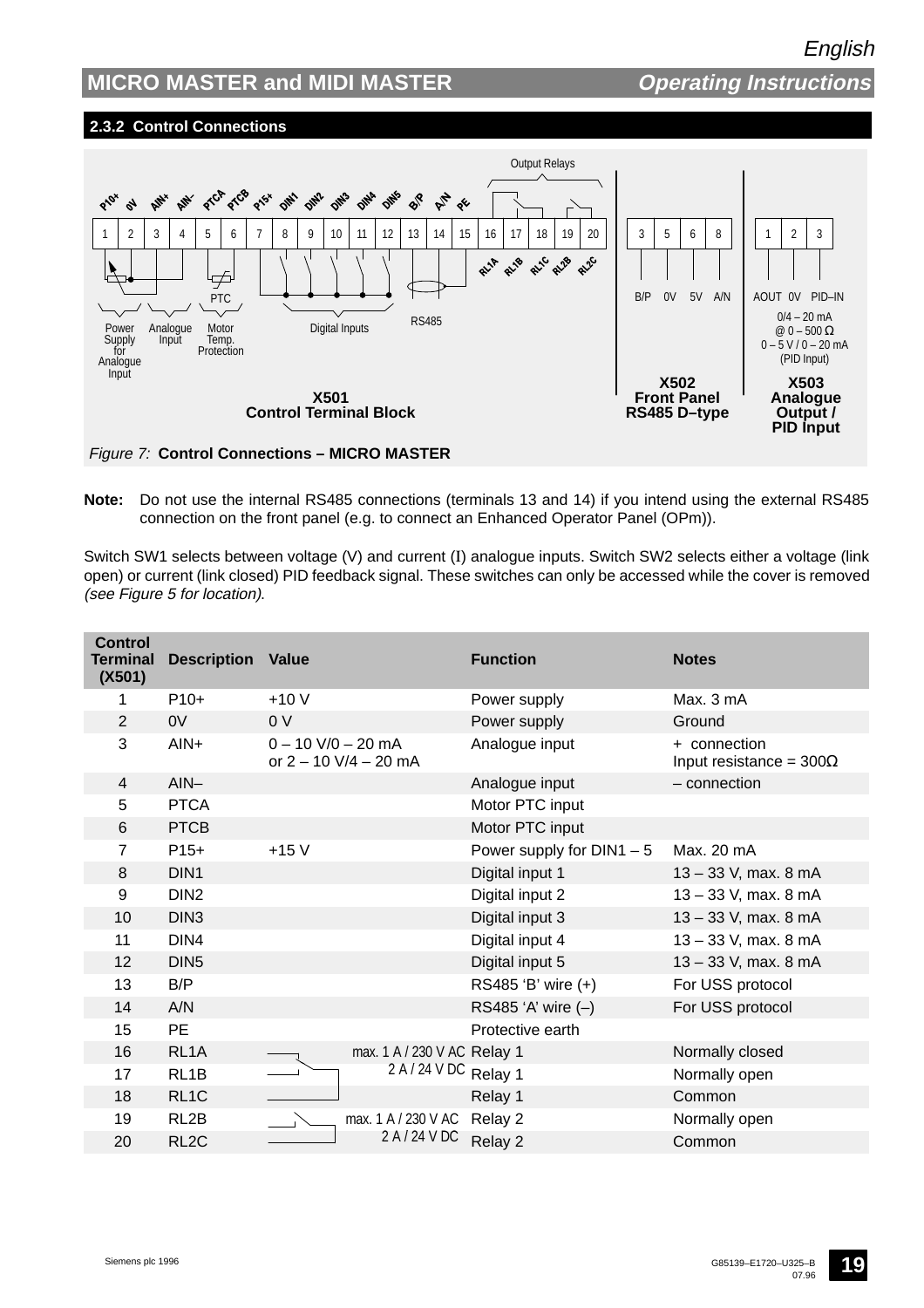### **2.4 Electrical Installation – MIDI MASTER**

The cover must be removed to connect the electrical leads. The cover on the MIDI MASTER is attached to the heatsink by four or six M4 screws, depending on the variant. Remove each of the screws and then lift off the cover. The electrical terminals are now exposed (see Figure 8).

**Note:** The cover on IP54 variants is held in place by four screws. THIS COVER IS HEAVY AND MUST BE SUPPORTED WHILE THE SCREWS ARE REMOVED.



### **CAUTION**

On the printed circuit boards that are now exposed are highly sensitive CMOS components that are particularly sensitive to static electricity. For this reason, avoid touching the boards or components with your hands or metal objects. Only the terminal screws may be touched with insulated screwdrivers when connecting the leads.

The power, control and motor cables enter the inverter from the bottom. When connecting them to the appropriate terminal blocks ensure that they are connected correctly and that the equipment is properly earthed.



### **CAUTION**

The control, power supply and motor leads must be laid separately. They must not be fed through the same cable conduit/trunking.

Use screened cable for the control lead. Use Class 1 60/75<sup>o</sup>C copper wire only.

Tightening torque for the field wiring terminals is either 1.1 Nm for variants up to 18.5 kW or 2.5 – 3.0 Nm for 22/30/37 kW variants.

| <b>Mains Input</b> | <b>Model</b>   | <b>Fuse Rating</b> |
|--------------------|----------------|--------------------|
| 3 AC, 230 V        | <b>MD550/2</b> | 50 A               |
|                    | <b>MD750/2</b> |                    |
|                    | MD1100/2       | 63 A               |
|                    | MD1500/2       | 80 A               |
|                    | MD1850/2       |                    |
|                    | MD2200/2       | 100 A              |
| 3 AC, 380 - 500 V  | <b>MD750/3</b> |                    |
|                    | MD1100/3       | 32 A               |
|                    | MD1500/3       |                    |
|                    | MD1850/3       | 50 A               |
|                    | MD2200/3       |                    |
|                    | MD3000/3       | 80 A               |
|                    | MD3700/3       | 100 A              |
| 3 AC, 525 - 575 V  | <b>MD750/4</b> | 25 A               |
|                    | MD1100/4       |                    |
|                    | MD1500/4       | 32 A               |
|                    | MD1850/4       | 40 A               |
|                    | MD2200/4       | 50 A               |
|                    | MD3000/4       | 63 A               |
|                    | MD3700/4       | 80 A               |

To tighten up the terminal screws use: **power terminals** – small or medium blade screwdriver 3 – 7 mm (depends on inverter variant)

**control terminals** –small blade screwdriver 2 – 2.5 mm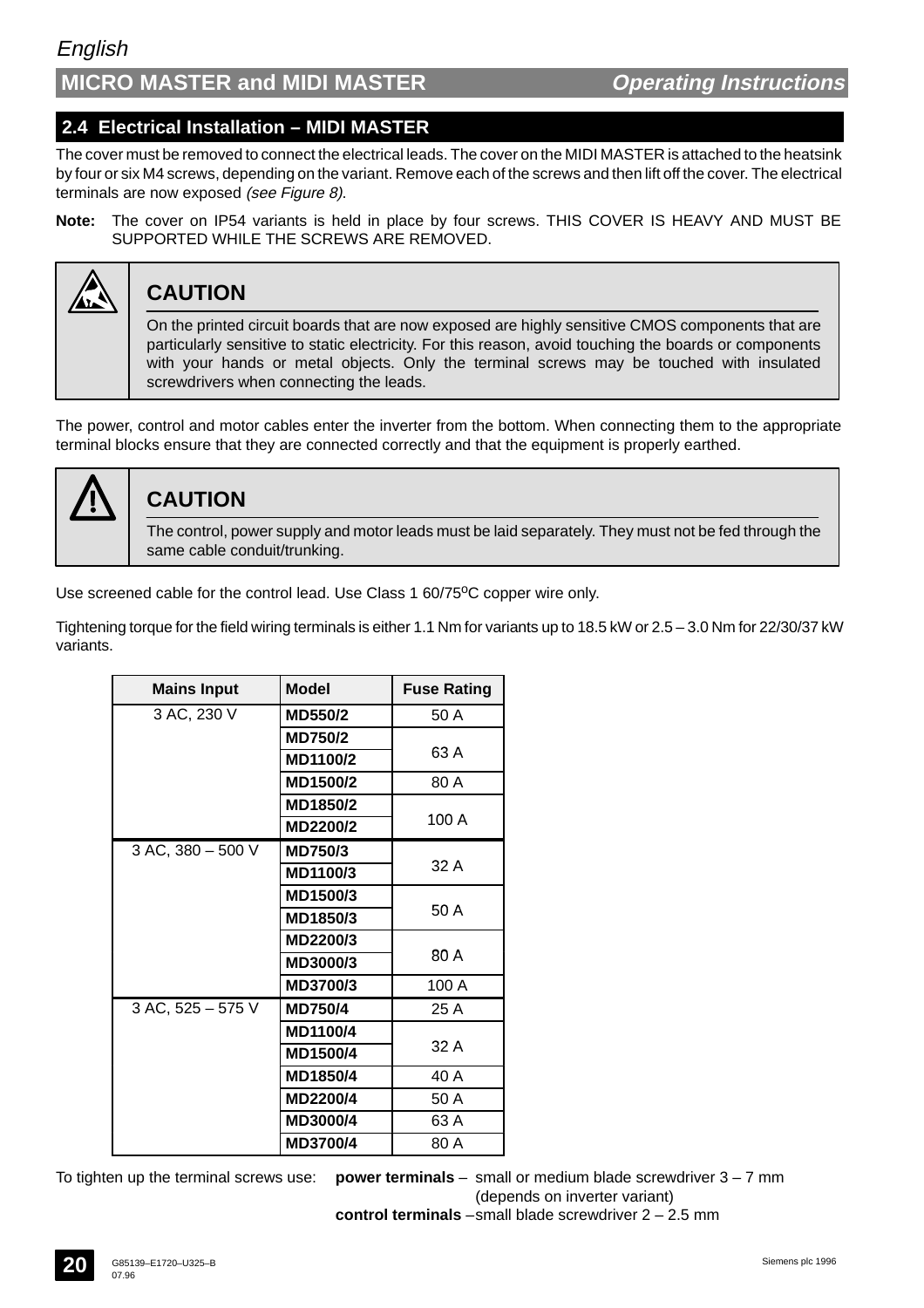# **MICRO MASTER and MIDI MASTER**

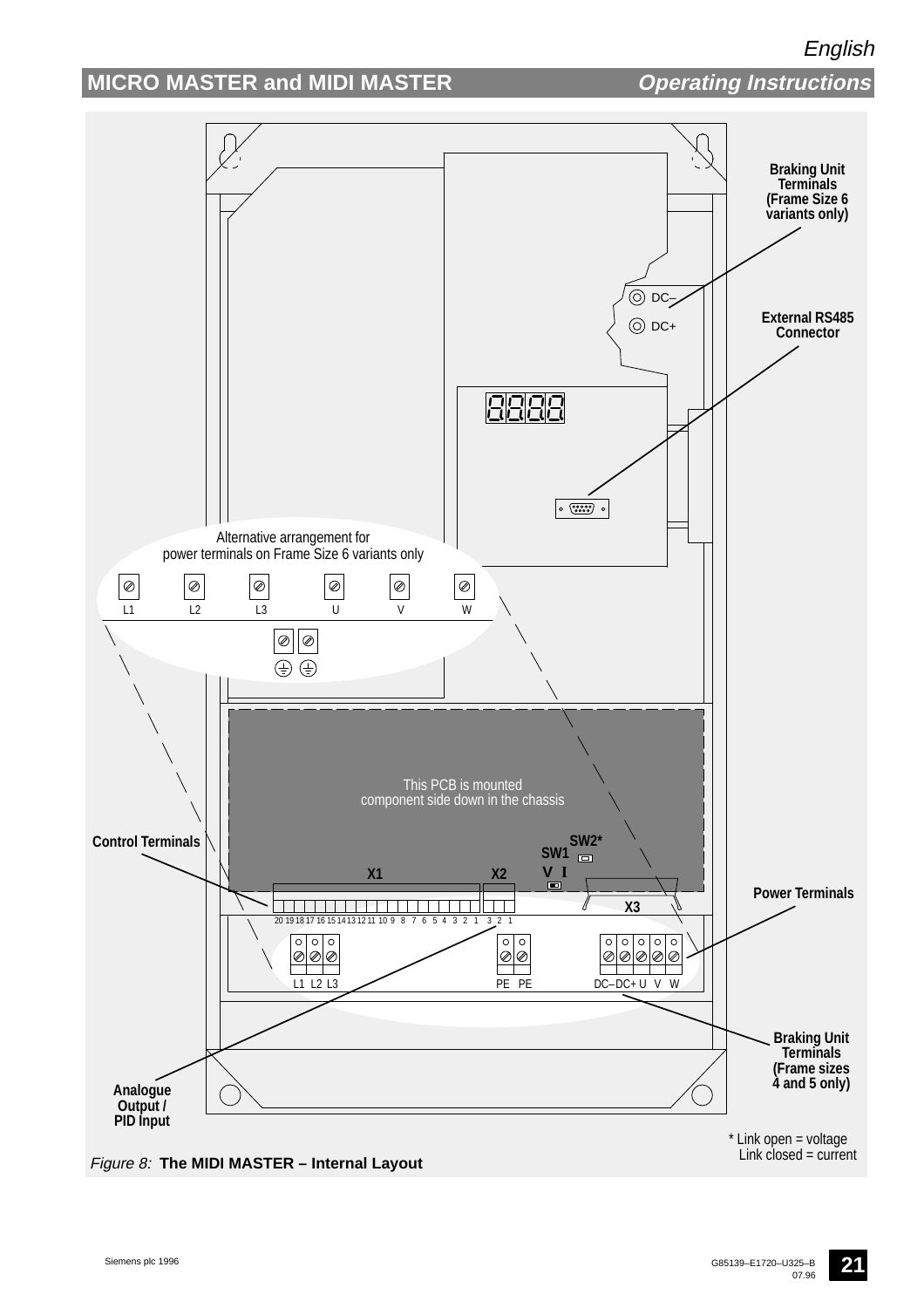#### **2.4.1 Power and Motor Connections**

Make sure that the power source supplies the correct voltage and is designed for the necessary current (see section 2.4). Ensure that the appropriate circuit–breakers with the specified current rating are connected between the power supply and inverter (see section 1.4).

Connect the power input to the power terminals L1, L2, L3 and earth using a 4–core cable. For cross–section of each core see section 1.4.

Use a 4–core cable to connect the motor. As indicated in Figure 9, the cable is connected to the power terminals U/V/W and the separate earth.



#### Figure 9: **Mains Input / Motor Terminal Connections – MIDI MASTER**

The total length of the motor lead should not exceed 100 m. If a screened motor lead is used or if the cable channel is well grounded, the maximum length should be 50 m. Cable lengths up to 200 m are possible by using additional output chokes (see Catalogue DA64).

Asynchronous and synchronous motors can be connected to the MIDI MASTER inverter either individually or in parallel. Note that if a synchronous motor is connected to the inverter, the motor current may be two and a half to three times greater than that expected.



When synchronous machines are connected or when coupling several motors in parallel, the inverter must be operated with voltage/frequency control characteristic (P077= 0 or 2) and slip compensation must be disabled (P071 =  $0$ ).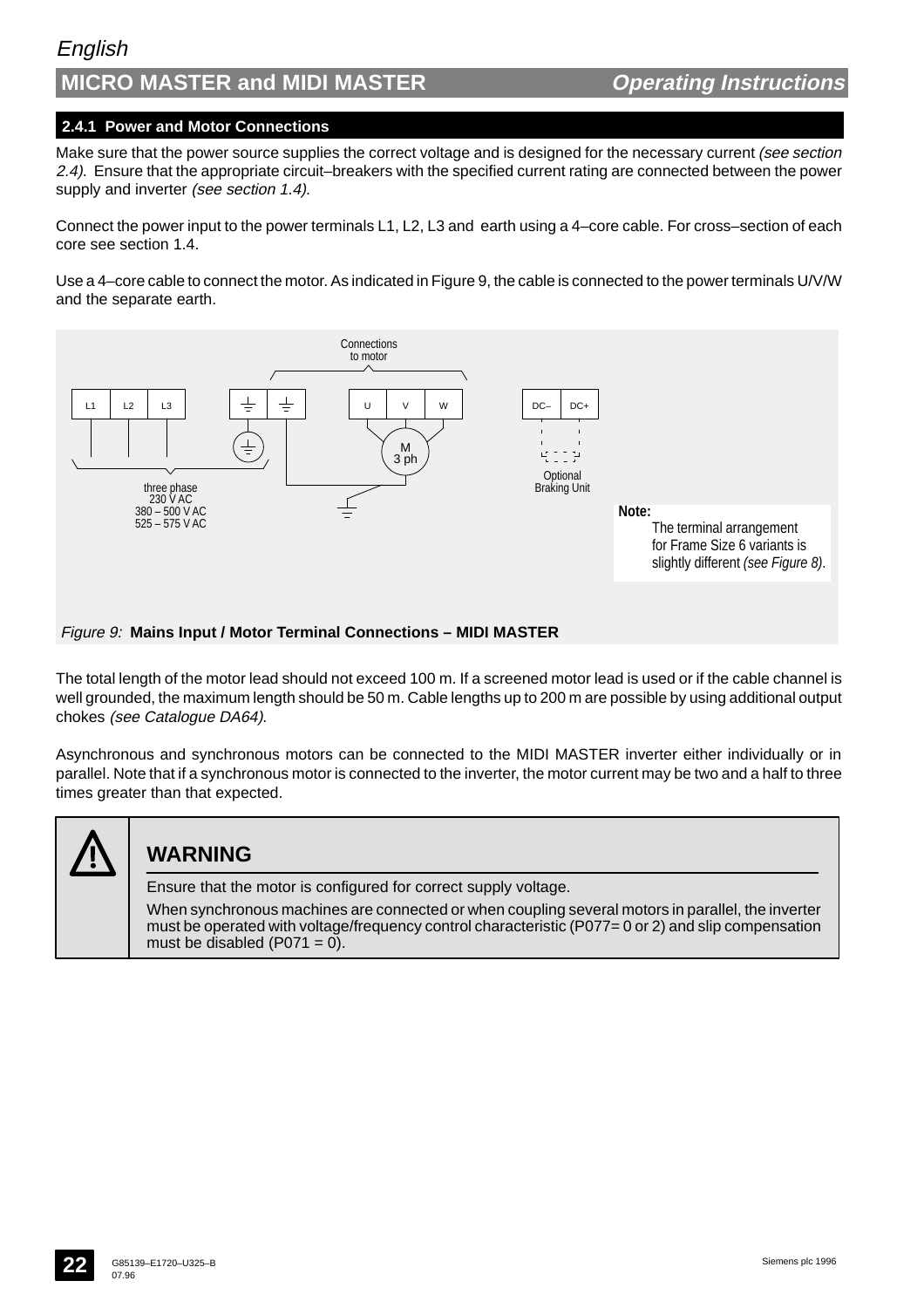#### **2.4.2 Control Connections**

These connections are similar to those on the MICRO MASTER (see section 2.3.2), but note the following points:

- (1) The RS485 D–type connector is mounted on a separate PCB.
- (2) The X1 and X2 terminal blocks are of a two–part design. The part containing the screw terminals must be unplugged from its housing on the PCB before the wires can be connected. Once all connections to the terminals have been made, plug the terminal block back into its housing.



**Note:** Do not use the internal RS485 connections (terminals 13 and 14) if you intend using the external RS485 connection on the front panel (e.g. to connect an Enhanced Operator Panel (OPm)).

Switch SW1 selects between voltage (V) and current (I) analogue inputs. Switch SW2 selects either a voltage (link open) or current (link closed) PID feedback signal. These switches can only be accessed while the cover is removed (see Figure 8 for location).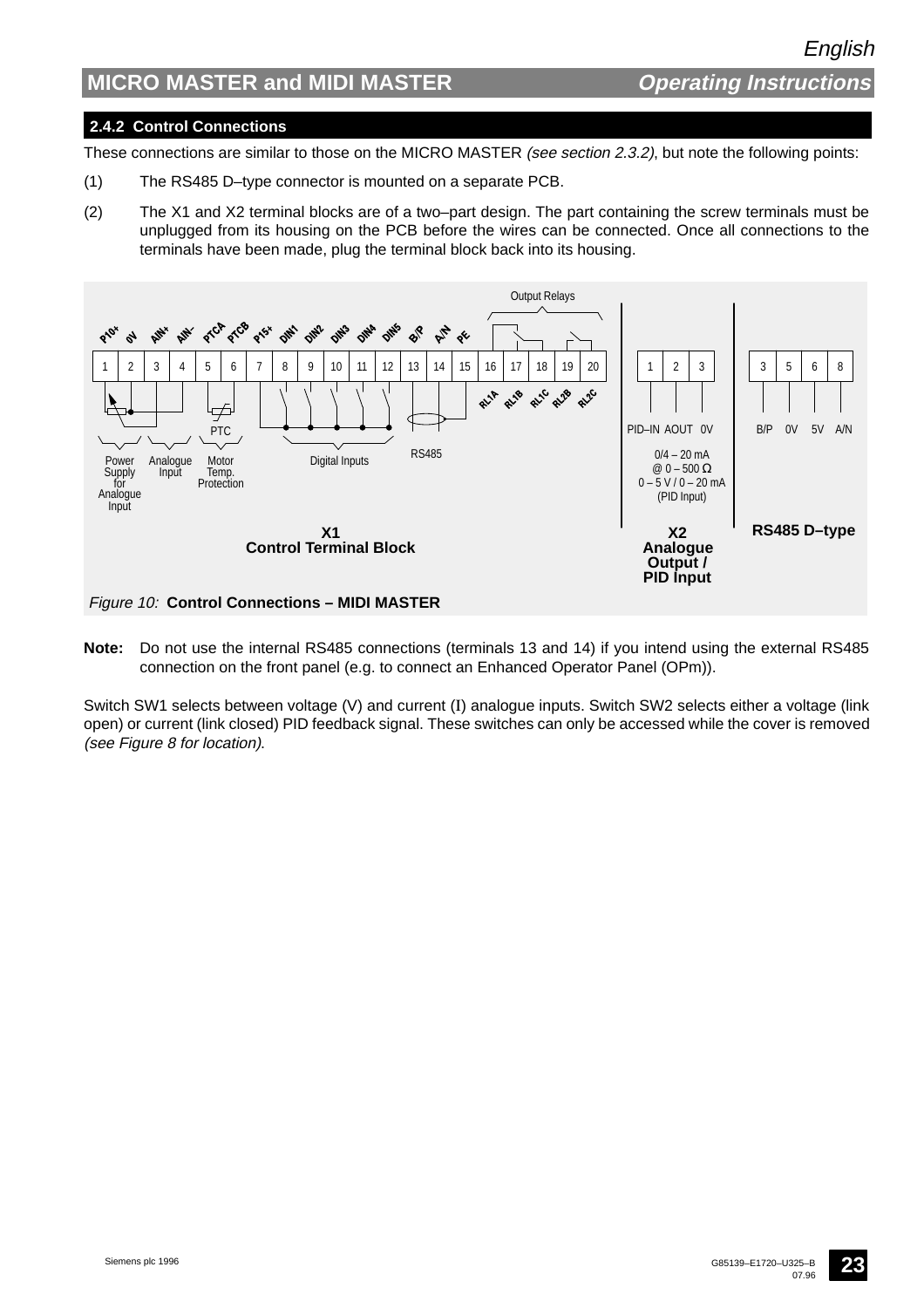### **3. FRONT PANEL CONTROLS**



### **WARNING**

The equipment must not be switched on until after its cover has been fitted.

After the power has been turned off, you must always wait five minutes so that the dc–link capacitors can discharge. Do not remove the cover until this time has elapsed.

As a precautionary measure, the digital frequency setpoint has been set at 0.0 Hz in the factory. This prevents inadvertent and uncontrolled running of the motor occurring at initial start–up.

Before the motor will run it is necessary to enter a frequency setpoint via parameter P000 with the  $\Delta$  button, or to set it with parameter P005.

All settings must only be entered by qualified personnel, paying particular attention to the safety precautions and warnings.

The parameter settings required can be entered using the three parameterisation buttons (P,  $\Delta$  and  $\nabla$ ) on the front panel of the inverter (Figure 13 contains a flowchart for the procedure for setting parameter values). The parameter numbers and values are indicated on the four digit LED display.

**Note:** On IP54 MIDI MASTERS the control panel is sealed behind a hinged access door (see Figure12). To access the panel, undo the four retaining screws and open the access door.



### **WARNING**

IP54 protection is only valid while the access door is closed. If the unit is wet, disconnect the power and wipe the cover dry before opening the door otherwise water may seep inside.

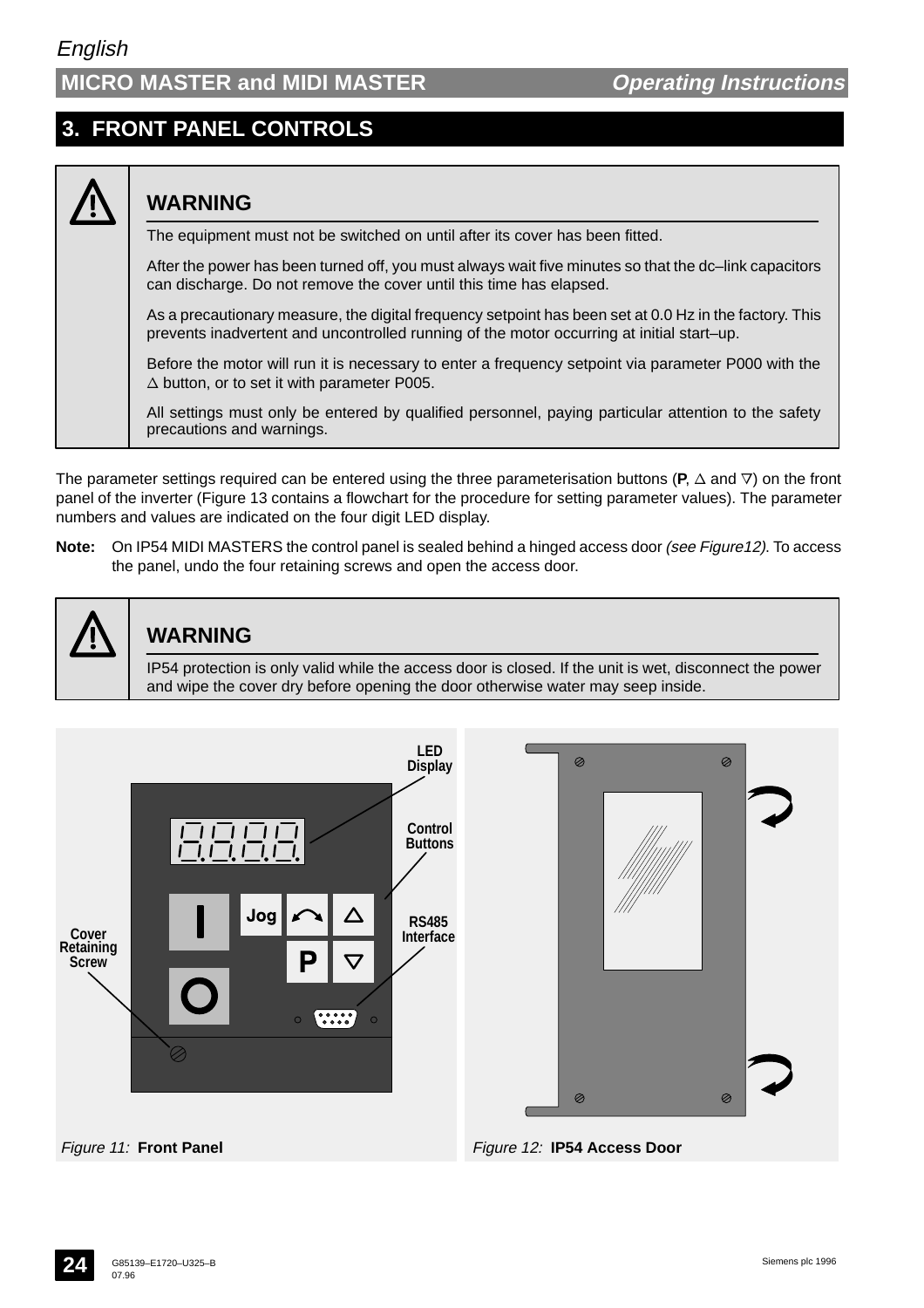**Operating Instructions**

### **MICRO MASTER and MIDI MASTER**

|              | <b>RUN Button</b>                       | Press to start the inverter.<br>The operation of this button can be selectively disabled by setting $P121 = 0$ .                                                                                                                                                                                                                                                                                                                                                 |
|--------------|-----------------------------------------|------------------------------------------------------------------------------------------------------------------------------------------------------------------------------------------------------------------------------------------------------------------------------------------------------------------------------------------------------------------------------------------------------------------------------------------------------------------|
|              | <b>STOP Button</b>                      | Press to stop the inverter.                                                                                                                                                                                                                                                                                                                                                                                                                                      |
| Р            | Parameterisation<br><b>Button</b>       | Press to toggle between parameter number and parameter value.                                                                                                                                                                                                                                                                                                                                                                                                    |
| $\Delta$     | <b>UP Button</b>                        | Press to set parameter numbers and parameter values to <i>higher</i> values.<br>The operation of this button can be selectively disabled by setting $P124 = 0$ .                                                                                                                                                                                                                                                                                                 |
| $\bf \nabla$ | <b>DOWN Button</b>                      | Press to set parameter numbers and parameter values to lower values.<br>The operation of this button can be selectively disabled by setting $P124 = 0$ .                                                                                                                                                                                                                                                                                                         |
| Jog          | <b>JOG Button</b>                       | Pressing this button while the inverter is stopped causes it to start and run at the preset<br>frequency. The inverter stops as soon as the button is released. Pressing this button while the<br>inverter is running has no effect.<br>The operation of this button can be selectively disabled by setting $P123 = 0$ .                                                                                                                                         |
|              | <b>FORWARD/REVERSE</b><br><b>Button</b> | Press to change the direction of rotation of the motor.<br>If REVERSE is selected, the LED display will indicate this by prefixing a minus sign $(-)$ to the<br>value displayed up to 99.9, or will display a flashing decimal point after the left-hand digit for<br>values of 100.0 or greater.<br>60.0 Hz in reverse mode =<br>e.g.<br>1200<br>120.0 Hz in reverse mode =<br>The operation of this button can be selectively disabled by setting $P122 = 0$ . |
|              | 4-digit LED display                     | Displays parameter number (P000 – P971), parameter value (000.0 – 999.9) or fault code (F001<br>$- F212$ ).<br>Although the LED display only displays frequency values to a resolution of 0.1 Hz, you<br>Note:<br>can increase the resolution to 0.01 Hz (see Note [6] in Figure 13 for the procedure).                                                                                                                                                          |

**IMPORTANT:** Parameters above P009 cannot be adjusted unless P009 is first set to 002 or 003.



**Notes** 

- [1] Display changes to 'P000'.
- [2] Select the parameter to change.
- [3] View the value of the parameter currently selected.
- [4] Do you wish to change the value? If not, go to [6].
- [5] Increase ( $\Delta$ ) or decrease ( $\nabla$ ) the value of the parameter.
- [6] 'Lock' the new value into memory (if changed) and return to the parameter display. **Note**
	- To increase the resolution to 0.01 when changing frequency parameters, instead of pressing P momentarily to return to the parameter display, keep the button pressed until the display changes to '– –.n0' (n = the current tenths value, e.g. if the parameter value = '055.8' then n = 8). Press  $\Delta$  or  $\nabla$  to change the value (all values between .00 and .99 are valid) and then press P twice to return to the parameter display.
- [7] Do other parameters need changing? If so, return to [2].
- [8] Scroll up or down until 'P971' or 'P000' is displayed. If you scroll upwards, the display stops automatically at P971. However, pressing the  $\Delta$  button again causes the display to 'wrap around' to P000.
- [9] Exit from the procedure and return to the normal operating display.

If parameters are changed accidentally, all parameters can be reset to their default values by setting parameter **P944** to **1** and then pressing **P**.

#### Figure 13: **Procedure for Changing Parameter Values**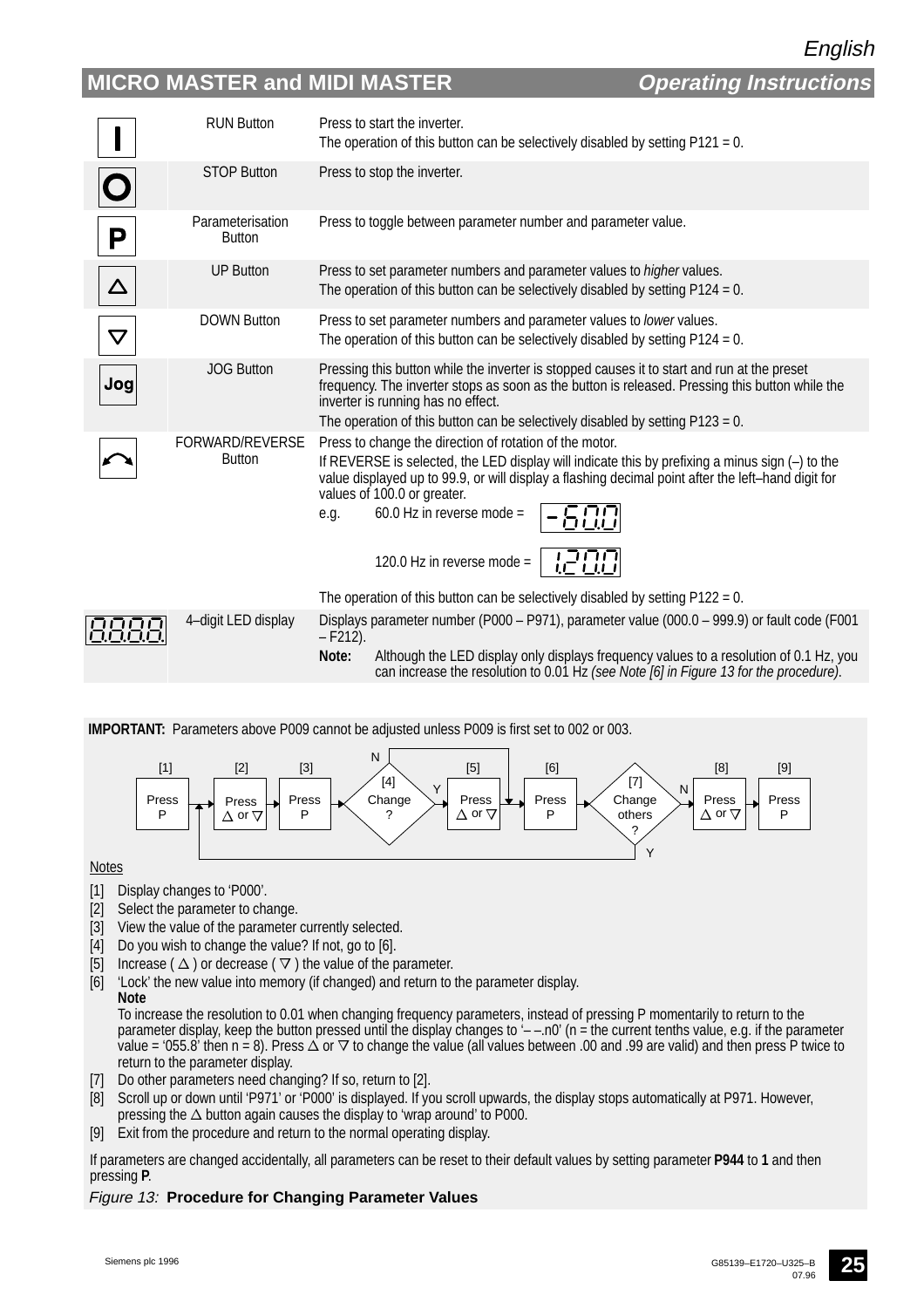### **4. OPERATING INFORMATION**

Refer to the parameter list in section 5 for a full description of each parameter.

#### **4.1 General**

- (1) The inverter does not have a main power switch and is therefore live when the mains supply is connected. It waits with the output disabled for the RUN button to be pressed or for an ON signal via terminal 8 (rotate right) or terminal 9 (rotate left) – see parameters P051 – P055.
- $(2)$  If output frequency  $(PO01 = 0)$  is selected as the display, the corresponding setpoint is displayed approximately every 1.5 seconds while the inverter is stopped.
- (3) The inverter is programmed at the factory for standard applications on Siemens four–pole standard motors. When using other motors it is necessary to enter the specifications from the motor's rating plate into parameters P081 to P085 (see Figure 14). Note that access to these parameters is not possible unless P009 has been set to 002 or 003.

If the inverter is to be used with an 8–pole motor, set P082 to twice the nominal speed of the motor. Be aware that this will cause the display to show twice the real RPM when P001 is set to 005.



Figure 14: **Motor Rating Plate Example**

**Note:** Ensure that the motor is configured correctly, i.e. in the above example connection is for 220 V.

- (4) When delivered, the inverter's frequency setpoint is set to 0.00 Hz, which means that the motor will not rotate! To make it start up, a setpoint must be entered using the  $\Delta$  button or entering a value in P005.
- (5) When a parameter value has been set, it is stored automatically in the internal memory.

#### **4.2 Basic Operation**

The most basic method of setting up the inverter for use is described below. This method uses a digital frequency setpoint and requires only the minimum number of parameters to be changed from their default settings.

- (1) Apply mains power to the inverter. Set parameter P009 to 002 or 003 to enable all parameters to be adjusted (see Figure 13 for the procedure).
- (2) Set parameter P005 to the desired frequency setpoint.
- (3) Check parameters P081 to P085 and ensure that they match the requirements stated on the rating plate on the motor (see Figure 14).
- (4) Press the RUN button ( **I** ) on the inverter's front panel. The inverter will now drive the motor at the frequency set by P005.

If required, the motor's speed (i.e. frequency) can be varied directly by using the  $\Delta \nabla$  buttons. (Set P011 to 001 to enable the new frequency setting to be retained in memory during periods when the inverter is not running.)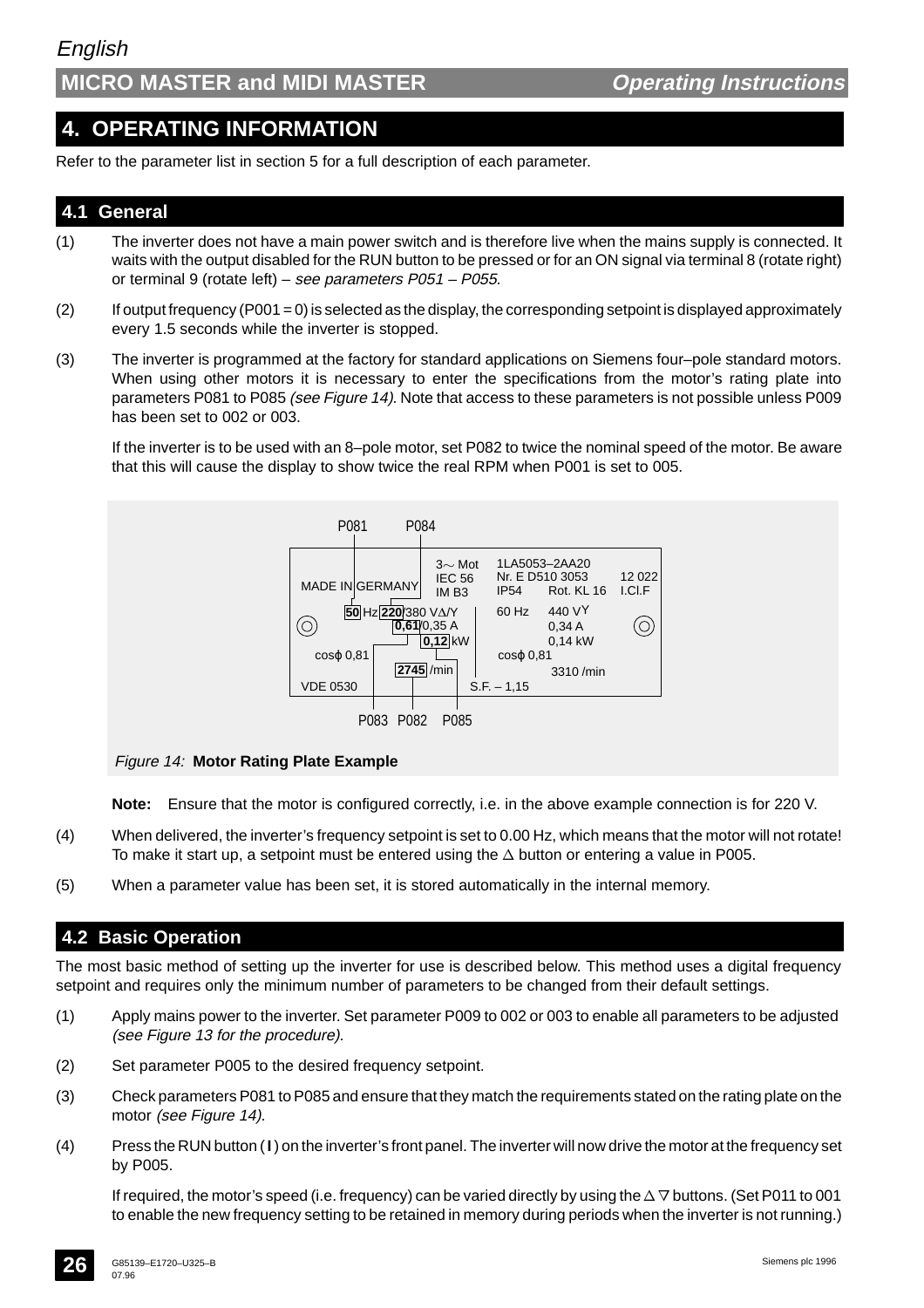**Operating Instructions**

### **MICRO MASTER and MIDI MASTER**

#### **4.3 Operation – Digital Control**

For a basic startup configuration using digital control, proceed as follows:

- (1) Connect control terminal 7 to terminal 8 via a simple on/off switch. This sets up the inverter for clockwise rotation (default).
- (2) Refit the cover and then apply mains power to the inverter. Set parameter P009 to 002 or 003 to enable all parameters to be adjusted (see Figure 13 for the procedure).
- (3) Check that parameter P006 is set to 000 to specify digital setpoint.
- (4) Set parameter P007 to 000 to specify digital input (i.e. DIN1 (terminal 8) in this case) and disable the front panel controls.
- (5) Set parameter P005 to the desired frequency setpoint.
- (6) Set parameters P081 to P085 in accordance with the rating plate on the motor (see Figure 14).
- (7) Set the external on/off switch to ON. The inverter will now drive the motor at the frequency set by P005.

#### **4.4 Operation – Analogue Control**

For a basic startup configuration using analogue voltage control, proceed as follows:

- (1) Connect control terminal 7 to terminal 8 via a simple on/off switch. This sets up the motor for clockwise rotation (default).
- (2) Connect a 4.7 kΩ potentiometer to the control terminals as shown in Figure 7 (MICRO MASTER) or Figure 10 (MIDI MASTER) or connect a  $0 - 10$  V signal from pin 2 and pin 4 (0V) to pin 3.
- (3) Set the position of SW1 for voltage (V) input.
- (4) Refit the cover and then apply mains power to the inverter. Set parameter P009 to 002 or 003 to enable all parameters to be adjusted (see Figure 13 for the procedure).
- (5) Set parameter P006 to 001 to specify analogue setpoint.
- (6) Set parameter P007 to 000 to specify digital input (i.e. DIN1 (terminal 8) in this case) and disable the front panel controls.
- (7) Set parameters P021 and P022 to specify the minimum and maximum output frequency settings.
- (8) Set parameters P081 to P085 in accordance with the rating plate on the motor (see Figure 14).
- (9) Set the external on/off switch to ON. Turn the potentiometer (or adjust the analogue control voltage) until the desired frequency is displayed on the inverter.

#### **4.5 Stopping the Motor**

Stopping can be achieved in several ways:

- Cancelling the ON command or pressing the OFF button (**O**) on the front panel causes the inverter to ramp down at the selected ramp down rate (see P003).
- OFF2 operation causes the motor to coast to a standstill (see parameters P051 to P055).
- OFF3 operation causes rapid braking (see parameters P051 to P055).
- DC injection braking up to 250% causes an abrupt stop after cancellation of the ON command (see P073).
- Resistive braking (see parameter P075).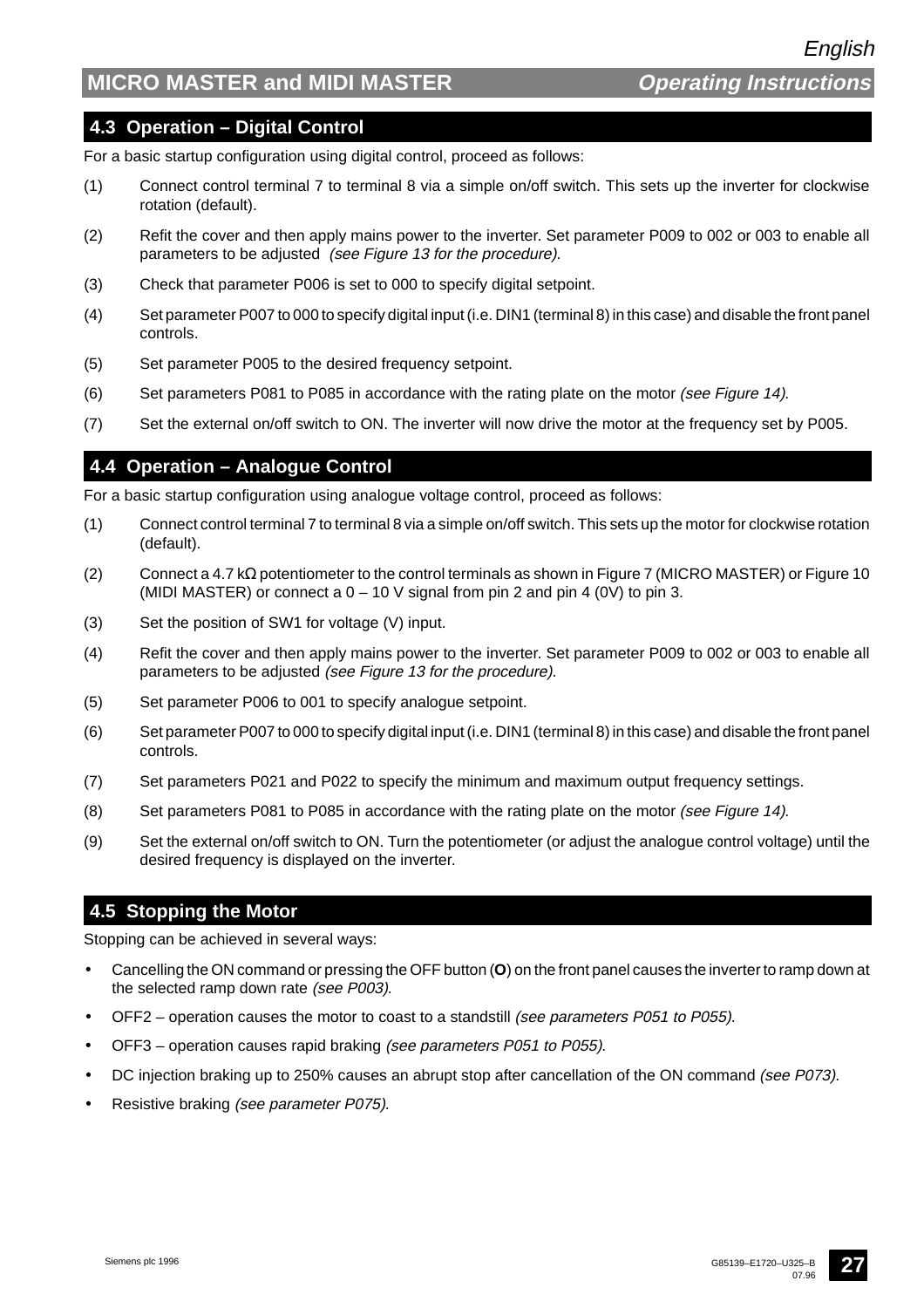#### **4.6 If the Motor Does Not Start Up**

If the motor does not start up when the ON command has been given, check that the ON command is valid, check if a frequency setpoint has been entered in P005 and check that the motor specifications have been entered correctly under parameters P081 to P085.

If the inverter is configured for operation via the front panel (P007 = 001) and the motor does not start when the RUN button is pressed, check that P121 = 001 (RUN button enabled).

If the motor does not run after parameters have been changed accidentally, reset the inverter to the factory default parameter values by setting parameter **P944** to **001** and then pressing **P**.

#### **4.7 Local and Remote Control**

The inverter can be controlled either locally (default), or remotely via a USS data line connected to the internal interface terminals (13 and 14) or to the RS485 D–type connector on the front panel.

When local control is used, the inverter can only be controlled via the front panel or the control terminals. Control commands, setpoints or parameter changes received via the RS485 interface have no effect.

For remote control, the serial interface is designed as a 2–wire connection for bi–directional data transmission. Refer to parameter P910 in section 5 for the available remote control options.

**Note:** Only one RS485 connection is allowed. You can use either the front panel D–type interface (e.g. to connect an Enhanced Operator Panel (OPm)) or terminals 13 and 14, **but not both**.

When operating via remote control the inverter will not accept control commands from the terminals. *Exception: OFF2* or OFF3 can be activated via parameters P051 to P055 (refer to parameters P051 to P055 in section 5).

Several inverters can be connected to an external control unit at the same time. The inverters can be addressed individually.

**Note:** If the inverter has been set up to operate via the serial link but does not run when an ON command is received, try reversing the connections to terminals 13 and 14 on X501 (MICRO MASTER) or X1 (MIDI MASTER).

For further information, refer to the following documents:

| E20125-B0001-S302-A1      | Application of the USS Protocol in SIMOVERT Units 6SE21 and |
|---------------------------|-------------------------------------------------------------|
|                           | MICRO MASTER (German)                                       |
| E20125-B0001-S302-A1-7600 | Application of the USS Protocol in SIMOVERT Units 6SE21 and |
|                           | MICRO MASTER (English)                                      |

#### **4.8 Closed Loop Control**

#### **4.8.1 General Description**

Both the MICRO MASTER and MIDI MASTER provide a PID control loop function for closed loop control (see Figure 15). The control loop is ideal for temperature or pressure control, or other situations where the controlled variable changes slowly or where transient errors are not critical. This control loop is **not** suitable for use in systems where fast response times are required.

**Note:** The closed loop function is not designed for speed control, but can be used for this provided you do not require fast response times.

When closed loop control is enabled (P201 = 001 or 002), all setpoints are calibrated between zero and 100%, i.e. a setpoint of 50.0 = 50%. This allows general purpose control of any process which is actuated by motor speed and for which a suitable transducer is available.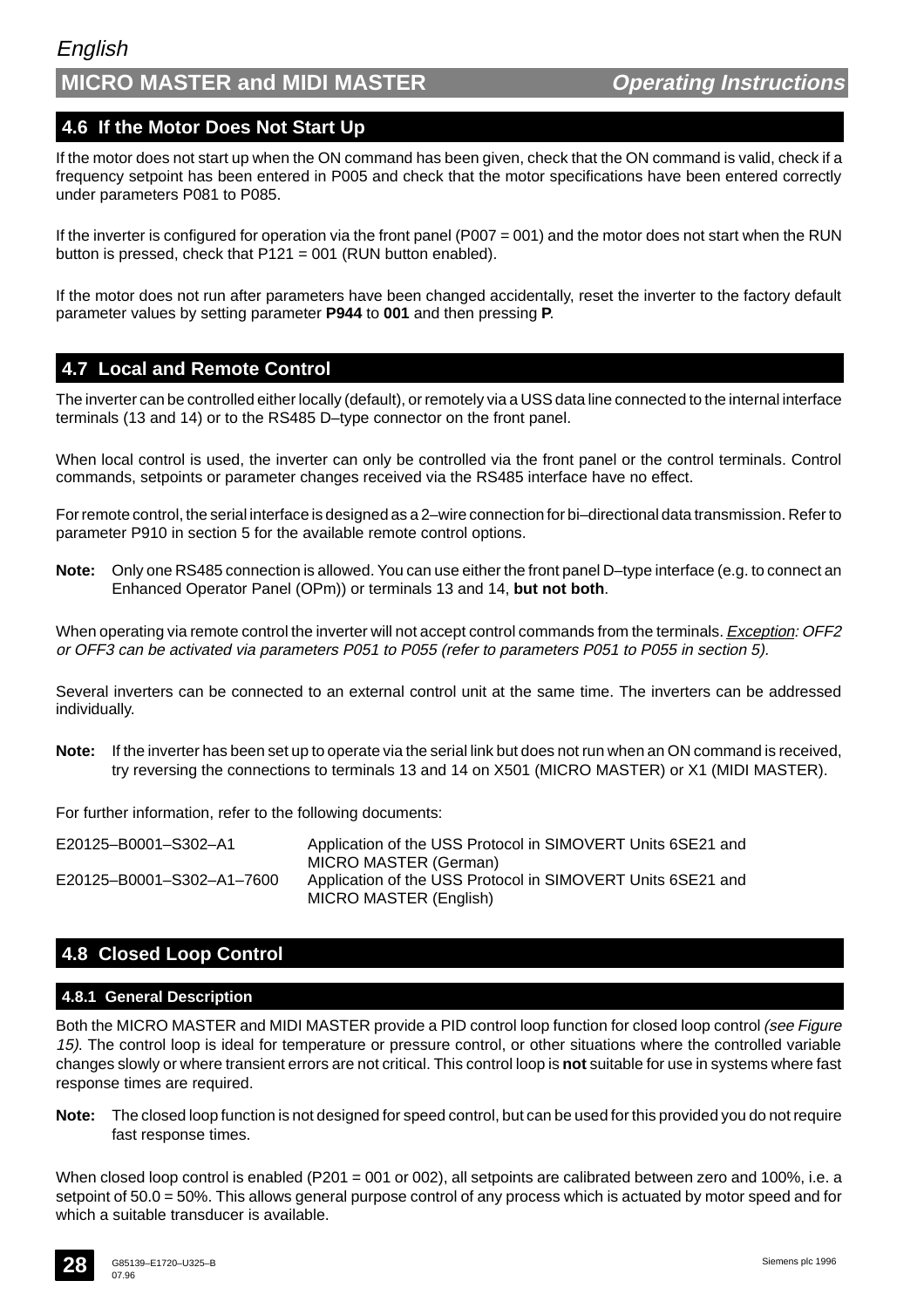**Operating Instructions**

### **MICRO MASTER and MIDI MASTER**

Figure 15: **Closed Loop Control Setpoint Scaling** P211, P212 Sample P205 Filter P206 **P** P202 **I** P203, P207 **D** P204 Ramp P002, P003 **Motor**  $M \implies$  Process Sensor  $P201 = 001$ X503/X2 X501/X1 Open =  $0 - 5V$  $V = 0 - 10 V$ P208 Input select  $P201 = 002$ SW2 SW1  $Closed = 0 - 20 mA$  $I = 0 - 20$  mA **+ –**

#### **4.8.2 Hardware Setup**

Connect the external feedback signal to the dedicated input X503 pin 3 and pin 2 (MICRO MASTER) or X2 pin 1 and pin 3 (MIDI MASTER). This input accepts either a 0 – 5 V or a 0 – 20 mA input (determined by the setting of SW2) and has 8–bit resolution.

If an analogue setpoint is not required, the feedback signal can be connected to X501/X1 terminal 3 and terminal 4. This input accepts either a  $0 - 10$  V or a  $0 - 20$  mA input (determined by the setting of SW1), has 10-bit resolution and permits a differential (floating) input. If this option is to be used, the values of parameters P006, P023 and P024 should all be set to 000.

#### **4.8.3 Parameter Settings**

Closed loop control cannot be used unless P201 is first set to 001 or 002, depending on the hardware connection point. Most of the parameters associated with closed loop control are shown in Figure 13. Other parameters which are also associated with closed loop control are as follows:

```
P001 (value = 007)
P010 (only if P001 = 007)
P061 (value = 012 or 013)
P062 (value = 012 or 013)
P210
P220
```
Descriptions of all closed loop control parameters are provided in section 5. For detailed information about PID operation, refer to the Application Note 'PID – Closed Loop Control on MICRO MASTER and MIDI MASTER'.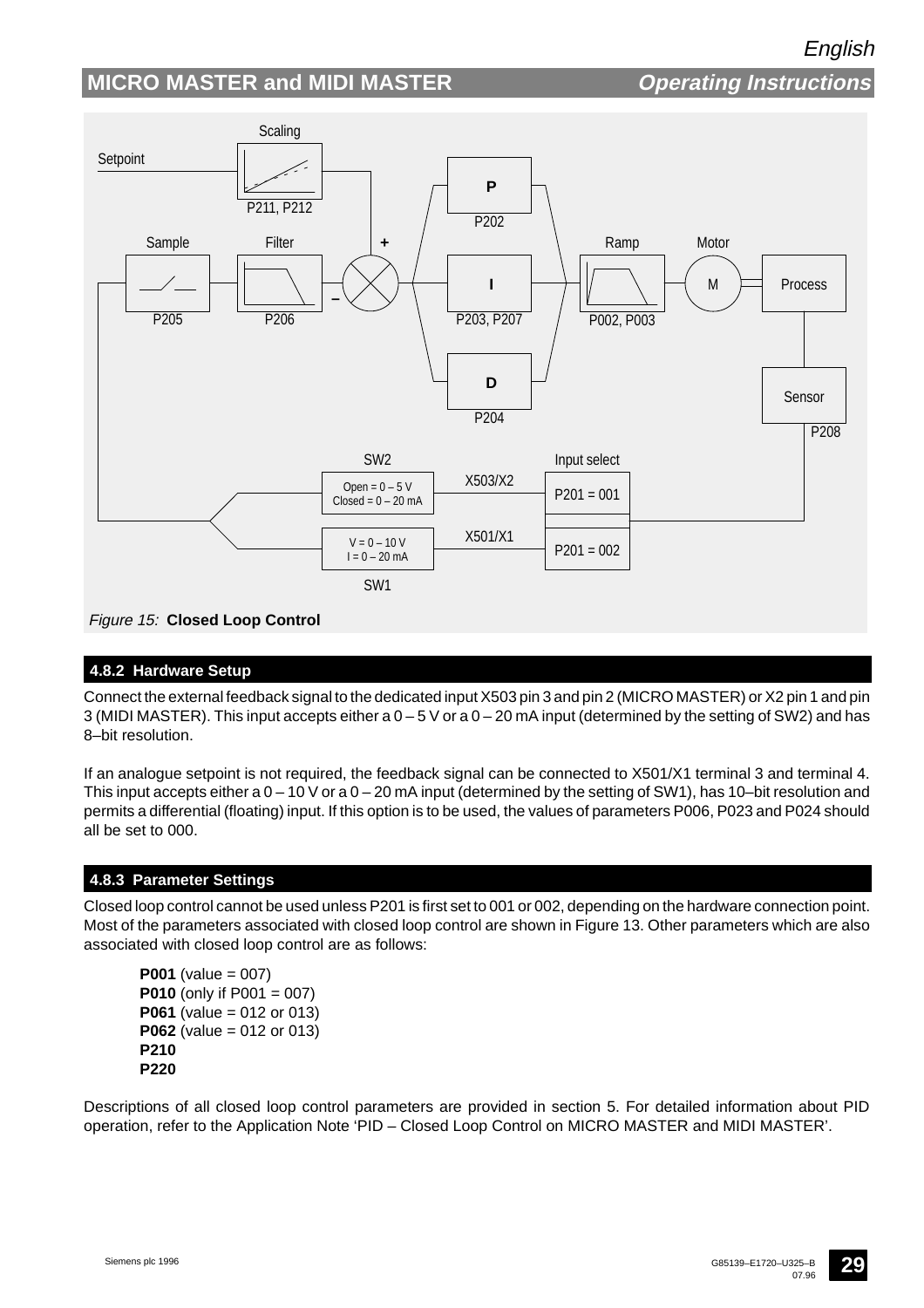### **5. SYSTEM PARAMETERS**

Parameters can be changed and set using the membrane–type buttons to adjust the desired properties of the inverter, such as ramp times, minimum and maximum frequencies, etc. The parameter numbers selected and the setting of the parameter values are indicated in the four digit LED display.

Note: If you press the  $\Delta$  or  $\nabla$  button momentarily, the values change step by step. If you keep the buttons pressed for a longer time, the values scroll through rapidly.

Access to parameters is determined by the value set in P009. Check that the key parameters necessary for your application have been programmed.

P009 options are:

- **0** = Only the parameters from P001 to P009 can be read and set.
- **1** = Parameters P001 to P009 can be set and all other parameters can only be read.
- **2** = All parameters can be set, but P009 resets to zero the next time power is removed from the inverter. **3** = All parameters can always be set.
- **Note:** In the following parameter table:
	- '•' Indicates parameters that can be changed during operation.

<del>'</del>☆☆☆' Indicates that the value of this factory setting depends on the rating of the inverter.

| Parameter        | <b>Function</b>        | Range<br>[Default]    | <b>Description / Notes</b>                                                                                                                                                                                                                                                                                                                                          |  |  |  |  |  |
|------------------|------------------------|-----------------------|---------------------------------------------------------------------------------------------------------------------------------------------------------------------------------------------------------------------------------------------------------------------------------------------------------------------------------------------------------------------|--|--|--|--|--|
| P000             | Operating display      |                       | This displays the output selected in P001.<br>In the event of a failure, the relevant error message (Fnnn) is displayed<br>(see section 6). In the event of a warning the display flashes. If output<br>frequency has been selected (P001 = 0), the display alternates between<br>the selected frequency and the actual frequency.                                  |  |  |  |  |  |
| P001             | Display selection      | $0 - 7$<br>[0]        | Display selection:<br>$0 =$ Output frequency (Hz)<br>1 = Frequency setpoint (i.e. speed at which inverter is set to run) (Hz)<br>$2 =$ Motor current (A)<br>$3 = DC$ -link voltage (V)<br>$4 =$ Motor torque (% nominal)<br>$5 =$ Motor RPM<br>$6 = USS status (see section 7.2)$<br>$7 = Closed$ loop display mode<br>The display can be scaled via P010.<br>Note: |  |  |  |  |  |
| $P002$ $\bullet$ | Ramp up time (seconds) | $0 - 650.0$<br>[10.0] | This is the time taken for the motor to accelerate from standstill to the<br>maximum frequency as set in P013. Setting the ramp up time too short<br>can cause the inverter to trip (fault code F002 - overcurrent).<br>Frequency<br>$f_{\text{max}}$                                                                                                               |  |  |  |  |  |

0 Hz

Time

Ramp up  $(0 - 650 s)$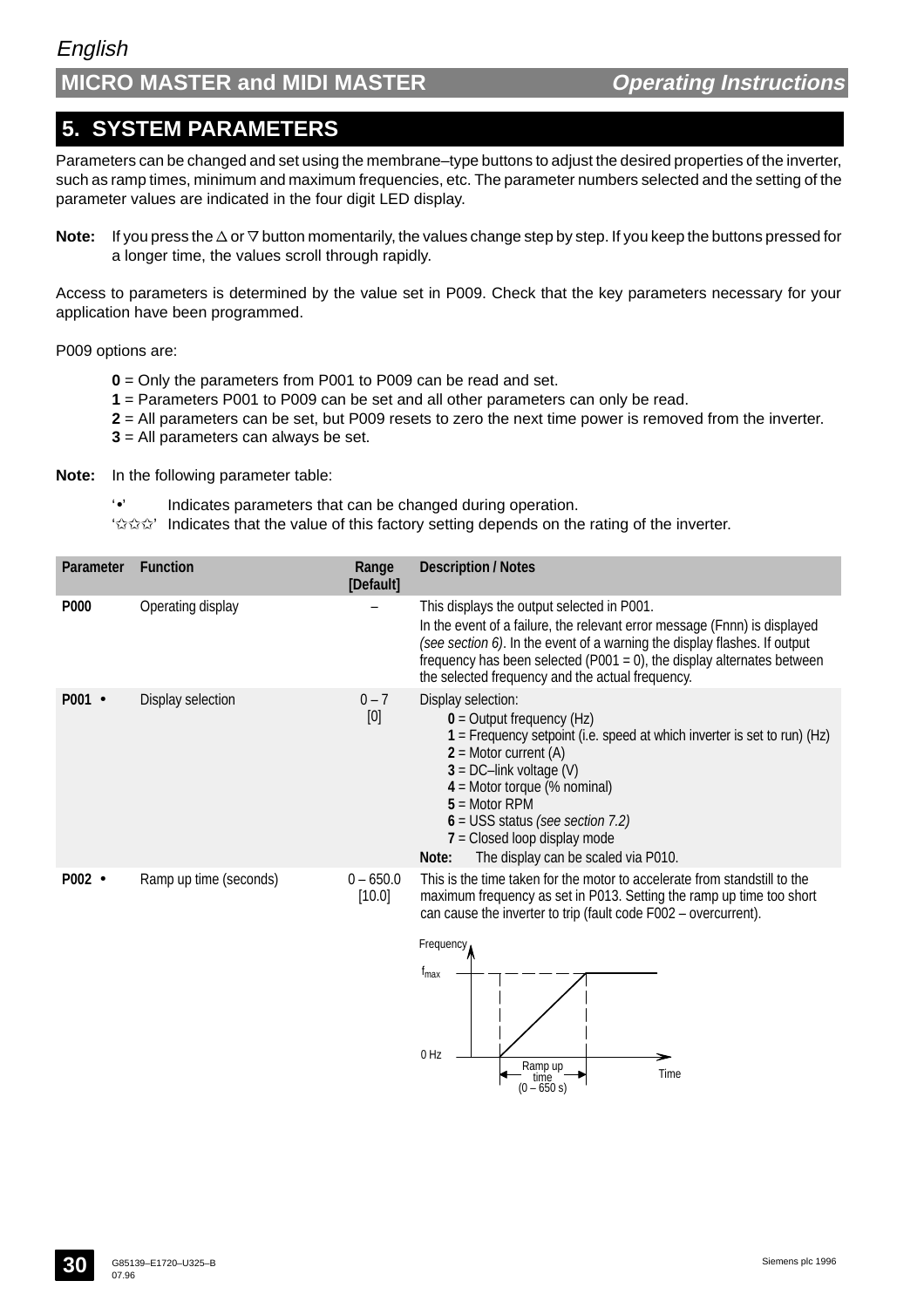**Operating Instructions**

# **MICRO MASTER and MIDI MASTER**

| Parameter        | <b>Function</b>                       | Range<br>[Default]     | <b>Description / Notes</b>                                                                                                                                                                                                                                                         |  |  |  |  |
|------------------|---------------------------------------|------------------------|------------------------------------------------------------------------------------------------------------------------------------------------------------------------------------------------------------------------------------------------------------------------------------|--|--|--|--|
| P003 •           | Ramp down time (seconds)              | $0 - 650.0$<br>[10.0]  | This is the time taken for the motor to decelerate from maximum<br>frequency (P013) to standstill. Setting the ramp down time too short can<br>cause the inverter to trip (fault code F001 – overvoltage).                                                                         |  |  |  |  |
|                  |                                       |                        | Frequency                                                                                                                                                                                                                                                                          |  |  |  |  |
|                  |                                       |                        | $f_{\text{max}}$                                                                                                                                                                                                                                                                   |  |  |  |  |
|                  |                                       |                        | $0$ Hz                                                                                                                                                                                                                                                                             |  |  |  |  |
|                  |                                       |                        | Ramp down<br>$\frac{1}{100}$ time<br>$(0 - 650 s)$<br>Time                                                                                                                                                                                                                         |  |  |  |  |
| $P004$ $\bullet$ | Smoothing (seconds)                   | $0 - 40.0$<br>[0.0]    | Used to smooth the acceleration/deceleration of the motor (useful in<br>applications where it is important to avoid 'jerking', e.g. conveyor systems,<br>textiles, etc.).                                                                                                          |  |  |  |  |
|                  |                                       |                        | Smoothing is only effective if the ramp up/down time exceeds 0.3 s.                                                                                                                                                                                                                |  |  |  |  |
|                  |                                       |                        | Frequency<br>$-P002 = 10 s \rightarrow$                                                                                                                                                                                                                                            |  |  |  |  |
|                  |                                       |                        | $f_{\text{max}}$<br>(P013)                                                                                                                                                                                                                                                         |  |  |  |  |
|                  |                                       |                        |                                                                                                                                                                                                                                                                                    |  |  |  |  |
|                  |                                       |                        | $0$ Hz                                                                                                                                                                                                                                                                             |  |  |  |  |
|                  |                                       |                        | $+$ P004 $+$<br>$+$ P004 $\rightarrow$<br>Time<br>$= 5s$<br>$= 5s$                                                                                                                                                                                                                 |  |  |  |  |
|                  |                                       |                        | Total acceleration<br>$time = 15 s$                                                                                                                                                                                                                                                |  |  |  |  |
|                  |                                       |                        | Note:<br>The smoothing curve for deceleration is based on the ramp up<br>gradient (P002) and is added to the ramp down time set by<br>P003. Therefore, the ramp down time is affected by changes to<br>P002.                                                                       |  |  |  |  |
| P005 •           | Digital frequency setpoint (Hz)       | $0 - 650.00$<br>[0.00] | Sets the frequency that the inverter will run at when operated in digital<br>mode. Only effective if P006 set to '0'.                                                                                                                                                              |  |  |  |  |
| P006             | Frequency setpoint type selection     | $0 - 2$                | Sets the control mode of the inverter:                                                                                                                                                                                                                                             |  |  |  |  |
| [0]              |                                       |                        | $0 =$ Digital. The inverter runs at the frequency set in P005 and can<br>be adjusted using the $\Delta$ and $\nabla$ buttons. Alternatively, if P007 is<br>set to zero, the frequency may be controlled by setting any two<br>of binary inputs P051 - P055 to values of 11 and 12. |  |  |  |  |
|                  |                                       |                        | 1 = Analogue. Control via analogue input signal.<br>2 = Fixed frequency or motor potentiometer. Fixed frequency is only                                                                                                                                                            |  |  |  |  |
|                  |                                       |                        | selected if the value of at least one binary input (P051 - P055)                                                                                                                                                                                                                   |  |  |  |  |
|                  |                                       |                        | = 6 or 17. Also, the $\Delta$ and $\nabla$ buttons can be used to change<br>the fixed frequency setpoint (as with $P006 = 0$ ).                                                                                                                                                    |  |  |  |  |
|                  |                                       |                        | Note:<br>If $P006 = 1$ and the inverter is set up for remote control                                                                                                                                                                                                               |  |  |  |  |
|                  |                                       |                        | operation, the analogue inputs remain active.                                                                                                                                                                                                                                      |  |  |  |  |
| P007             | Enable/disable front panel<br>buttons | $0 - 1$<br>$[1]$       | $0 = RUN$ , JOG and REVERSE are disabled. Control is via digital inputs<br>(see parameters P051 – P055). $\Delta$ and $\nabla$ may still be used to<br>control frequency provided that $P124 = 1$ and a digital input has not<br>been selected to perform this function.           |  |  |  |  |
|                  |                                       |                        | 1 = Front panel buttons can be selectively enabled or disabled<br>depending on the setting of parameters P121 - P124.                                                                                                                                                              |  |  |  |  |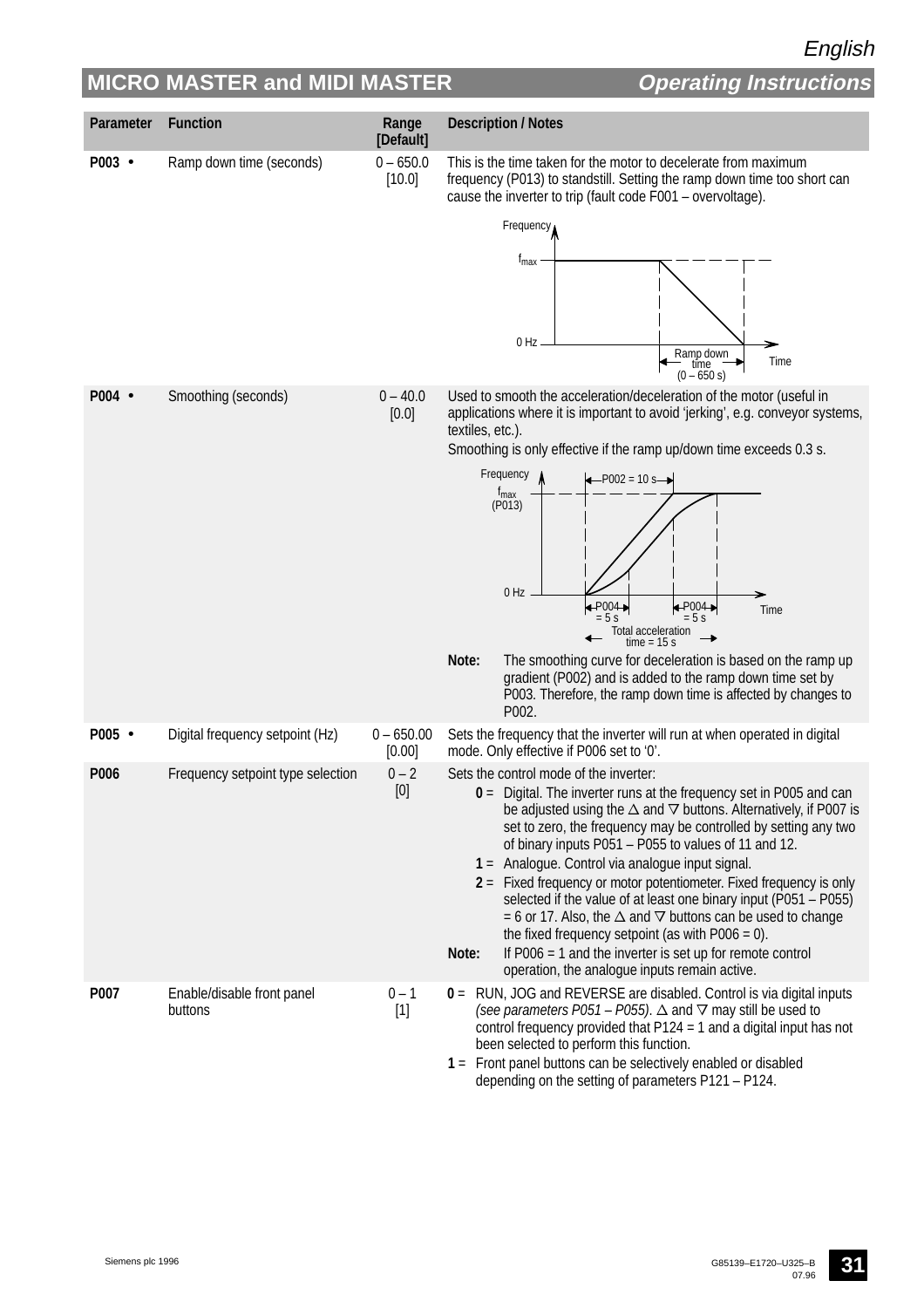# **MICRO MASTER and MIDI MASTER**

| Parameter        | <b>Function</b>              | Range<br>[Default]      | <b>Description / Notes</b>                                                                                                                                                                                                                                                                                                                                                                                                                                                                                                                                                                                                                                                                                                                                                                                                                                                                                                                                                                                                                                                                                                                                                                                                                                                                                                                                                                                                                                                                                                                                  |
|------------------|------------------------------|-------------------------|-------------------------------------------------------------------------------------------------------------------------------------------------------------------------------------------------------------------------------------------------------------------------------------------------------------------------------------------------------------------------------------------------------------------------------------------------------------------------------------------------------------------------------------------------------------------------------------------------------------------------------------------------------------------------------------------------------------------------------------------------------------------------------------------------------------------------------------------------------------------------------------------------------------------------------------------------------------------------------------------------------------------------------------------------------------------------------------------------------------------------------------------------------------------------------------------------------------------------------------------------------------------------------------------------------------------------------------------------------------------------------------------------------------------------------------------------------------------------------------------------------------------------------------------------------------|
| P009 •           | Parameter protection setting | $0 - 3$<br>[0]          | Determines which parameters can be adjusted:<br>$0 =$ Only parameters from P001 to P009 can be read/set.<br>1 = Parameters from P001 to P009 can be set and all other<br>parameters can only be read.<br>$2 =$ All parameters can be read/set but P009 automatically resets<br>to 0 when power is removed.<br>$3 =$ All parameters can be read/set.                                                                                                                                                                                                                                                                                                                                                                                                                                                                                                                                                                                                                                                                                                                                                                                                                                                                                                                                                                                                                                                                                                                                                                                                         |
| P010             | Display scaling              | $0 - 500.00$<br>[1.00]  | Scale factor for display selected via P001.                                                                                                                                                                                                                                                                                                                                                                                                                                                                                                                                                                                                                                                                                                                                                                                                                                                                                                                                                                                                                                                                                                                                                                                                                                                                                                                                                                                                                                                                                                                 |
| P011             | Frequency setpoint memory    | $0 - 1$<br>[0]          | $0 = Disabled$<br>$1 =$ Enabled after switch–off. i.e. The setpoint alterations made with the<br>$\Delta$ / $\nabla$ buttons are stored even when power has been removed from<br>the inverter.                                                                                                                                                                                                                                                                                                                                                                                                                                                                                                                                                                                                                                                                                                                                                                                                                                                                                                                                                                                                                                                                                                                                                                                                                                                                                                                                                              |
| $P012$ $\bullet$ | Minimum motor frequency (Hz) | $0 - 650.00$<br>[0.00]  | Sets the minimum motor frequency (must be less than the value of P013).                                                                                                                                                                                                                                                                                                                                                                                                                                                                                                                                                                                                                                                                                                                                                                                                                                                                                                                                                                                                                                                                                                                                                                                                                                                                                                                                                                                                                                                                                     |
| P013 •           | Maximum motor frequency (Hz) | $0 - 650.00$<br>[50.00] | Sets the maximum motor frequency.                                                                                                                                                                                                                                                                                                                                                                                                                                                                                                                                                                                                                                                                                                                                                                                                                                                                                                                                                                                                                                                                                                                                                                                                                                                                                                                                                                                                                                                                                                                           |
| $P014$ $\bullet$ | Skip frequency (Hz)          | $0 - 650.00$<br>[0.00]  | A skip frequency can be set with this parameter to avoid the effects of<br>resonance of the inverter. Frequencies within +/-2 Hz of this setting are<br>suppressed. Stationary operation is not possible within the suppressed<br>frequency range – the range is just passed through.                                                                                                                                                                                                                                                                                                                                                                                                                                                                                                                                                                                                                                                                                                                                                                                                                                                                                                                                                                                                                                                                                                                                                                                                                                                                       |
| $P015$ $\bullet$ | Automatic restart            | $0 - 1$<br>[0]          | Setting this parameter to '1' enables the inverter to restart automatically<br>after a mains break or 'brownout', provided the run/stop switch is still<br>closed.<br>$0 = Disabled$<br>$1 =$ Automatic restart                                                                                                                                                                                                                                                                                                                                                                                                                                                                                                                                                                                                                                                                                                                                                                                                                                                                                                                                                                                                                                                                                                                                                                                                                                                                                                                                             |
| $P016$ $\bullet$ | Start on the fly             | $0 - 4$<br>[0]          | Allows the inverter to start onto a spinning motor.<br>Under normal circumstances the inverter runs the motor up from 0 Hz.<br>However, if the motor is still spinning or is being driven by the load, it will<br>undergo braking before running back up to the setpoint - this can cause<br>an overcurrent trip. By using a flying restart, the inverter 'homes in' on the<br>motor's speed and runs it up from that speed to the setpoint. (Note: If the<br>motor has stopped or is rotating slowly, some 'rocking' may occur as the<br>inverter senses the direction of rotation prior to restarting.)<br>$0 =$ Normal restart<br>$1 =$ Flying restart after power up, fault or OFF2 (if P018 = 1).<br>$2 =$ Flying restart every time (useful in circumstances where the<br>motor can be driven by the load).<br>$3 =$ As P016 = 1 except that the inverter will only attempt to restart<br>the motor in the direction of the requested setpoint. The motor<br>is prevented from 'rocking' backwards and forwards during the<br>initial frequency scan.<br>$4 = As P016 = 2$ except that the inverter will only attempt to restart<br>the motor in the direction of the requested setpoint. The motor<br>is prevented from 'rocking' backwards and forwards during the<br>initial frequency scan.<br>For MIDI MASTER units, it is recommended that P018 is set to<br>Note:<br>'1' if P016 is set to any value other than zero. This will ensure<br>correct restarting on occasions when the inverter fails to<br>re-synchronise on the initial attempt. |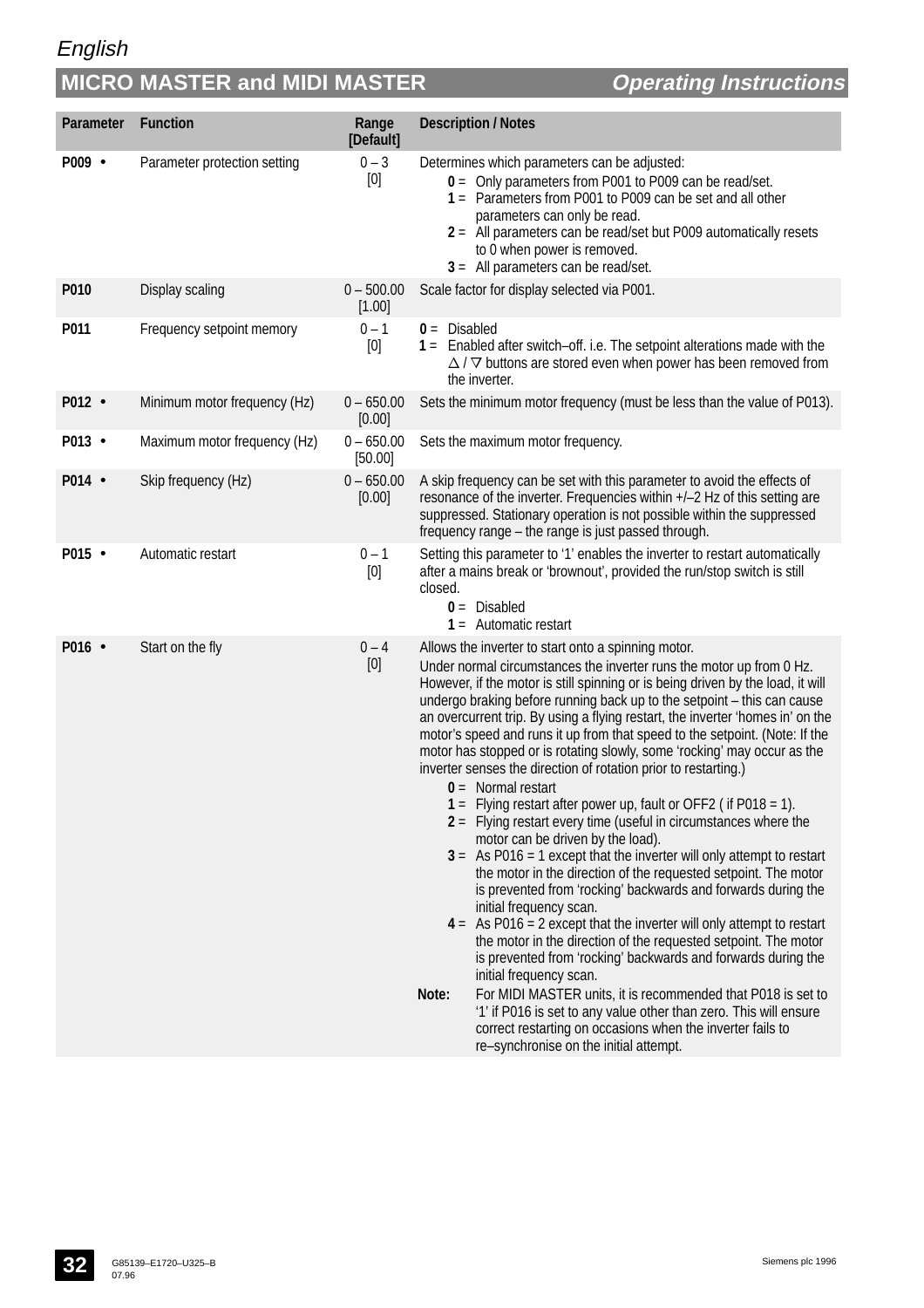# **MICRO MASTER and MIDI MASTER**

| Parameter        | <b>Function</b>                                                                                                                                                                                                                                                                      | Range<br>[Default]                                                                                                                                                                                                                                                                           | <b>Description / Notes</b>                                                                                                                                                                                                                                                                                                                                                                                                                                                                                                                                                                                                                                                                                               |  |  |
|------------------|--------------------------------------------------------------------------------------------------------------------------------------------------------------------------------------------------------------------------------------------------------------------------------------|----------------------------------------------------------------------------------------------------------------------------------------------------------------------------------------------------------------------------------------------------------------------------------------------|--------------------------------------------------------------------------------------------------------------------------------------------------------------------------------------------------------------------------------------------------------------------------------------------------------------------------------------------------------------------------------------------------------------------------------------------------------------------------------------------------------------------------------------------------------------------------------------------------------------------------------------------------------------------------------------------------------------------------|--|--|
| P017 •           | Smoothing type                                                                                                                                                                                                                                                                       | $1 - 2$<br>$[1]$                                                                                                                                                                                                                                                                             | 1 = Continuous smoothing (as defined by P004).<br>2 = Discontinuous smoothing. This provides a fast unsmoothed<br>response to STOP commands.                                                                                                                                                                                                                                                                                                                                                                                                                                                                                                                                                                             |  |  |
|                  |                                                                                                                                                                                                                                                                                      |                                                                                                                                                                                                                                                                                              | Note:<br>P004 must be set to a value $> 0.0$ for this parameter to have<br>any effect.                                                                                                                                                                                                                                                                                                                                                                                                                                                                                                                                                                                                                                   |  |  |
| P018 •           | Automatic restart after fault:<br>Automatic restart after fault<br>$0 - 1$<br>[0]<br>$0 = Disabled$<br>$1 =$ The inverter will attempt to restart up to 5 times after a fault. If<br>the fault is not cleared after the 5th attempt, the inverter will<br>remain in the fault state. |                                                                                                                                                                                                                                                                                              |                                                                                                                                                                                                                                                                                                                                                                                                                                                                                                                                                                                                                                                                                                                          |  |  |
| P021 •           | Minimum analogue frequency<br>(Hz)                                                                                                                                                                                                                                                   | $0 - 650.00$<br>Frequency corresponding to the lowest analogue input value, i.e.<br>0 V/0 mA or 2 V/4 mA, determined by P023. This can be set to a higher<br>[0.00]<br>value than P022 to give an inverse relationship between analogue input<br>and frequency output (see diagram in P022). |                                                                                                                                                                                                                                                                                                                                                                                                                                                                                                                                                                                                                                                                                                                          |  |  |
| $P022$ $\bullet$ | Maximum analogue frequency<br>(Hz)                                                                                                                                                                                                                                                   | $0 - 650.00$<br>[50.00]                                                                                                                                                                                                                                                                      | Frequency corresponding to the highest analogue input value, i.e. 10 V or<br>20 mA, determined by P023. This can be set to a lower value than P021<br>to give an inverse relationship between analogue input and frequency<br>output.<br>i.e.<br>f<br>P021<br>P022<br>P022<br>P021<br>V/I                                                                                                                                                                                                                                                                                                                                                                                                                                |  |  |
| P023 ·           | Analogue input type                                                                                                                                                                                                                                                                  | $0 - 2$                                                                                                                                                                                                                                                                                      | Sets analogue input type, depending on the position of switch SW1:                                                                                                                                                                                                                                                                                                                                                                                                                                                                                                                                                                                                                                                       |  |  |
|                  | <b>WARNING</b><br>Setting $P023 = 2$ with no<br>connections between X1.3<br>and X1.4 (MIDI MASTER)<br>or X501.3 and X501.4<br>(MICRO MASTER)<br>will<br>cause the inverter to run<br>immediately.                                                                                    | [0]                                                                                                                                                                                                                                                                                          | 0V<br>10V<br>$\overline{\phantom{0}}$<br>$P023 = 0$<br>V<br>20 mA<br>0 <sub>m</sub> A<br>$\overline{\phantom{a}}$<br>10V<br>2 V<br>$\overline{\phantom{0}}$<br>$P023 = 1$<br>SW1<br>$\overline{\phantom{a}}$<br>20 mA<br>4 mA<br>$2V^*$<br>$\overline{a}$<br>10V<br>$P023 = 2$<br>$\frac{1}{2}$<br>4 mA*<br>20 mA<br>* The inverter will come to a controlled stop if $V < 1$ V or I < 2 mA<br>(1)<br>Setting $P023 = 2$ will not work unless the inverter is under<br>Notes:<br>full local control (i.e. $P910 = 0$ or 4).<br>(2)<br>For failsafe operation (e.g. to protect against a break in<br>the control wire), select current input.                                                                             |  |  |
| P024 •           | Analogue setpoint addition                                                                                                                                                                                                                                                           | $0 - 2$<br>[0]                                                                                                                                                                                                                                                                               | If the inverter is not in analogue mode (P006 = $0$ or $2$ ), setting this<br>parameter to '1' causes the analogue input value to be added.<br>$0 = No$ addition<br>$1 =$ Addition of the analogue setpoint to the fixed frequency or<br>the motor potentiometer frequency.<br>2 = Scaling of digital/fixed setpoint by analogue input in the range<br>$0 - 100\%$ .<br>By selecting a combination of reversed negative fixed frequency<br>Note:<br>settings and analogue setpoint addition, it is possible to<br>configure the inverter for 'centre zero' operation with a $+/-5$ V<br>supply or $a 0 - 10 V$ potentiometer so that the output frequency<br>can be 0 Hz at any position, including the centre position. |  |  |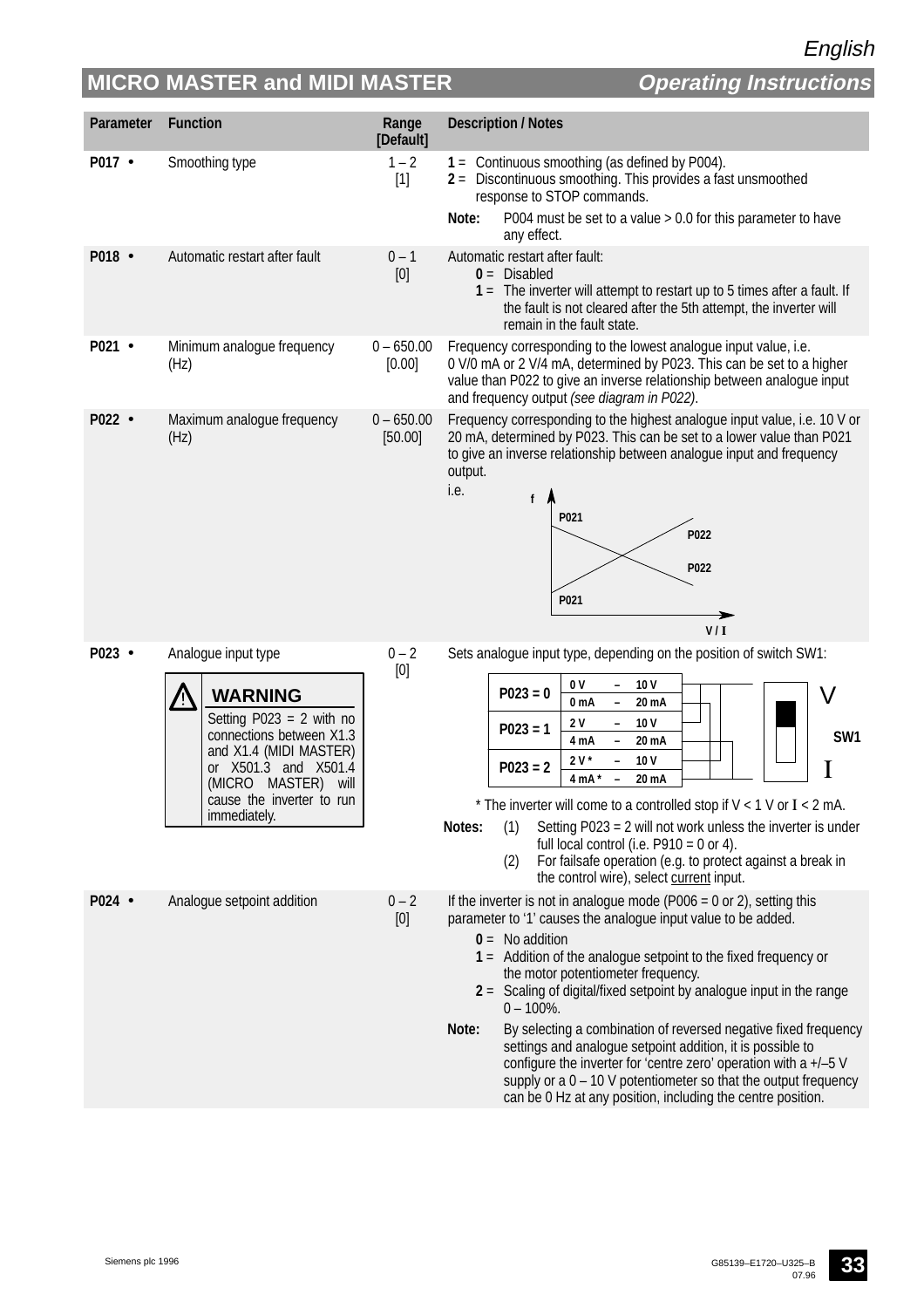# **MICRO MASTER and MIDI MASTER**

| Parameter | <b>Function</b>              | Range<br>[Default]      |                                                                                                                                                                                                                      | <b>Description / Notes</b>                                 |                |                                                                                                                                                     |  |
|-----------|------------------------------|-------------------------|----------------------------------------------------------------------------------------------------------------------------------------------------------------------------------------------------------------------|------------------------------------------------------------|----------------|-----------------------------------------------------------------------------------------------------------------------------------------------------|--|
| P025 •    | Analogue output              | $0 - 105$<br>[0]        |                                                                                                                                                                                                                      | the following table:                                       |                | This provides a method of scaling the analogue output in accordance with                                                                            |  |
|           |                              |                         |                                                                                                                                                                                                                      | <b>Selection</b>                                           |                | <b>Analogue Output Range Limits</b>                                                                                                                 |  |
|           |                              |                         |                                                                                                                                                                                                                      |                                                            | $0/4$ mA       | 20 mA                                                                                                                                               |  |
|           |                              |                         | 0/100                                                                                                                                                                                                                | Output frequency                                           | 0Hz            | Output frequency (P013)                                                                                                                             |  |
|           |                              |                         | 1/101                                                                                                                                                                                                                | Frequency<br>setpoint                                      | 0Hz            | Frequency setpoint (P013)                                                                                                                           |  |
|           |                              |                         | 2/102                                                                                                                                                                                                                | Motor current                                              | 0 A            | Max. overload current<br>(P083 x P086 / 100)                                                                                                        |  |
|           |                              |                         | 3/103                                                                                                                                                                                                                | DC-link voltage                                            | 0 <sub>V</sub> | 1023 Vdc                                                                                                                                            |  |
|           |                              |                         | 4/104                                                                                                                                                                                                                | Motor torque                                               | $-250%$        | $+250%$<br>$(100\% = P085 / P082 \times 9.55 Nm)$                                                                                                   |  |
|           |                              |                         | 5/105                                                                                                                                                                                                                | Motor RPM                                                  | $\mathbf 0$    | Nominal motor RPM (P082)                                                                                                                            |  |
|           |                              |                         | Note:                                                                                                                                                                                                                |                                                            |                | Use range $0 - 5$ if minimum output value = 0 mA<br>Use range $100 - 105$ if minimum output value = 4 mA                                            |  |
| P031 .    | Jog frequency right (Hz)     | $0 - 650.00$<br>[5.00]  | Jogging is used to advance the motor by small amounts. It is controlled<br>via the JOG button or with a non-latching switch on one of the digital<br>inputs (P051 to P055).                                          |                                                            |                |                                                                                                                                                     |  |
|           |                              |                         |                                                                                                                                                                                                                      | setpoints, it can be set lower than the minimum frequency. |                | If jog right is enabled (DINn = 7), this parameter controls the frequency at<br>which the inverter will run when the switch is closed. Unlike other |  |
| P032 .    | Jog frequency left (Hz)      | $0 - 650.00$<br>[5.00]  | If jog left is enabled ( $DINn = 8$ ), this parameter controls the frequency at<br>which the inverter will run when the switch is closed. Unlike other<br>setpoints, it can be set lower than the minimum frequency. |                                                            |                |                                                                                                                                                     |  |
| P033 .    | Jog ramp up time (seconds)   | $0 - 650.0$<br>[10.0]   | This is the time taken to accelerate from 0 Hz to maximum frequency<br>(P013) for jog functions. It is not the time taken to accelerate from 0 Hz to<br>the jog frequency.                                           |                                                            |                |                                                                                                                                                     |  |
|           |                              |                         | If DINn = 16 (see $P051 - P055$ ) then this parameter can be used to<br>override the normal ramp up time set by P002.                                                                                                |                                                            |                |                                                                                                                                                     |  |
| P034 •    | Jog ramp down time (seconds) | $0 - 650.0$<br>[10.0]   | This is the time taken to decelerate from maximum frequency (P013) to<br>0 Hz for jog functions. It is not the time taken to decelerate from the jog<br>frequency to 0 Hz.                                           |                                                            |                |                                                                                                                                                     |  |
|           |                              |                         |                                                                                                                                                                                                                      | override the normal ramp down time set by P003.            |                | If DINn = 16 (see $P051 - P055$ ) then this parameter can be used to                                                                                |  |
| P041 •    | 1st fixed frequency (Hz)     | $0 - 650.00$<br>[5.00]  |                                                                                                                                                                                                                      | Valid if $P006 = 2$ and $P055 = 6$ .                       |                |                                                                                                                                                     |  |
| P042 •    | 2nd fixed frequency (Hz)     | $0 - 650.00$<br>[10.00] |                                                                                                                                                                                                                      | Valid if $P006 = 2$ and $P054 = 6$ .                       |                |                                                                                                                                                     |  |
| P043 •    | 3rd fixed frequency (Hz)     | $0 - 650.00$<br>[20.00] |                                                                                                                                                                                                                      | Valid if $P006 = 2$ and $P053 = 6$ .                       |                |                                                                                                                                                     |  |
| P044 •    | 4th fixed frequency (Hz)     | $0 - 650.00$<br>[40.00] | Valid if $P006 = 2$ and $P052 = 6$ .                                                                                                                                                                                 |                                                            |                |                                                                                                                                                     |  |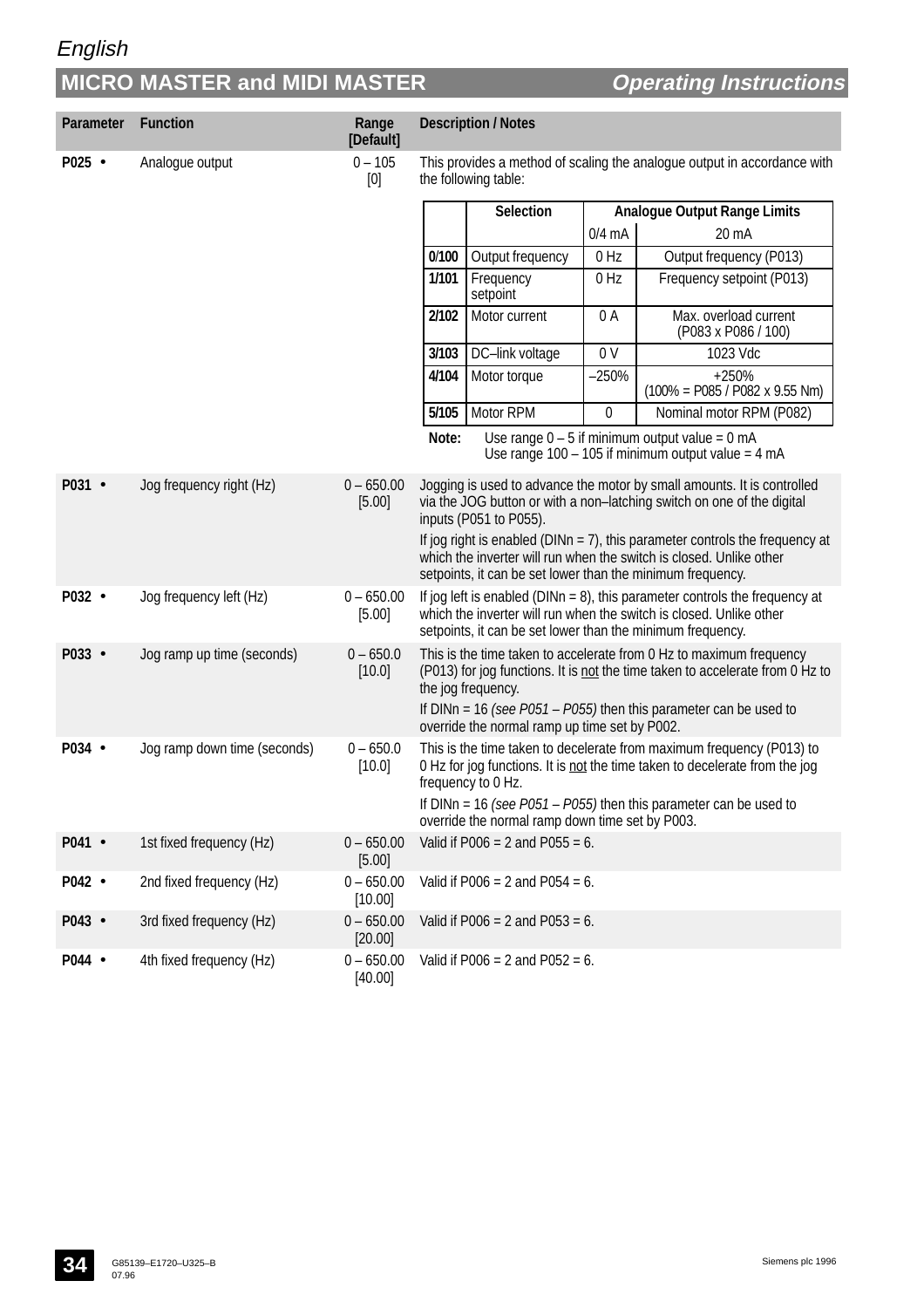# **MICRO MASTER and MIDI MASTER**

**Operating Instructions**

| <b>Parameter Function</b> |                                                            | Range<br>[Default |
|---------------------------|------------------------------------------------------------|-------------------|
| P <sub>045</sub>          | Inversion fixed setpoints for<br>fixed frequencies $1 - 4$ | $0 - 7$<br>ſОl    |

**Description / Notes**

**[Default]**

Sets the direction of rotation for the fixed frequency:

|            | FF <sub>1</sub> | FF <sub>2</sub> | FF <sub>3</sub> | FF4           |
|------------|-----------------|-----------------|-----------------|---------------|
| $P045 = 0$ | $\Rightarrow$   | $\Rightarrow$   | $\Rightarrow$   | $\Rightarrow$ |
| $P045 = 1$ | $\leftarrow$    | $\Rightarrow$   | $\Rightarrow$   | $\Rightarrow$ |
| $P045 = 2$ | $\Rightarrow$   | $\leftarrow$    | $\Rightarrow$   | $\Rightarrow$ |
| $P045 = 3$ | $\Rightarrow$   | $\Rightarrow$   | $\leftarrow$    | $\Rightarrow$ |
| $P045 = 4$ | $\Rightarrow$   | $\Rightarrow$   | $\Rightarrow$   | $\Leftarrow$  |
| $P045 = 5$ | $\Leftarrow$    | $\leftarrow$    | ⇒               | $\Rightarrow$ |
| $P045 = 6$ | $\leftarrow$    | $\leftarrow$    | $\leftarrow$    | $\Rightarrow$ |
| $P045 = 7$ | $\leftarrow$    | $\leftarrow$    | $\leftarrow$    | $\leftarrow$  |

⇒ Fixed setpoints not inverted ⇐ Fixed setpoints inverted

| P046 • | 5th fixed frequency (Hz)                                   | $0 - 650.00$<br>[0.00] | Valid if $P006 = 2$ and $P053$ or $P054$ or $P055 = 17$ . |
|--------|------------------------------------------------------------|------------------------|-----------------------------------------------------------|
| P047 • | 6th fixed frequency (Hz)                                   | $0 - 650.00$<br>[0.00] | Valid if $P006 = 2$ and $P053$ or $P054$ or $P055 = 17$ . |
| P048 · | 7th fixed frequency (Hz)                                   | $0 - 650.00$<br>[0.00] | Valid if $P006 = 2$ and $P053$ or $P054$ or $P055 = 17$ . |
| P049 • | 8th fixed frequency (Hz)                                   | $0 - 650.00$<br>[0.00] | Valid if P006 = 2 and P053 or P054 or P055 = 17.          |
| P050   | Inversion fixed setpoints for<br>fixed frequencies $5 - 8$ | $0 - 7$<br>[0]         | Sets the direction of rotation for the fixed frequency:   |
|        |                                                            |                        |                                                           |

|            | FF <sub>5</sub> | FF <sub>6</sub> | FF <sub>7</sub> | FF <sub>8</sub>    |
|------------|-----------------|-----------------|-----------------|--------------------|
| $P050 = 0$ | $\Rightarrow$   | $\Rightarrow$   | $\Rightarrow$   | $\Rightarrow$      |
| $P050 = 1$ | $\Leftarrow$    | $\Rightarrow$   | $\Rightarrow$   | $\Rightarrow$      |
| $P050 = 2$ | $\Rightarrow$   | $\leftarrow$    | $\Rightarrow$   | $\Rightarrow$      |
| $P050 = 3$ | $\Rightarrow$   | $\Rightarrow$   | $\Leftarrow$    | $\Rightarrow$      |
| $P050 = 4$ | $\Rightarrow$   | $\Rightarrow$   | $\Rightarrow$   | $\Leftarrow$       |
| $P050 = 5$ | $\leftarrow$    | $\leftarrow$    | $\Rightarrow$   | $\Rightarrow$      |
| $P050 = 6$ | $\leftarrow$    | $\leftarrow$    | $\Leftarrow$    | →                  |
| $P050 = 7$ | $\leftarrow$    | $\Leftarrow$    | $\Leftarrow$    | $\rightleftarrows$ |

⇒ Fixed setpoints not inverted  $\Leftarrow$  Fixed setpoints inverted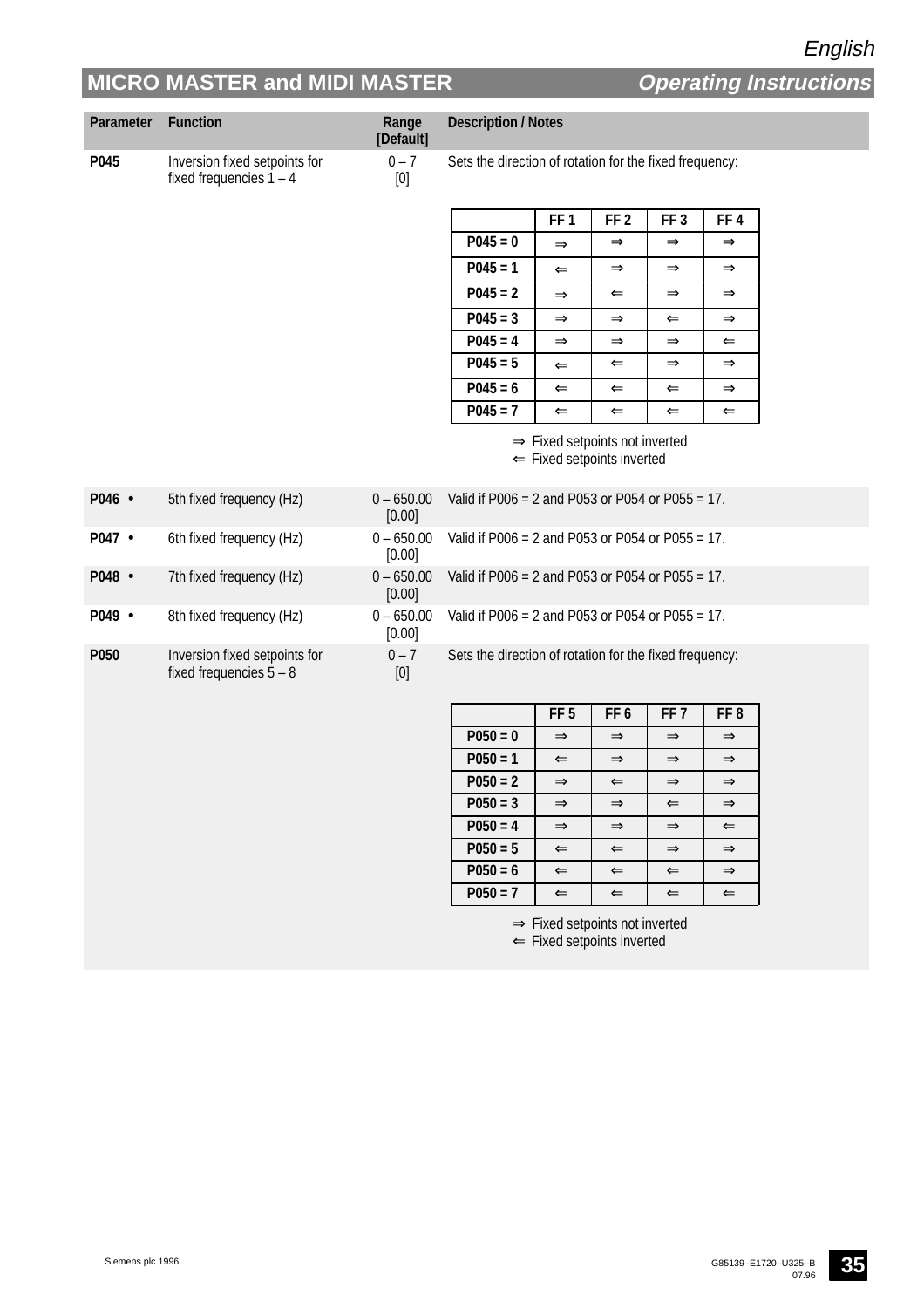# **MICRO MASTER and MIDI MASTER**

| Parameter    | <b>Function</b>                                                                                                                                                                                        | Range<br>[Default]                   |                                                  | <b>Description / Notes</b>                                                                                                                                                                                                                                       |                                                                                                                           |                                                                                                                                                                |                                                                                                     |
|--------------|--------------------------------------------------------------------------------------------------------------------------------------------------------------------------------------------------------|--------------------------------------|--------------------------------------------------|------------------------------------------------------------------------------------------------------------------------------------------------------------------------------------------------------------------------------------------------------------------|---------------------------------------------------------------------------------------------------------------------------|----------------------------------------------------------------------------------------------------------------------------------------------------------------|-----------------------------------------------------------------------------------------------------|
| P051         | Selection control function, DIN1<br>(terminal 8), fixed frequency 5.                                                                                                                                   | $0 - 18$<br>$[1]$                    | Value                                            | Function of P051 to P055                                                                                                                                                                                                                                         |                                                                                                                           | Function,<br>low state                                                                                                                                         | Function,<br>high state                                                                             |
| P052<br>P053 | Selection control function, DIN2<br>(terminal 9), fixed frequency 4<br>Selection control function, DIN3<br>(terminal 10), fixed frequency 3.<br>If set to 17, this enables the most                    | $0 - 18$<br>$[2]$<br>$0 - 18$<br>[6] | 0<br>1<br>$\overline{\mathbf{c}}$<br>3<br>4<br>5 | Input disabled<br>ON right<br>ON left<br>Reverse<br>OFF <sub>2</sub><br>OFF <sub>3</sub>                                                                                                                                                                         |                                                                                                                           | Off<br>Off<br>Normal<br>OFF <sub>2</sub><br>OFF <sub>3</sub>                                                                                                   | On right<br>On left<br>Reverse<br>On<br>On                                                          |
| P054         | significant bit of the 3-bit BCD<br>(see table).<br>Selection control function, DIN4<br>(terminal 11), fixed frequency 2.<br>If set to 17, this enables the middle                                     | $0 - 18$<br>[6]                      | 6<br>$\overline{1}$<br>8<br>9<br>10              | Fixed frequencies 1 - 5<br>Jog right<br>Jog left<br>Remote operation<br>Fault code reset                                                                                                                                                                         |                                                                                                                           | Off<br>Off<br>Off<br>Local<br>Off                                                                                                                              | On<br>Jog right<br>Jog left<br>Remote<br>Reset on<br>rising edge                                    |
| P055         | bit of the 3-bit BCD (see table).<br>Selection control function, DIN5<br>(terminal 12), fixed frequency 1.<br>If set to 17, this enables the least<br>significant bit of the 3-bit BCD<br>(see table). | $0 - 18$<br>[6]                      | 11<br>12<br>13<br>14<br>15<br>16<br>17           | Increase frequency*<br>Decrease frequency*<br>Disable analogue input (setpoint<br>is 0.0 Hz)<br>Disable 'P' button<br>Enable dc brake<br>Use jog ramp times instead of<br>normal ramp times<br>Binary fixed frequency control<br>(fixed frequencies $1 - 8$ ) ** |                                                                                                                           | Off<br>Off<br>Analogue<br>on<br>'P' enabled<br>Off<br>Normal<br>Off                                                                                            | Increase<br>Decrease<br>Analogue<br>disabled<br>'P' disabled<br>Brake on<br>Jog ramp<br>times<br>On |
|              |                                                                                                                                                                                                        |                                      | 18                                               | As 6, but input high will also<br>request RUN<br>* Only effective when $P007 = 0$ .                                                                                                                                                                              |                                                                                                                           | Off                                                                                                                                                            | On                                                                                                  |
|              |                                                                                                                                                                                                        |                                      |                                                  | ** Not available on P051 or P052.<br><b>Binary Coded Fixed Frequency Mapping</b>                                                                                                                                                                                 |                                                                                                                           |                                                                                                                                                                |                                                                                                     |
|              |                                                                                                                                                                                                        |                                      |                                                  | DIN3 (P053)                                                                                                                                                                                                                                                      | DIN4 (P054)                                                                                                               | DIN5 (P055)                                                                                                                                                    |                                                                                                     |
|              |                                                                                                                                                                                                        |                                      | FF5 (P046)<br>FF6 (P047)                         | $\mathbf{0}$                                                                                                                                                                                                                                                     | $\mathbf 0$<br>$\mathbf 0$                                                                                                | 0<br>1                                                                                                                                                         |                                                                                                     |
|              |                                                                                                                                                                                                        |                                      | FF7 (P048)                                       | 0<br>0                                                                                                                                                                                                                                                           | 1                                                                                                                         | $\mathbf 0$                                                                                                                                                    |                                                                                                     |
|              |                                                                                                                                                                                                        |                                      | FF8 (P049)                                       | 0                                                                                                                                                                                                                                                                | 1                                                                                                                         | $\mathbf{1}$                                                                                                                                                   |                                                                                                     |
|              |                                                                                                                                                                                                        |                                      | FF1 (P041)                                       | 1                                                                                                                                                                                                                                                                | 0                                                                                                                         | $\pmb{0}$                                                                                                                                                      |                                                                                                     |
|              |                                                                                                                                                                                                        |                                      | FF2 (P042)                                       | 1                                                                                                                                                                                                                                                                | 0                                                                                                                         | 1                                                                                                                                                              |                                                                                                     |
|              |                                                                                                                                                                                                        |                                      | FF3 (P043)                                       | 1                                                                                                                                                                                                                                                                | 1                                                                                                                         | $\boldsymbol{0}$                                                                                                                                               |                                                                                                     |
|              |                                                                                                                                                                                                        |                                      | FF4 (P044)                                       | 1                                                                                                                                                                                                                                                                | 1                                                                                                                         | 1                                                                                                                                                              |                                                                                                     |
|              |                                                                                                                                                                                                        |                                      | Note:<br><b>Examples:</b>                        | If P051 or P052 = 6 or 18 while P053 or P054 or P055 = 17<br>then the setpoints are added.                                                                                                                                                                       | $(1)$ P053 = 17, P054 = 17, P055 = 17:<br>All 8 fixed frequencies are available<br>$(2)$ P053 < 17, P054 = 17, P055 = 17: | e.g. DIN3 = 1, DIN4 = 1, DIN5 = $0 \implies$ FF3 (P043)<br>DIN3 is fixed at zero (only FF5 to 8 available)<br>e.g. DIN4 = 1, DIN5 = $0 \Rightarrow$ FF7 (P048) |                                                                                                     |
| P056         | Digital input debounce time                                                                                                                                                                            | $0 - 2$<br>[0]                       | $0 = 12.5$ ms<br>$1 = 7.5$ ms<br>$2 = 2.5$ ms    | The response time to a digital input = (debounce time $+ 7.5$ ms).                                                                                                                                                                                               |                                                                                                                           |                                                                                                                                                                |                                                                                                     |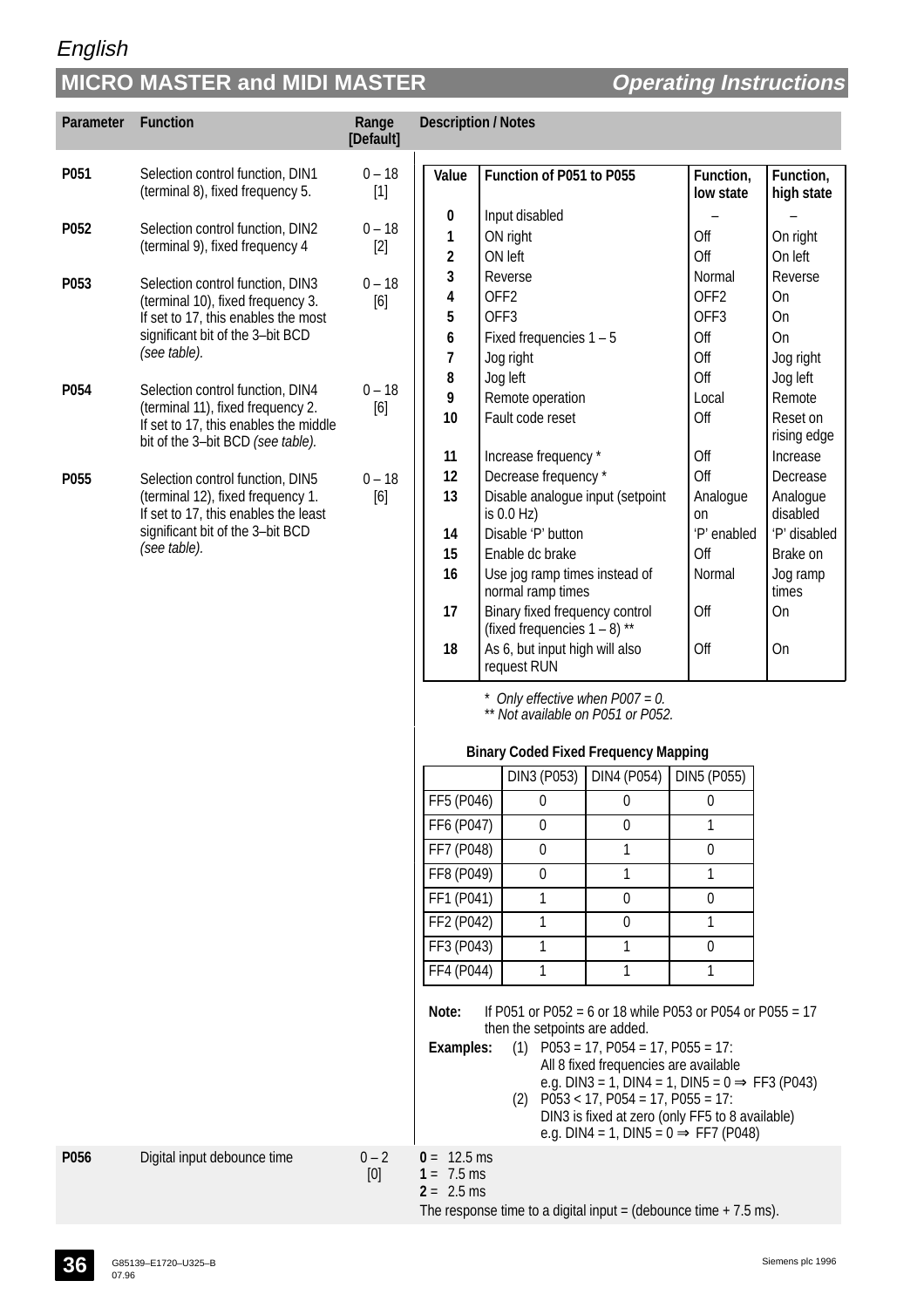**Operating Instructions**

English

| Parameter | <b>Function</b>                           | Range<br>[Default]    |                | <b>Description / Notes</b>                                                                                                                                                                                                                                                                                                                                    |                                               |
|-----------|-------------------------------------------|-----------------------|----------------|---------------------------------------------------------------------------------------------------------------------------------------------------------------------------------------------------------------------------------------------------------------------------------------------------------------------------------------------------------------|-----------------------------------------------|
| P061      | Selection relay output RL1                | $0 - 13$<br>[6]       |                |                                                                                                                                                                                                                                                                                                                                                               |                                               |
|           |                                           |                       | Value          | <b>Relay function</b>                                                                                                                                                                                                                                                                                                                                         | Active $3$                                    |
|           |                                           |                       | 0              | No function assigned (relay not active)                                                                                                                                                                                                                                                                                                                       | Low                                           |
|           |                                           |                       | $\mathbf{1}$   | Inverter is running                                                                                                                                                                                                                                                                                                                                           | High                                          |
|           |                                           |                       | $\overline{2}$ | Inverter frequency 0.0 Hz                                                                                                                                                                                                                                                                                                                                     | Low                                           |
|           |                                           |                       | 3              | Motor running direction right                                                                                                                                                                                                                                                                                                                                 | High                                          |
|           |                                           |                       | 4              | External brake on (see parameters P063/P064)                                                                                                                                                                                                                                                                                                                  | Low                                           |
|           |                                           |                       | 5              | Inverter frequency less than or equal to minimum<br>frequency                                                                                                                                                                                                                                                                                                 | Low                                           |
|           |                                           |                       | 6              | Fault indication 1                                                                                                                                                                                                                                                                                                                                            | Low                                           |
|           |                                           |                       | $\overline{1}$ | Inverter frequency greater than or equal to setpoint                                                                                                                                                                                                                                                                                                          | High                                          |
|           |                                           |                       | 8              | Warning active 2                                                                                                                                                                                                                                                                                                                                              | Low                                           |
|           |                                           |                       | 9              | Output current greater than or equal to P065                                                                                                                                                                                                                                                                                                                  | High                                          |
|           |                                           |                       | 10             | Motor current limit (warning) 2                                                                                                                                                                                                                                                                                                                               | Low                                           |
|           |                                           |                       | 11             | Motor over temperature (warning) 2                                                                                                                                                                                                                                                                                                                            | Low                                           |
|           |                                           |                       | 12             | Closed loop motor LOW speed limit                                                                                                                                                                                                                                                                                                                             | High                                          |
|           |                                           |                       | 13             | Closed loop motor HIGH speed limit                                                                                                                                                                                                                                                                                                                            | High                                          |
|           |                                           |                       | 3              | Inverter switches off (see parameter P930 and section 6).<br>Inverter does not switch off (see parameter P931).<br>'Active low' = relay OFF. 'Active high' = relay ON.                                                                                                                                                                                        |                                               |
|           |                                           |                       | Note:          | If the external brake function is used (P061 or $P062 = 4$ ) and<br>additional slip compensation is used (P071 $>$ 0), minimum<br>frequency must be less than $5$ Hz (P012 < $5.00$ ), otherwise<br>the inverter may not switch off reliably.                                                                                                                 |                                               |
| P062      | Selection relay output RL2                | $0 - 13$<br>[8]       | P061).         | Sets the relay function, output RL2 (terminals 19/20) (refer to the table in                                                                                                                                                                                                                                                                                  |                                               |
| P063      | External brake release delay<br>(seconds) | $0 - 20.0$<br>$[1.0]$ |                | Only effective if the relay output is set to control an external brake<br>$(PO61 = 4)$ . In this case when the inverter is switched on, it will run at the<br>minimum frequency for the time set by this parameter before releasing<br>the brake control relay and ramping up (see illustration in P064).                                                     |                                               |
| P064      | External brake stopping time<br>(seconds) | $0 - 20.0$<br>$[1.0]$ | applied.       | As P063, only effective if the relay output is set to control an external<br>brake. This defines the period for which the inverter continues to run at the<br>minimum frequency after ramping down and while the external brake is                                                                                                                            |                                               |
|           |                                           |                       |                | f∤<br>ON<br><b>OFF</b><br>$f_{min}$<br>ì<br><b>P063</b><br>В                                                                                                                                                                                                                                                                                                  | A = Brake Applied<br><b>B</b> = Brake removed |
|           |                                           |                       | Notes:         | Settings for P063 and P064 should be slightly longer than<br>(1)<br>the actual time taken for the external brake to apply and<br>release respectively.<br>Setting P063 or P064 to too high a value, especially with<br>(2)<br>P012 set to a high value, can cause an overcurrent<br>warning or trip as the inverter attempts to move a locked<br>motor shaft. |                                               |
| P065      | Current threshold for relay (A)           | $0 - 99.9$<br>[1.0]   |                | This parameter is used when $P061 = 9$ . The relay switches on when the<br>motor current is greater than the value of P065 and switches off when the<br>current falls to 90% of the value of P065 (hysteresis).                                                                                                                                               |                                               |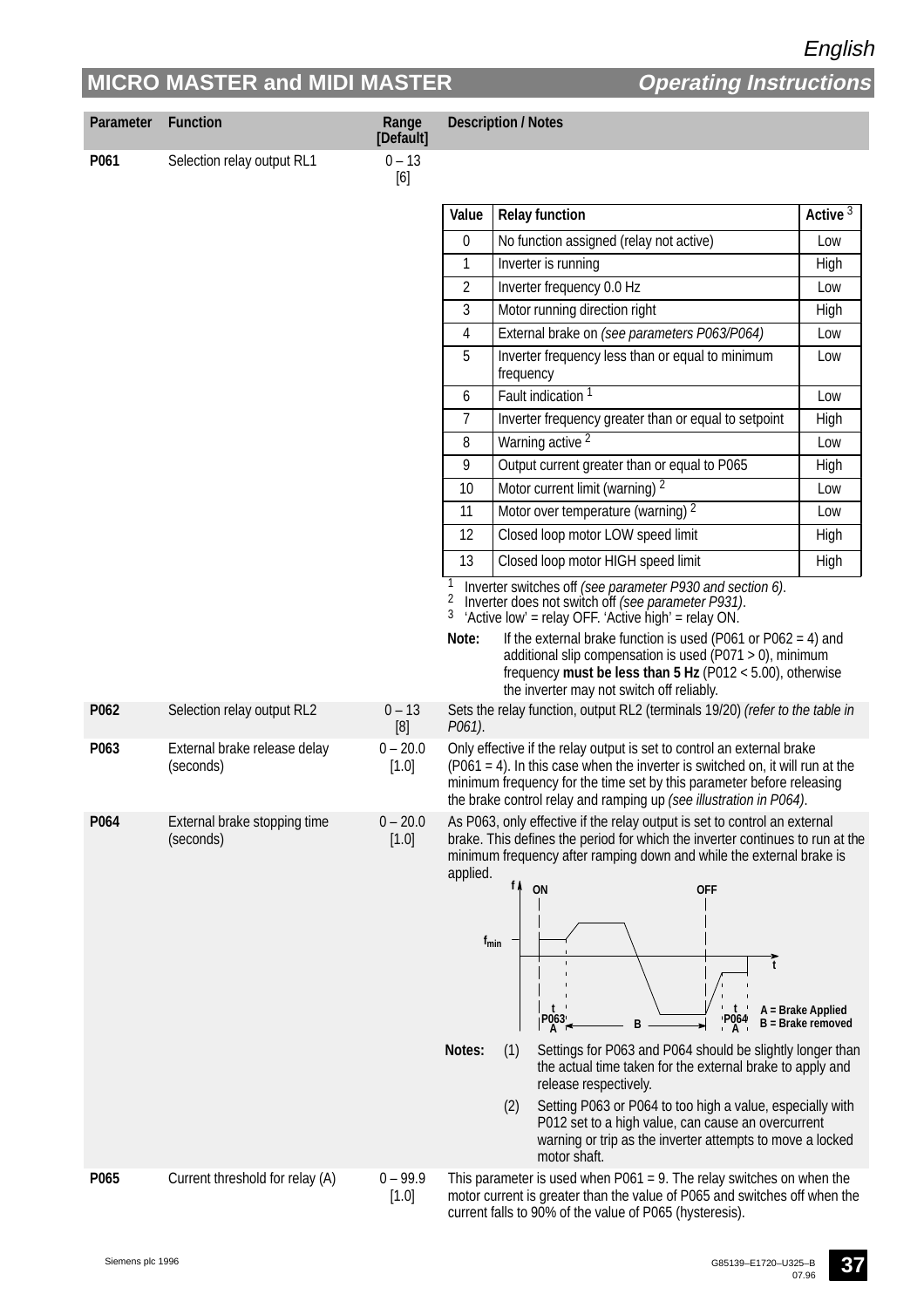# **MICRO MASTER and MIDI MASTER**

| Parameter        | <b>Function</b>                                           | Range                | <b>Description / Notes</b>                                                                                                                                                                                                                                                                                                                                                                                                                                                                                                                               |
|------------------|-----------------------------------------------------------|----------------------|----------------------------------------------------------------------------------------------------------------------------------------------------------------------------------------------------------------------------------------------------------------------------------------------------------------------------------------------------------------------------------------------------------------------------------------------------------------------------------------------------------------------------------------------------------|
|                  |                                                           | [Default]            |                                                                                                                                                                                                                                                                                                                                                                                                                                                                                                                                                          |
| P070             | <b>Braking Resistor Duty Cycle</b><br>(MICRO MASTER only) | $0 - 4$<br>[0]       | 0 = 5% (as for previous MICRO MASTERS)<br>$1 = 10%$<br>$3 = 50\%$<br>$2 = 20%$<br>$4 = 100\%$ (i.e. continuous)<br><b>WARNING:</b><br>Standard braking resistors for the MICRO MASTER<br>are designed for the 5% duty cycle only. Do not select                                                                                                                                                                                                                                                                                                          |
|                  |                                                           |                      | higher duty cycles unless suitably rated resistors are<br>being used to handle the increased power dissipation.                                                                                                                                                                                                                                                                                                                                                                                                                                          |
| P071 •           | Slip compensation (%)                                     | $0 - 200$<br>[0]     | The inverter can estimate the amount of slip in an asynchronous motor at<br>varying loads and increase its output frequency to compensate. This<br>parameter 'fine tunes' the compensation for different motors in the range<br>0 - 200% of the calculated slip.                                                                                                                                                                                                                                                                                         |
|                  |                                                           |                      | <b>WARNING:</b><br>This parameter must be set to zero when using<br>synchronous motors or motors that are connected in<br>parallel. Over-compensation can cause instability.                                                                                                                                                                                                                                                                                                                                                                             |
| P072 •           | Slip limit (%)                                            | $0 - 500$<br>$[250]$ | This limits the slip of the motor to prevent 'pull-out' (stalling), which can<br>occur if slip is allowed to increase indefinitely. When the slip limit is<br>reached, the inverter reduces the frequency until the level of slip is below<br>the limit.                                                                                                                                                                                                                                                                                                 |
| $P073$ $\bullet$ | DC injection braking (%)                                  | $0 - 250$<br>[0]     | This stops the motor by applying a DC current. This causes heat to be<br>generated in the motor rather than the inverter and holds the shaft<br>stationary until the end of the braking period. Braking is effective for the<br>period of time set by P003.                                                                                                                                                                                                                                                                                              |
|                  |                                                           |                      | The DC brake can be activated using DIN1 - DIN5 (see P051 - P055).                                                                                                                                                                                                                                                                                                                                                                                                                                                                                       |
|                  |                                                           |                      | <b>WARNING:</b><br>Frequent use of long periods of dc injection braking<br>can cause the motor to overheat.                                                                                                                                                                                                                                                                                                                                                                                                                                              |
|                  |                                                           |                      | If DC injection braking is enabled via a digital input<br>then DC current is applied for as long as the digital<br>input is high. This causes heat in the motor.                                                                                                                                                                                                                                                                                                                                                                                         |
| P074 .           | Motor derating curve as<br>temperature protection         | $0 - 3$<br>[0]       | Self-cooling fan ventilated motors tend to overheat at low speeds. This is<br>because the current (and therefore the heat) generated in the motor is the<br>same, but the rate of heat dissipation from the motor is only about 25% of<br>normal when the fan is not running. It may be necessary, therefore, to<br>derate a self-cooled motor at low speeds using this parameter. The<br>internal I <sup>2</sup> t calculation allows a brief overload period (max. 1 minute at<br>150% of reduced value). The following derating curves are available: |
|                  |                                                           |                      | $P074 = 0$<br>$P074 = 1$<br>$P074 = 3$<br>$P074 = 2$                                                                                                                                                                                                                                                                                                                                                                                                                                                                                                     |
|                  |                                                           |                      | 100% I <sub>N</sub>                                                                                                                                                                                                                                                                                                                                                                                                                                                                                                                                      |
|                  |                                                           |                      | 50% I <sub>N</sub>                                                                                                                                                                                                                                                                                                                                                                                                                                                                                                                                       |
|                  |                                                           |                      |                                                                                                                                                                                                                                                                                                                                                                                                                                                                                                                                                          |
|                  |                                                           |                      | 50% $F_N$<br>100% F <sub>N</sub><br>150% F <sub>N</sub><br>$I_N$ = Nominal motor current (P083)                                                                                                                                                                                                                                                                                                                                                                                                                                                          |
|                  |                                                           |                      | $F_N$ = Nominal motor frequency (P081)                                                                                                                                                                                                                                                                                                                                                                                                                                                                                                                   |
|                  |                                                           |                      | 0 = No derating. Suitable for motors with separately powered cooling or<br>no fan cooling which dissipate the same amount of heat regardless<br>of speed.                                                                                                                                                                                                                                                                                                                                                                                                |
|                  |                                                           |                      | 1 = Normally suitable for 2-pole motors which generally have better<br>cooling due to their higher speeds. The inverter assumes that the<br>motor can dissipate full power at $=$ > 50% nominal frequency.                                                                                                                                                                                                                                                                                                                                               |
|                  |                                                           |                      | 2 = Try this setting if the motor still runs too hot with P074 set to '3'.                                                                                                                                                                                                                                                                                                                                                                                                                                                                               |
|                  |                                                           |                      | $3 =$ Suits most motors, full nominal power delivered at $=$ > 100%<br>nominal frequency.                                                                                                                                                                                                                                                                                                                                                                                                                                                                |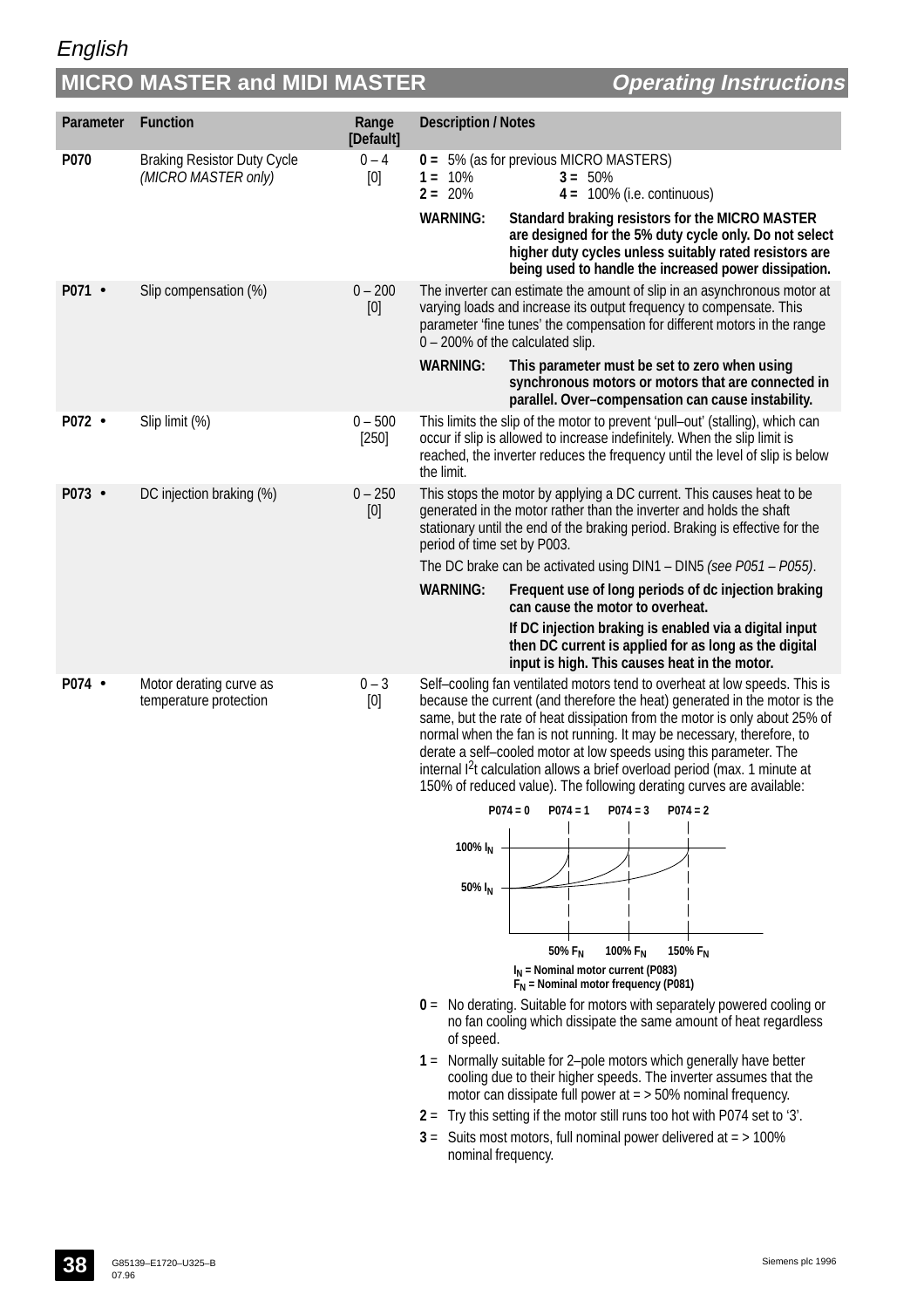| Parameter        | <b>Function</b>                                      | Range<br>[Default]              | <b>Description / Notes</b>           |                                                                                                                                                                                                                                                                                   |                                                                                                                                                  |     |                                                                           |
|------------------|------------------------------------------------------|---------------------------------|--------------------------------------|-----------------------------------------------------------------------------------------------------------------------------------------------------------------------------------------------------------------------------------------------------------------------------------|--------------------------------------------------------------------------------------------------------------------------------------------------|-----|---------------------------------------------------------------------------|
| $P075$ $\bullet$ | Braking resistance $(\Omega)$<br>(MICRO MASTER only) | $0/50 - 250$<br>[0]             |                                      | An external braking resistor can be used to 'dump' the power generated<br>by the motor, thus giving greatly improved braking capabilities. It MUST<br>NOT be less than 50 $\Omega$ (85 $\Omega$ for 3 AC 400 V inverters) or the inverter will<br>MICRO and MIDI MASTER variants. |                                                                                                                                                  |     | be damaged. Several purpose made resistors are available to cater for all |
|                  |                                                      |                                 | <b>WARNING:</b>                      | ordinary resistors.                                                                                                                                                                                                                                                               | Take care if an alternative resistor is to be used as                                                                                            |     | the pulsed voltage applied by the inverter can destroy                    |
|                  |                                                      |                                 |                                      | Set P075 = 0 if an external braking resistor is not required.                                                                                                                                                                                                                     |                                                                                                                                                  |     |                                                                           |
| $P076$ $\bullet$ | Pulse frequency                                      | $0 - 10$<br>$[0 \text{ or } 4]$ | frequencies.                         | Sets the pulse frequency (from 2.44 to 16 kHz) and the PWM mode. If<br>silent operation is not absolutely necessary, the losses in the inverter as<br>well as the RFI emissions can be reduced by selecting lower pulse                                                           |                                                                                                                                                  |     |                                                                           |
|                  |                                                      |                                 | motor.                               | Previously used modulation modes 1 and 2 are now combined and<br>selected automatically by the inverter. Mode 3 randomises the pulse<br>frequency to avoid resonance and can be used to reduce noise in the                                                                       |                                                                                                                                                  |     |                                                                           |
|                  |                                                      |                                 | $0/1 = 16$ kHz                       |                                                                                                                                                                                                                                                                                   |                                                                                                                                                  |     |                                                                           |
|                  |                                                      |                                 | $2/3 = 8$ kHz<br>$4/5 = 4$ kHz       |                                                                                                                                                                                                                                                                                   |                                                                                                                                                  |     |                                                                           |
|                  |                                                      |                                 | $6/7 = 2.44$ kHz                     |                                                                                                                                                                                                                                                                                   |                                                                                                                                                  |     |                                                                           |
|                  |                                                      |                                 | 8                                    | $= 8 - 16$ kHz modulation mode 3<br>$= 4 - 8$ kHz modulation mode 3                                                                                                                                                                                                               |                                                                                                                                                  |     |                                                                           |
|                  |                                                      |                                 |                                      | $10 = 2.44 - 4$ kHz modulation mode 3                                                                                                                                                                                                                                             |                                                                                                                                                  |     |                                                                           |
|                  |                                                      |                                 | Note:                                | When $P076 = 0/1$ , the display of the current at frequencies<br>below 10 Hz is less accurate.                                                                                                                                                                                    |                                                                                                                                                  |     |                                                                           |
|                  |                                                      |                                 | value:                               | Certain inverters may have their maximum continuous current (100%)<br>derated if the value of P076 is changed from the default value to another                                                                                                                                   |                                                                                                                                                  |     |                                                                           |
|                  |                                                      |                                 | <b>Model</b>                         |                                                                                                                                                                                                                                                                                   | $P076 =$                                                                                                                                         |     |                                                                           |
|                  |                                                      |                                 |                                      | $0$ or $1$                                                                                                                                                                                                                                                                        | $2$ or $3$                                                                                                                                       | 8   | 9                                                                         |
|                  |                                                      |                                 | MM400/3                              | 60%                                                                                                                                                                                                                                                                               | 80%                                                                                                                                              | 80% | 90%                                                                       |
|                  |                                                      |                                 | MM550/3                              | 60%                                                                                                                                                                                                                                                                               | 80%                                                                                                                                              | 80% | 90%                                                                       |
|                  |                                                      |                                 | All<br><b>MIDI</b><br><b>MASTERS</b> | 50%                                                                                                                                                                                                                                                                               | 90%                                                                                                                                              | 50% | 90%                                                                       |
|                  |                                                      |                                 | Notes:<br>(1)                        | on these inverters.                                                                                                                                                                                                                                                               | If P076 = $4, 5, 6, 7$ or 10 then derating does not occur                                                                                        |     |                                                                           |
|                  |                                                      |                                 | (2)                                  |                                                                                                                                                                                                                                                                                   | Changing the value of P076 may cause the values of<br>P083 and/or P086 to be reduced automatically if these<br>exceed the maximum derated value. |     |                                                                           |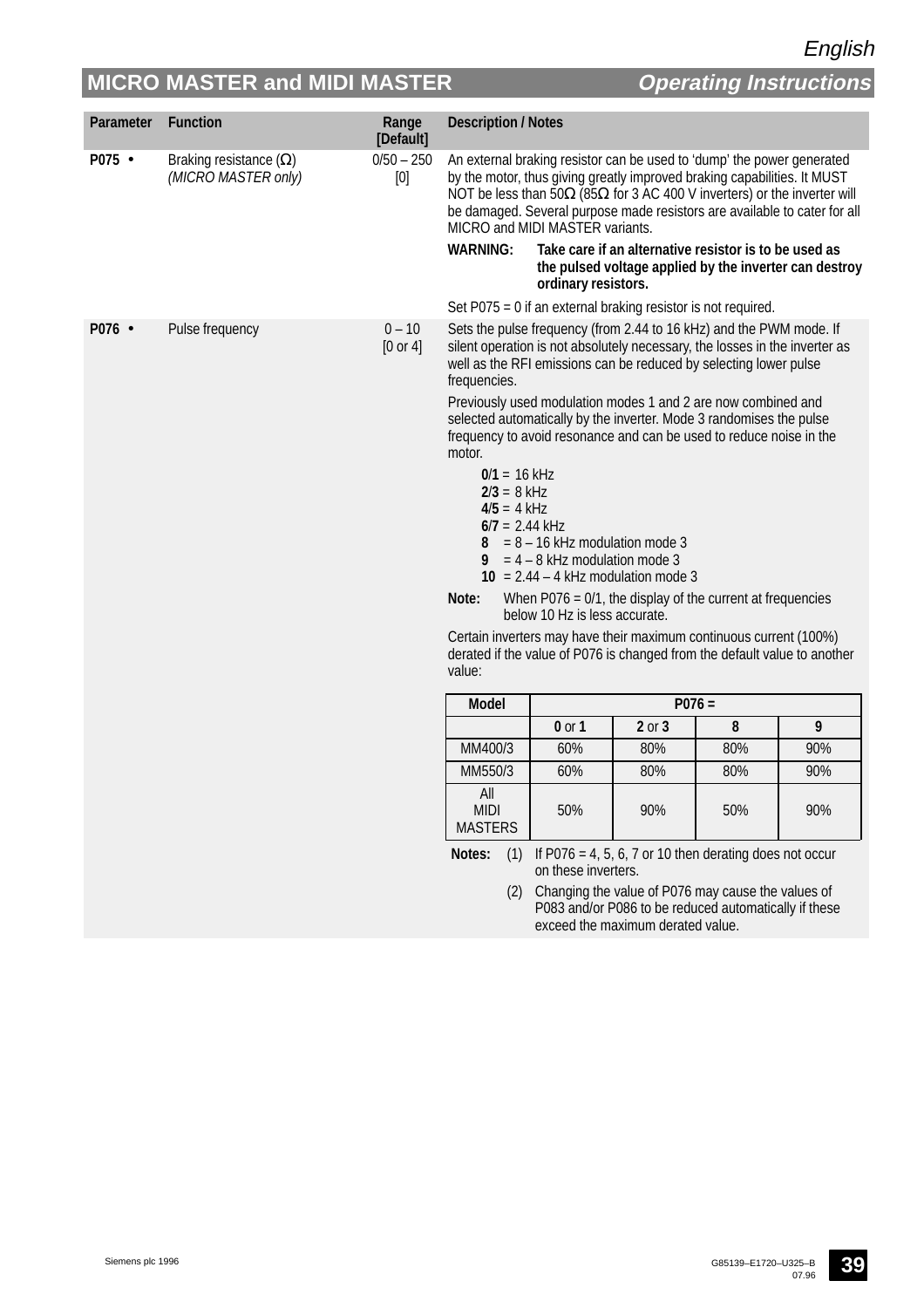# **MICRO MASTER and MIDI MASTER**

| Parameter        | <b>Function</b>                  | Range<br>[Default]                      | <b>Description / Notes</b>                                                                                                                                                                                                                                                                                                                                                                                                                                                                                                                                                                                                                                                                                                                |
|------------------|----------------------------------|-----------------------------------------|-------------------------------------------------------------------------------------------------------------------------------------------------------------------------------------------------------------------------------------------------------------------------------------------------------------------------------------------------------------------------------------------------------------------------------------------------------------------------------------------------------------------------------------------------------------------------------------------------------------------------------------------------------------------------------------------------------------------------------------------|
| P077             | Control mode                     | $0 - 2$<br>$[1]$                        | Controls the relationship between the speed of the motor and the voltage<br>supplied by the inverter. One of three modes can be selected:<br>$0 =$ Linear voltage/frequency<br>Use this curve for synchronous motors or motors connected in<br>parallel.<br>$1 =$ Flux Current Control (FCC)<br>In this mode the inverter makes real-time calculations of the<br>required voltage by modelling the behaviour of the motor. This<br>allows it to adjust the motor for full flux in all conditions.<br>2 = Quadratic voltage/frequency relationship<br>This is suitable for pumps and fans.<br>$V_N$ (P084) $^{\star}$<br>$f_N$ (P081)<br>f<br>* Or up to maximum mains input voltage.                                                      |
| P078 •           | Continuous boost (%)             | $0 - 250$                               | Operates continuously over the whole frequency range.                                                                                                                                                                                                                                                                                                                                                                                                                                                                                                                                                                                                                                                                                     |
|                  |                                  | $[100]$                                 | For many applications it is necessary to increase low frequency torque.<br>This parameter sets the start-up current at 0 Hz to adjust the available<br>torque for low frequency operation. Range 0 - 250% of the motor current<br>rating.<br><b>WARNING:</b><br>If P078 is set too high, overheating of the motor<br>and/or an overcurrent trip (F002) can occur.                                                                                                                                                                                                                                                                                                                                                                         |
| $P079$ $\bullet$ | Starting boost (%)               | $0 - 250$<br>[0]                        | For drives which require a high initial starting torque, it is possible to set<br>an extra voltage increase by boosting the starting current by $0 - 250\%$ of<br>the nominal motor current. This increase is only effective during initial<br>start up and until the frequency setpoint is reached.                                                                                                                                                                                                                                                                                                                                                                                                                                      |
| P081             | Nominal frequency for motor (Hz) | $0 - 650.00$                            | This increase is in addition to P078.<br>Note:                                                                                                                                                                                                                                                                                                                                                                                                                                                                                                                                                                                                                                                                                            |
|                  |                                  | [50.00]                                 |                                                                                                                                                                                                                                                                                                                                                                                                                                                                                                                                                                                                                                                                                                                                           |
| P082             | Nominal speed for motor (RPM)    | $0 - 9999$<br>[☆☆☆]                     | These parameters must be set for the motor used.                                                                                                                                                                                                                                                                                                                                                                                                                                                                                                                                                                                                                                                                                          |
| P083             | Nominal current for motor (A)    | $0.1 - 99.9$<br>$[\forall x \forall x]$ | Read the specifications on the motor's rating plate (see Figure 14<br>in section 4.1).                                                                                                                                                                                                                                                                                                                                                                                                                                                                                                                                                                                                                                                    |
| P084             | Nominal voltage for motor (V)    | $0 - 1000$<br>$[\forall x \forall x]$   | Note:<br>The inverter's default settings vary according to the<br>power rating.                                                                                                                                                                                                                                                                                                                                                                                                                                                                                                                                                                                                                                                           |
| P085             | Nominal power for motor (kW)     | $0 - 50.0$<br>[☆☆☆]                     |                                                                                                                                                                                                                                                                                                                                                                                                                                                                                                                                                                                                                                                                                                                                           |
| $P086$ $\bullet$ | Motor current limit (%)          | $0 - 250$<br>$[150]$                    | With this parameter the motor current can be limited and overheating of<br>the motor prevented. If the set value is exceeded, the output frequency is<br>reduced until the current falls below this limit. During this process the<br>display flashes as a warning indication. The inverter does not trip, but you<br>can make it trip by using the relay in conjunction with P074 to provide<br>motor protection.<br>MIDI MASTER inverters only: The maximum value of P086 is reduced<br>when a quadratic voltage/frequency is selected (P077 = 2). In this case the<br>value of P086 will be limited automatically and its value may change from<br>that entered. If P077 is reset to 0 or 1 then the value of P083 may also<br>change. |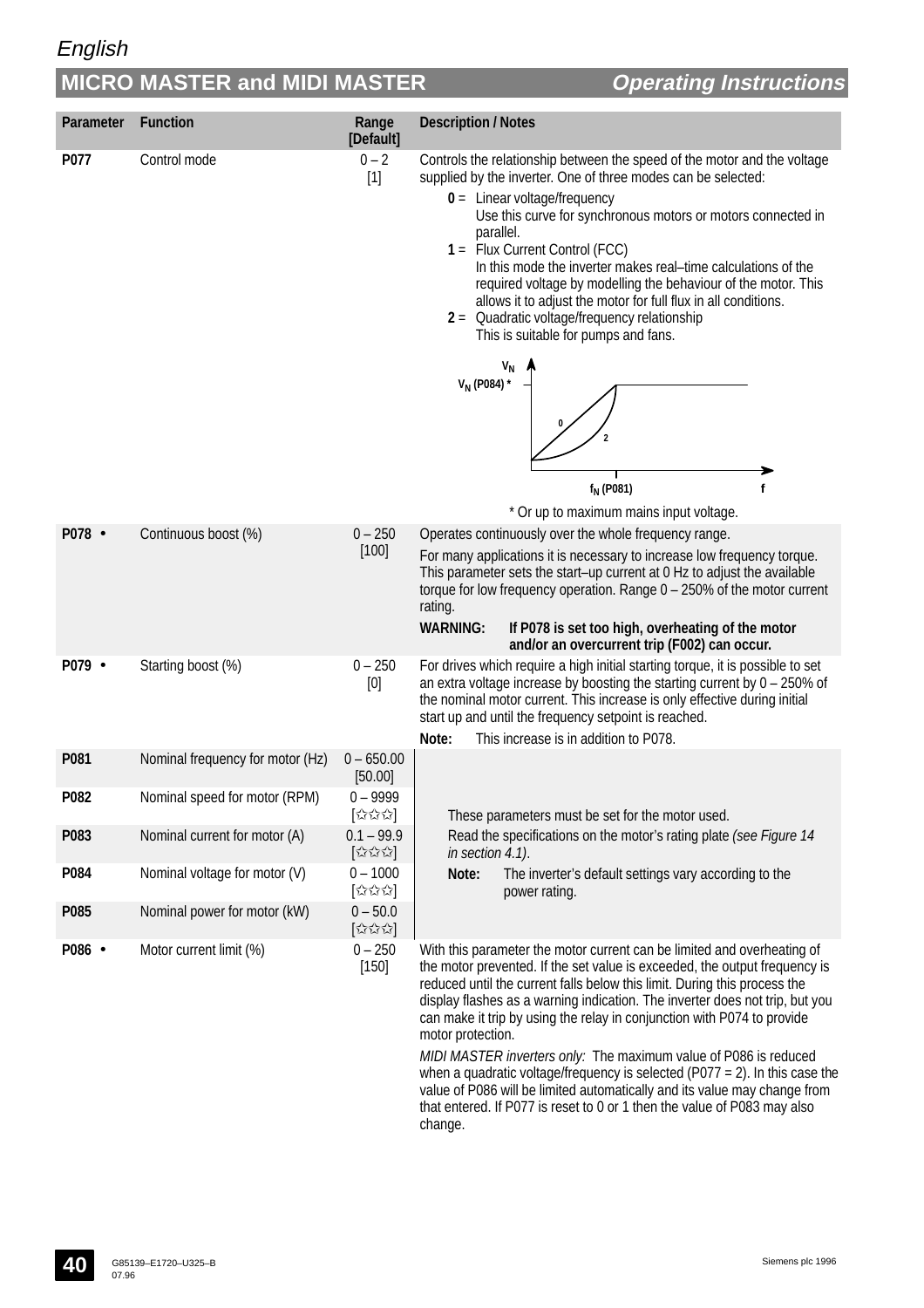# **MICRO MASTER and MIDI MASTER**

| Parameter        | <b>Function</b>                             | Range<br>[Default]          | <b>Description / Notes</b>                                                                                                                                                                                                                                                                                                                                                                                                                                                                                                                                  |
|------------------|---------------------------------------------|-----------------------------|-------------------------------------------------------------------------------------------------------------------------------------------------------------------------------------------------------------------------------------------------------------------------------------------------------------------------------------------------------------------------------------------------------------------------------------------------------------------------------------------------------------------------------------------------------------|
| $P087$ $\bullet$ | Motor PTC enable                            | $0 - 1$<br>[0]              | $0 = Disabled$<br>$1 =$ External PTC enabled<br>Note:<br>If $P087 = 1$ and the PTC input goes high then the inverter will<br>trip (fault code F004 displayed). The relay will not operate<br>unless it is set to a general fault (P061 = 6). If P061 = 11 then<br>the relay operates as a warning if either the internal PTC gets<br>hot (indicating high heatsink temperature) or if P074 is<br>activated. Warning code 005 is written to P931 and the display<br>flashes. Note that if the internal PTC gets too hot, the inverter                        |
| P088             | Automatic calibration                       | $0 - 1$<br>[0]              | will trip and F005 will be displayed.<br>The stator resistance is used in the inverter's current monitoring calculations.<br>This function allows the inverter to perform an automatic measurement of<br>stator resistance, stores it in P089 and then resets P088 to '0'.<br>If the measured resistance is too high for the size of inverter (e.g. motor<br>not connected or unusually small motor connected), the inverter will trip<br>(fault code F188) and will leave P088 set to '1'. If this happens, set P089<br>manually and then set P088 to '0'. |
| P089 •           | Stator resistance $(\Omega)$                | $0.01 -$<br>100.00<br>[☆☆☆] | Can be used instead of P088 to set the stator resistance manually. The<br>value entered should be the resistance between any two phases.<br>Note:<br>If the value of P089 is too high then an overcurrent trip (F002)<br>may occur.                                                                                                                                                                                                                                                                                                                         |
| P091 •           | Slave address                               | $0 - 30$<br>[0]             | Up to 31 inverters can be connected via the serial link and controlled by a<br>computer or PLC using the USS protocol. This parameter sets a unique<br>address for the inverter.                                                                                                                                                                                                                                                                                                                                                                            |
| $P092$ $\bullet$ | <b>Baud rate</b>                            | $3 - 7$<br>[6]              | Sets the baud rate of the RS485 serial interface (USS protocol):<br>$3 = 1200$ baud<br>$4 = Do not use$<br>$5 = 4800$ baud<br>$6 = 9600$ baud<br>$7 = 19200$ baud<br>Note:<br>Some RS232 to RS485 converters are not capable of baud                                                                                                                                                                                                                                                                                                                        |
| $P093$ $\bullet$ | Timeout (seconds)                           | $0 - 240$<br>[0]            | rates higher than 4800.<br>This is the maximum permissible period between two incoming data<br>telegrams. This feature is used to turn off the inverter in the event of a<br>communications failure.<br>Timing starts after a valid data telegram has been received and if a<br>further data telegram is not received within the specified time period, the<br>inverter will trip and display fault code F008.<br>Setting the value to zero switches off the control.                                                                                       |
| $P094$ $\bullet$ | Serial link nominal system<br>setpoint (Hz) | $0 - 650.00$<br>[50.00]     | Setpoints are transmitted to the inverter via the serial link as percentages.<br>The value entered in this parameter represents 100% (4000H).                                                                                                                                                                                                                                                                                                                                                                                                               |
| $P095$ $\bullet$ | <b>USS compatibility</b>                    | $0 - 2$<br>[0]              | $0 =$ Compatible with 0.1 Hz resolution<br>$1 =$ Enable 0.01 Hz resolution<br>$2 =$ PZD is not scaled but represents the actual frequency value to a<br>resolution of 0.01 Hz (e.g. 5000 = 50 Hz).                                                                                                                                                                                                                                                                                                                                                          |
| P101 •           | Operation for Europe or USA                 | $0 - 1$<br>[0]              | This sets the inverter for European or USA supply and motor frequency:<br>$0 =$ Europe (50 Hz)<br>$1 =$ USA (60 Hz)                                                                                                                                                                                                                                                                                                                                                                                                                                         |
| P111             | Inverter power rating (kW/hp)               | $0.0 - 50.00$<br>[☆☆☆]      | Read-only parameter that indicates the power rating of the inverter in kW.<br>e.g. $0.55 = 550$ W<br>Note:<br>If $P101 = 1$ then the rating is displayed in hp.                                                                                                                                                                                                                                                                                                                                                                                             |
| P121             | Enable/disable RUN button                   | $0 - 1$<br>$[1]$            | $0 =$ RUN button disabled<br>$1 =$ RUN button enabled (only possible if P007 = 1)                                                                                                                                                                                                                                                                                                                                                                                                                                                                           |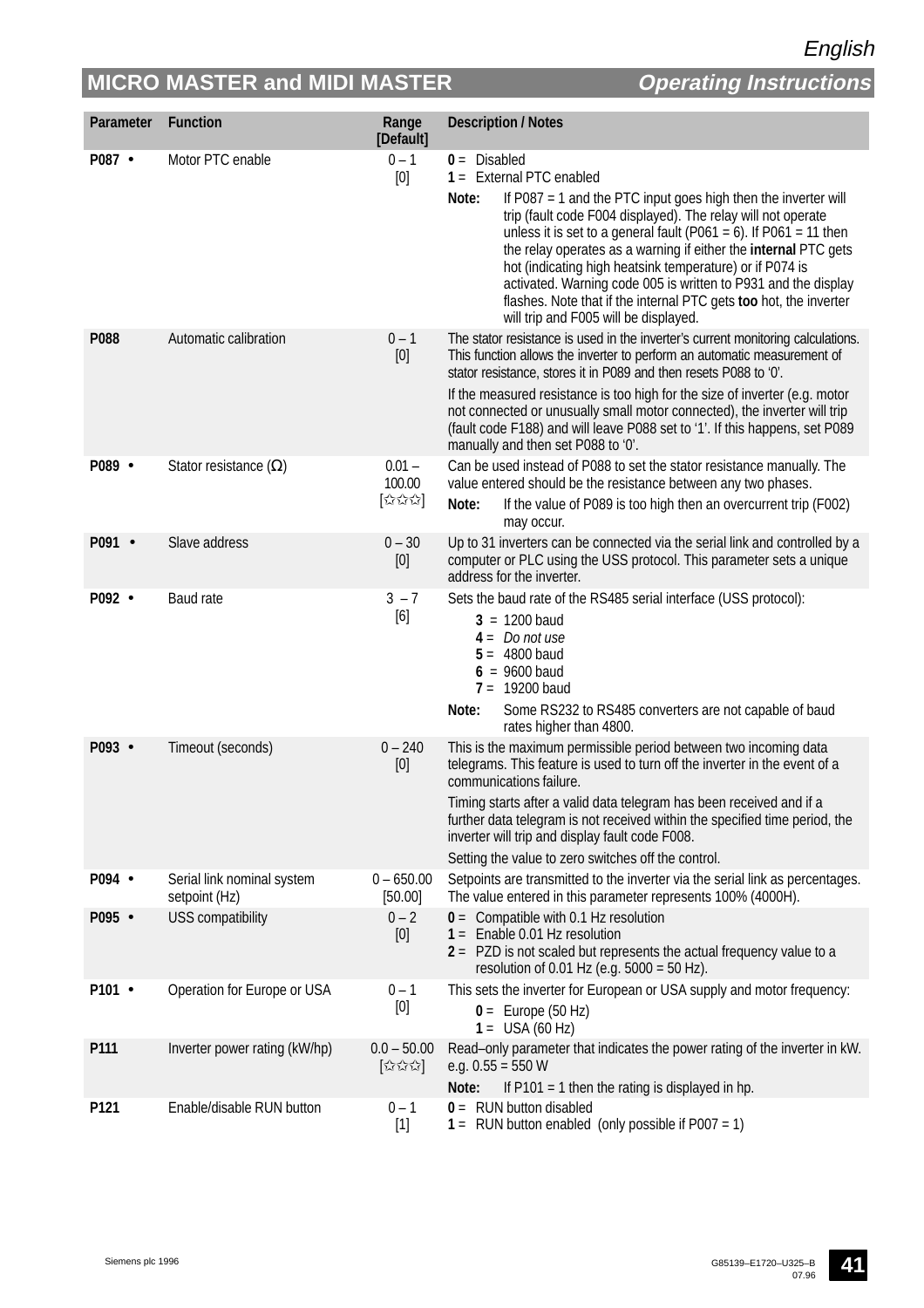# **MICRO MASTER and MIDI MASTER**

| Parameter        | <b>Function</b>                              | Range<br>[Default]                            | <b>Description / Notes</b>                                                                                                                                                  |
|------------------|----------------------------------------------|-----------------------------------------------|-----------------------------------------------------------------------------------------------------------------------------------------------------------------------------|
| P122             | Enable/disable<br>FORWARD/REVERSE button     | $0 - 1$<br>$[1]$                              | $0 = \text{FORWARD/REVERSE button disabled}$<br>1 = FORWARD/REVERSE button enabled (only possible if P007 = 1)                                                              |
| P123             | Enable/disable JOG button                    | $0 - 1$<br>$[1]$                              | $0 =$ JOG button disabled<br>$1 =$ JOG button enabled (only possible if P007 = 1)                                                                                           |
| P124             | Enable/disable $\Delta$ and $\nabla$ buttons | $0 - 1$<br>$[1]$                              | $0 = \Delta$ and $\nabla$ buttons disabled<br>$1 = \Delta$ and $\nabla$ buttons enabled (only possible if P007 = 1)<br>This applies for frequency adjustment only.<br>Note: |
| P131             | Frequency setpoint (Hz)                      | $0.00 -$<br>650.00<br>$[\mathord{\text{--}}]$ |                                                                                                                                                                             |
| P132             | Motor current (A)                            | $0.0 - 99.9$<br>$[\mathord{\text{-}}]$        |                                                                                                                                                                             |
| P133             | Motor torque (% nominal torque)              | $0 - 250$<br>$[\mathord{\text{-}}]$           | Read-only parameters. These are copies of the values stored in P001 but<br>can be accessed directly via the serial link.                                                    |
| P134             | DC link voltage (V)                          | $0 - 1000$<br>$[\mathord{\text{--}}]$         |                                                                                                                                                                             |
| P135             | <b>Motor RPM</b>                             | $0 - 9999$<br>$[\mathord{\text{-}}]$          |                                                                                                                                                                             |
| P201             | Closed loop mode                             | $0 - 2$<br>[0]                                | $0 =$ Normal operation (closed loop control disabled).<br>1 = Closed loop control using X503/X2 input.<br>$2 =$ Closed loop control using X501/X1 input.                    |
| P202 ·           | P gain                                       | $0.0 - 999.9$<br>[1.0]                        | Proportional gain.                                                                                                                                                          |
| P203 ·           | I gain                                       | $0.00 -$<br>99.99<br>[0.00]                   | Integral gain.                                                                                                                                                              |
| P204 ·           | D gain                                       | $0.0 - 999.9$<br>[0.0]                        | Derivative gain.                                                                                                                                                            |
| P205 ·           | Sample interval (x 25 ms)                    | $1 - 2400$<br>$[1]$                           | Sampling interval of feedback sensor.                                                                                                                                       |
| P206 ·           | Sensor filtering                             | $0 - 255$<br>[0]                              | Filter off.<br>$\mathbf{0} =$<br>$1 - 255$ = Low pass filtering applied to sensor.                                                                                          |
| P207 •           | Integral capture range (%)                   | $0 - 100$<br>$[100]$                          | Percentage error above which integral term is reset to zero.                                                                                                                |
| P208             | Sensor type                                  | $0 - 1$<br>[0]                                | $0 =$ Increase motor speed as voltage/current increases.<br>1 = Decrease motor speed as voltage/current increases.                                                          |
| P210             | Sensor reading (%)                           | $0.0 -$<br>100.00<br>$[ - ]$                  | Read only. Value is a percentage of full scale of the selected input<br>(i.e. 5 V, 10 V or 20 mA).                                                                          |
| P211 •           | 0% setpoint                                  | $0.0 -$<br>100.00<br>[0.0]                    | Value of P210 to be maintained for 0% setpoint.                                                                                                                             |
| P212 •           | 100% setpoint                                | $0.0 -$<br>100.00<br>[100.00]                 | Value of P210 to be maintained for 100% setpoint.                                                                                                                           |
| P <sub>220</sub> | Minimum frequency mode                       | $0 - 1$<br>[0]                                | $0 =$ Normal operation.<br>1 = Switch off motor voltage at or below minimum frequency.<br>Only to be used for PID control.<br>Note:                                         |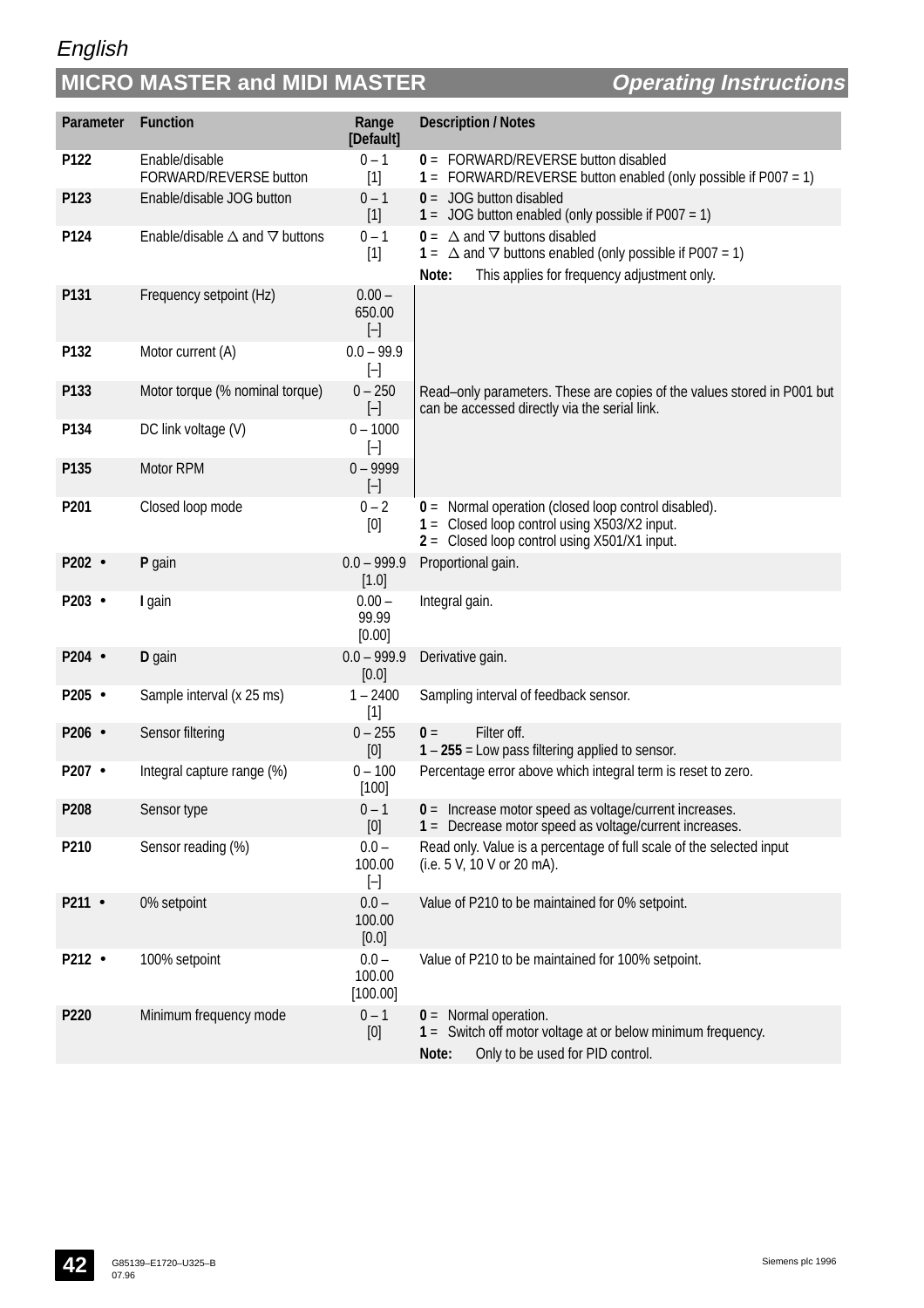# **MICRO MASTER and MIDI MASTER**

| Parameter        | <b>Function</b>                   | Range<br>[Default]                                                                                                                                                                                                                                                                                                                                                                                                                                                                                                                               | <b>Description / Notes</b>                                                                                                                                                                                                                                                                                                                                                                                                                                                                                                |
|------------------|-----------------------------------|--------------------------------------------------------------------------------------------------------------------------------------------------------------------------------------------------------------------------------------------------------------------------------------------------------------------------------------------------------------------------------------------------------------------------------------------------------------------------------------------------------------------------------------------------|---------------------------------------------------------------------------------------------------------------------------------------------------------------------------------------------------------------------------------------------------------------------------------------------------------------------------------------------------------------------------------------------------------------------------------------------------------------------------------------------------------------------------|
| $P720$ $\bullet$ | Special input/output functions    | $0 - 7$<br>[0]                                                                                                                                                                                                                                                                                                                                                                                                                                                                                                                                   | Allows direct access to the relay outputs and the analogue output via the<br>serial link (USS or PROFIBUS-DP with OPmP module):<br>$0 =$ Normal operation<br>$1 =$ Direct control of relay 1<br>$2 =$ Direct control of relay 2<br>$3 =$ Direct control of relay 1 and relay 2<br>$4 =$ Direct control of analogue output only<br>5 = Direct control of analogue output and relay 1<br>$6 =$ Direct control of analogue output and relay 2<br>$7 =$ Direct control of analogue output, relay 1 and relay 2                |
| P721             | Analogue input voltage (V)        | $0.00 - 10.00$<br>$[ - ]$                                                                                                                                                                                                                                                                                                                                                                                                                                                                                                                        | Displays the analogue input voltage (approximate).                                                                                                                                                                                                                                                                                                                                                                                                                                                                        |
| P722             | Analogue output current (mA)      | $0.0 - 20.0$<br>$[\mathord{\text{--}}]$                                                                                                                                                                                                                                                                                                                                                                                                                                                                                                          | Allows direct control of the output current if $P720 = 4, 5, 6$ or 7.                                                                                                                                                                                                                                                                                                                                                                                                                                                     |
| P723             | State of digital inputs           | $0 - 31$<br>$\left[ -\right] % \begin{minipage}[b]{.45\linewidth} \centering \includegraphics[width=\textwidth]{figs/fig_4-1} \caption{The number of times in the left and right.} \label{fig:fig_4-1} \end{minipage} \vspace{0.05\linewidth} \vspace{0.05\linewidth} \vspace{0.05\linewidth} \vspace{0.05\linewidth} \vspace{0.05\linewidth} \vspace{0.05\linewidth} \vspace{0.05\linewidth} \vspace{0.05\linewidth} \vspace{0.05\linewidth} \vspace{0.05\linewidth} \vspace{0.05\linewidth} \vspace{0.05\linewidth} \vspace{0.05\linewidth} \$ | Provides a decimal representation of a 5-digit binary number of which<br>the LSB = DIN1 and the MSB = DIN5 (1 = $\overline{ON}$ , 0 = $\overline{OFF}$ ).<br>e.g. If P723 = '11', this represents '01011' - DIN1, DIN2 and DIN4 = ON,<br>$DIN3$ and $DIN5 = OFF$ .                                                                                                                                                                                                                                                        |
| P724             | Relay output control              | $0 - 3$<br>[0]                                                                                                                                                                                                                                                                                                                                                                                                                                                                                                                                   | Enables control of the output relays. Used in conjunction with P720, e.g.<br>setting P724 = 1 (relay $1 = ON$ ) has no effect unless P720 = 1, 3, 5 or 7.<br>$0 =$ Both relays OFF<br>$1 =$ Relay 1 ON<br>$2 =$ Relay 2 ON<br>$3 =$ Both relays ON                                                                                                                                                                                                                                                                        |
| P910 •           | Local/Remote mode                 | $0 - 4$<br>[0]                                                                                                                                                                                                                                                                                                                                                                                                                                                                                                                                   | Sets the inverter for local control or remote control over the serial link:<br>$0 =$ Local control<br>1 = Remote control (and setting of parameter values)<br>$2 =$ Local control (but remote control of frequency)<br>$3 =$ Remote control (but local control of frequency)<br>4 = Local control (but remote read and write access to parameters<br>and facility to reset trips)<br>Note:<br>When operating the inverter via remote control (P910 = 1 or 3),<br>the analogue input remains active when $P006 = 1$ and is |
| P922             | Software version                  | $0 - 9999$<br>$[ - ]$                                                                                                                                                                                                                                                                                                                                                                                                                                                                                                                            | added to the setpoint.<br>Contains the software version number and cannot be changed.                                                                                                                                                                                                                                                                                                                                                                                                                                     |
| P923 •           | Equipment system number           | $0 - 255$<br>[0]                                                                                                                                                                                                                                                                                                                                                                                                                                                                                                                                 | You can use this parameter to allocate a unique reference number to the<br>inverter. It has no operational effect.                                                                                                                                                                                                                                                                                                                                                                                                        |
| P930             | Most recent fault code            | $0 - 9999$<br>$[\mathord{\text{--}}]$                                                                                                                                                                                                                                                                                                                                                                                                                                                                                                            | The last recorded fault code (see section 6) is stored in this parameter. It<br>is cleared when the inverter is reset.                                                                                                                                                                                                                                                                                                                                                                                                    |
| P931             | Most recent warning type          | $0 - 9999$<br>$[\mathord{\text{--}}]$                                                                                                                                                                                                                                                                                                                                                                                                                                                                                                            | The last recorded warning is stored in this parameter until power is<br>removed from the inverter:<br>$002 =$ Current limit active<br>003 = Voltage limit active<br>$004 =$ Slip limit exceeded<br>$005 =$ Motor overtemperature                                                                                                                                                                                                                                                                                          |
| P944             | Reset to factory default settings | $0 - 1$<br>[0]                                                                                                                                                                                                                                                                                                                                                                                                                                                                                                                                   | Set to '1' and then press P to reset all parameters except P101 to the<br>factory default settings.                                                                                                                                                                                                                                                                                                                                                                                                                       |
| $P971$ $\bullet$ | <b>EEPROM</b> storage control     | $0 - 1$<br>$[1]$                                                                                                                                                                                                                                                                                                                                                                                                                                                                                                                                 | $0 =$ Changes to parameter settings are lost when power is removed.<br>1 = Changes to parameter settings are retained during periods when<br>power is removed.                                                                                                                                                                                                                                                                                                                                                            |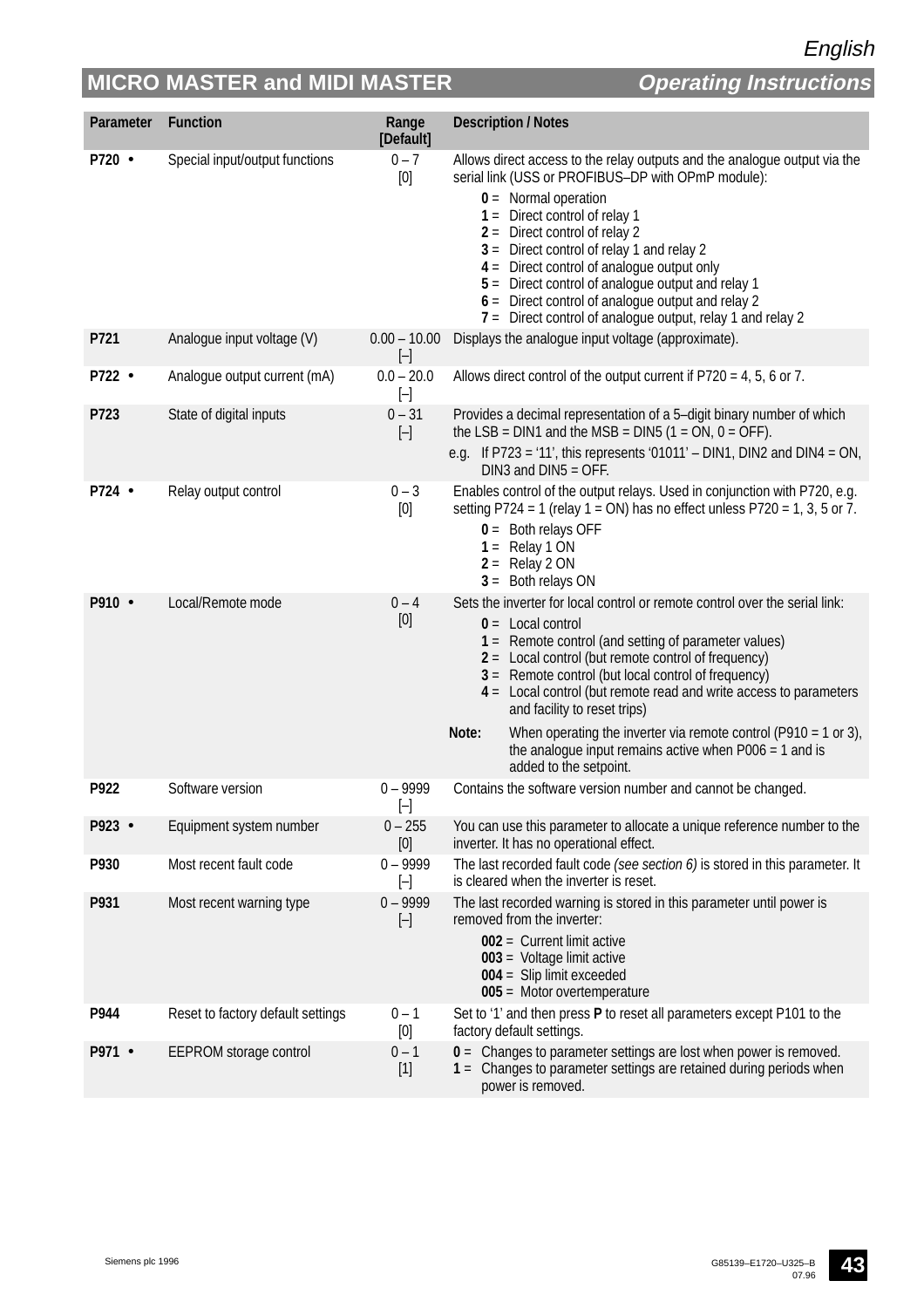### **6. FAULT CODES**

In the event of a failure, the inverter switches off and an error code appears on the display. The last error that occurred is stored in parameter P930. e.g. '0004' indicates that the last error was F004.

| <b>Fault Code</b> | Cause                                                                                             | <b>Corrective Action</b>                                                                                                                                                                                                                                                                                                                                                                                                                                                     |
|-------------------|---------------------------------------------------------------------------------------------------|------------------------------------------------------------------------------------------------------------------------------------------------------------------------------------------------------------------------------------------------------------------------------------------------------------------------------------------------------------------------------------------------------------------------------------------------------------------------------|
| F001              | Overvoltage                                                                                       | Check whether supply voltage is within the limits indicated on the rating plate.<br>Increase the ramp down time (P003) or apply braking resistor (option).<br>Check whether the required braking power is within the specified limits.                                                                                                                                                                                                                                       |
| F002              | Overcurrent                                                                                       | Check whether the motor power corresponds to the inverter power.<br>Check that the cable length limits have not been exceeded.<br>Check motor lead and motor for short-circuits and earth faults.<br>Check whether the motor parameters (P081 - P086) correspond with the<br>motor being used.<br>Check the stator resistance (P089).<br>Increase the ramp-up time (P002).<br>Reduce the boost set in P078 and P079.<br>Check whether the motor is obstructed or overloaded. |
| F003              | Overload                                                                                          | Check whether the motor is overloaded.<br>Increase the maximum motor frequency if a motor with high slip is used.                                                                                                                                                                                                                                                                                                                                                            |
| F004              | Overheating of motor<br>(monitoring with PTC)                                                     | Check whether the motor is overloaded.<br>Check the connections to the PTC.<br>Check that P087 has not been set to '1' without a PTC being connected.                                                                                                                                                                                                                                                                                                                        |
| F005              | Inverter overtemperature or motor<br>overtemperature by I <sup>2</sup> t calculation <sup>1</sup> | Check that the ambient temperature is not too high.<br>Check that the air inlet and outlet are not obstructed.<br>Check that the motor current does not exceed the value set in P083.                                                                                                                                                                                                                                                                                        |
| F006              | Mains phase missing 2<br>(3-phase units only)                                                     | Check the mains supply and correct.                                                                                                                                                                                                                                                                                                                                                                                                                                          |
| F008              | USS protocol timeout                                                                              | Check the serial interface.<br>Check the settings of the bus master and P091 - P093.<br>Check whether the timeout interval is too short (P093).                                                                                                                                                                                                                                                                                                                              |
| F009              | Undervoltage                                                                                      | Check the supply voltage.                                                                                                                                                                                                                                                                                                                                                                                                                                                    |
| F010              | Initialisation fault 3                                                                            | Check the entire parameter set. Set P009 to '0000' before power down.                                                                                                                                                                                                                                                                                                                                                                                                        |
| F011              | Internal interface fault 3                                                                        | Switch off power and switch on again.                                                                                                                                                                                                                                                                                                                                                                                                                                        |
| F013              | Programme fault 3                                                                                 | Switch off power and switch on again.                                                                                                                                                                                                                                                                                                                                                                                                                                        |
| F015              | Failure to start on the fly                                                                       | Try setting P016 to a different value.                                                                                                                                                                                                                                                                                                                                                                                                                                       |
| F106              | Parameter fault P006                                                                              | Parameterise fixed frequency(ies) and/or motor potentiometer on the digital<br>inputs.                                                                                                                                                                                                                                                                                                                                                                                       |
| F112              | Parameter fault P012/P013                                                                         | Set parameter P012 < P013.                                                                                                                                                                                                                                                                                                                                                                                                                                                   |
| $F151 - F154$     | Digital input parameter fault                                                                     | Change the settings of digital inputs P052 to P055.                                                                                                                                                                                                                                                                                                                                                                                                                          |
| F188              | Automatic calibration failure                                                                     | Motor not connected to inverter – connect motor.                                                                                                                                                                                                                                                                                                                                                                                                                             |
|                   |                                                                                                   | If the fault persists, set $P088 = 0$ and then enter the stator resistance of the<br>motor into P089 manually.                                                                                                                                                                                                                                                                                                                                                               |
| F201              | $P006 = 1$ while $P201 = 2$                                                                       | Change parameter P006 and/or P201.                                                                                                                                                                                                                                                                                                                                                                                                                                           |
| F <sub>212</sub>  | Parameter fault P211/P212                                                                         | Set parameter P211 < P212.                                                                                                                                                                                                                                                                                                                                                                                                                                                   |

 $1$  This trip can only be reset by switching off the inverter and switching on again, even when the unit is cool.

<sup>2</sup> Only active on 3–phase  $400 - 500$  V MICRO MASTERS. It will only detect the missing phase when the inverter is operating at > 50% load.

<sup>3</sup> Ensure that the wiring guidelines described in section 2.1 have been complied with.

When the fault has been corrected the inverter can be reset. To do this press button **P** twice (once to display P000 and the second time to reset the fault), or erase the fault via a binary input (see parameters P051 – P055 in section 5).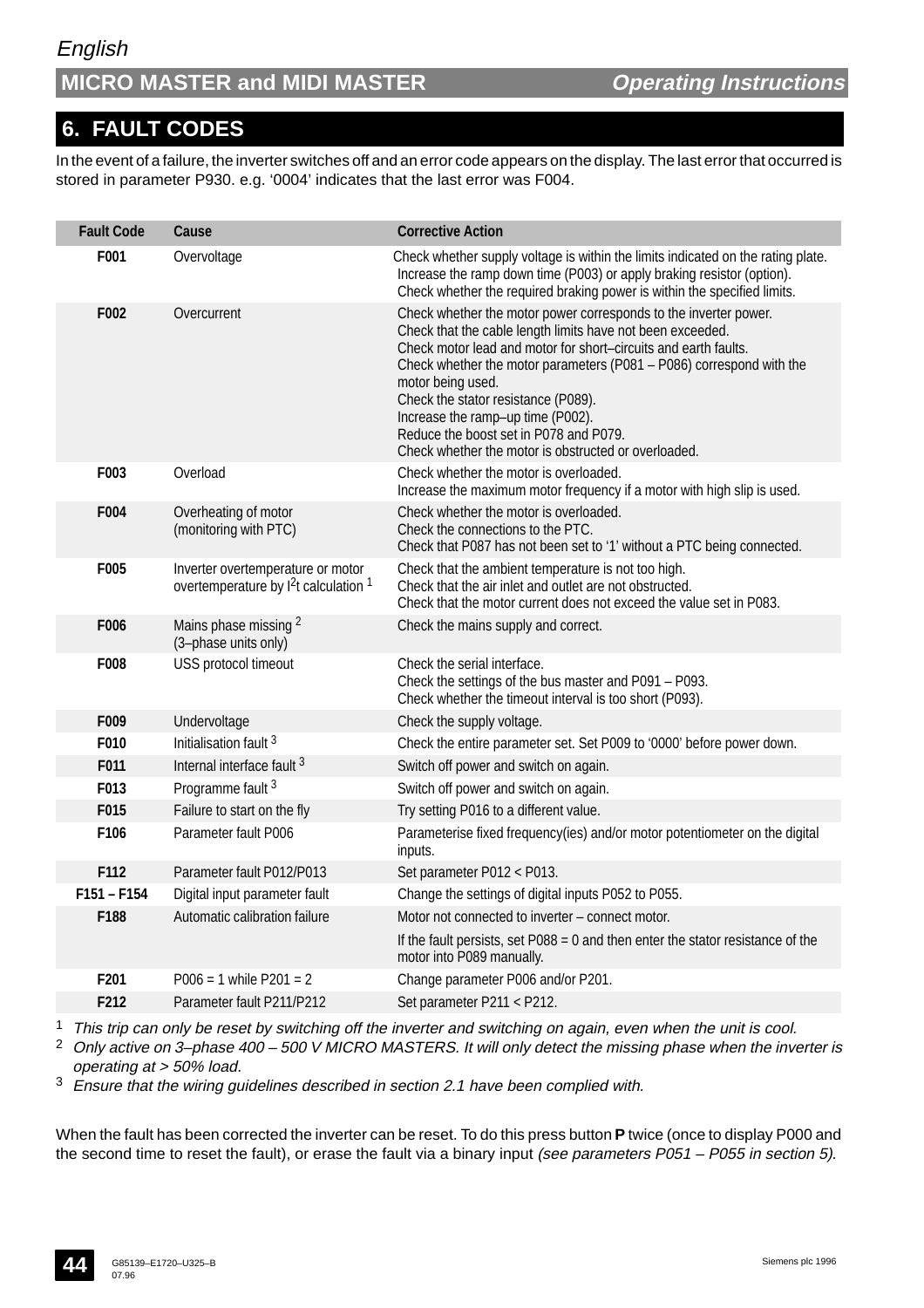### **7. SUPPLEMENTARY INFORMATION**

#### **7.1 Application Example**

#### **Setup procedure for a simple application**

| Motor:                    | 220 V<br>1.5 kW output power                                                                                                                                                                  |
|---------------------------|-----------------------------------------------------------------------------------------------------------------------------------------------------------------------------------------------|
| Application requirements: | Setpoint adjustable via potentiometer $0 - 50$ Hz<br>Ramp up from 0 to 50 Hz in 15 seconds<br>Ramp down from 50 to 0 Hz in 20 seconds                                                         |
| Inverter used:            | MM150 (6SE3116-8BB40)                                                                                                                                                                         |
| Settings:                 | $P009 = 2$ (all parameters can be altered)<br>$P081 - P085 =$ values given on motor rating plate<br>$P006 = 1$ (analogue input)<br>$P002 = 15$ (ramp up time)<br>$P003 = 20$ (ramp down time) |

This application is now to be modified as follows:

Operation of motor up to 75 Hz (voltage/frequency curve is linear up to 50 Hz). Motor potentiometer setpoint in addition to analogue setpoint. Use of analogue setpoint at maximum 10 Hz.



| Parameter adjustments: | $P009 = 2$ (all parameters can be altered)                      |
|------------------------|-----------------------------------------------------------------|
|                        | $P013 = 75$ (maximum motor frequency in Hz)                     |
|                        | $P006 = 2$ (setpoint via motor potentiometer or fixed setpoint) |
|                        | $P024 = 1$ (analogue setpoint is added)                         |
|                        | P022 = 10 (maximum analogue setpoint at 10 $V = 10$ Hz)         |

### **7.2 USS Status Codes**

The following list gives the meaning of status codes displayed on the front panel of the inverter when the serial link is in use and parameter P001 is set to 006:

- 1 Message OK
- **002** Slave address received
- **100** Invalid start character
- **101** Timeout
- **102** Checksum error
- **103** Incorrect message length
- **104** Parity fail

#### **Notes**

- (1) The display flashes whenever a byte is received, thus giving a basic indication that a serial link connection is established.
- (2) If '**100**' flashes on the display continuously, this usually indicates a bus termination fault.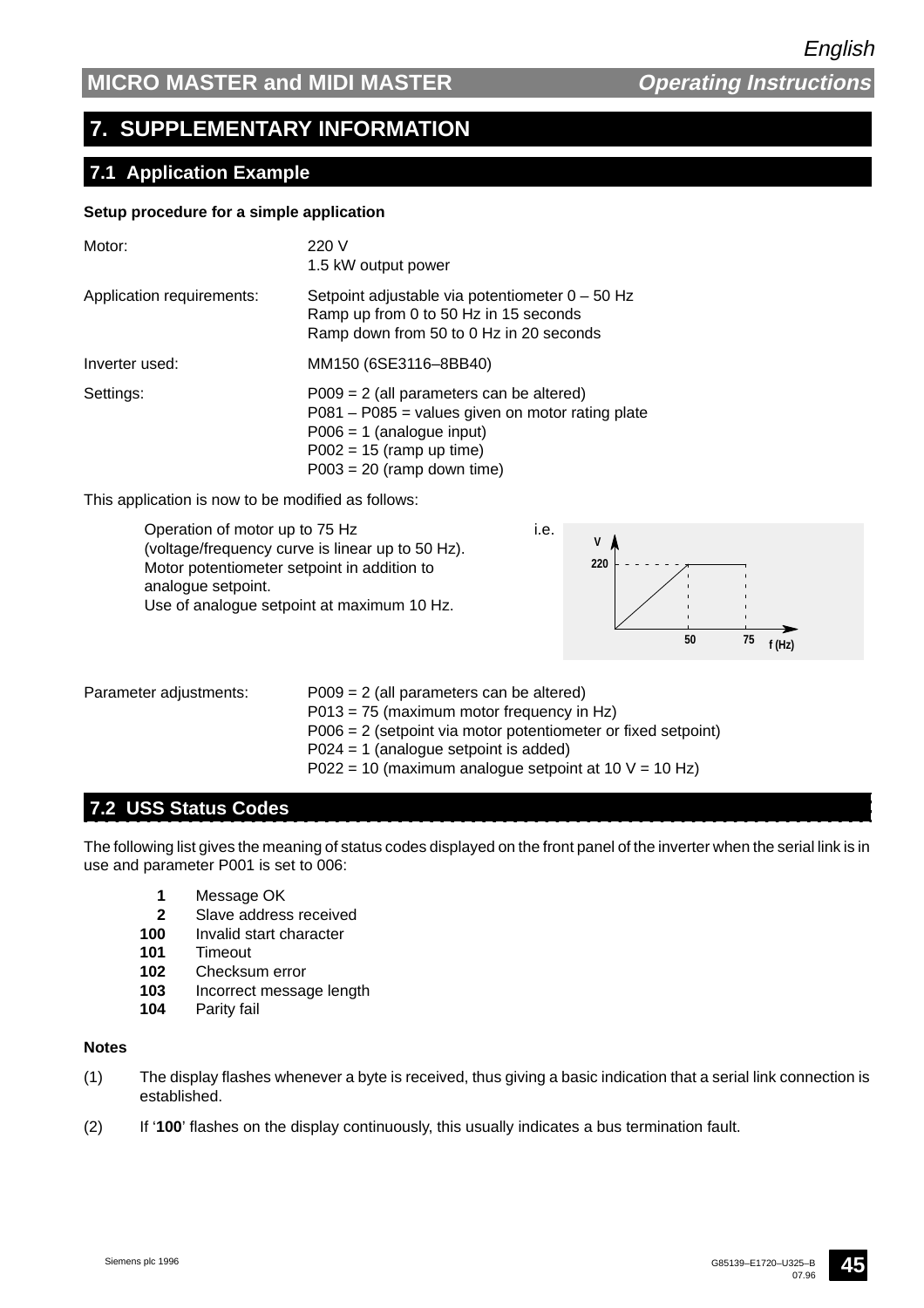#### **7.3 Electromagnetic Compatibility (EMC)**

All manufacturers / assemblers of electrical apparatus which performs a complete intrinsic function which is placed on the market as a single unit intended for the end user must comply with the EMC directive EEC/89/336 after January 1996. There are three routes by which the manufacturer/assembler can demonstrate compliance:

1. Self–Certification

This is a manufacturer's declaration that the European standards applicable to the electrical environment for which the apparatus is intended have been met. Only standards which have been officially published in the Official Journal of the European Community can be cited in the manufacturer's declaration.

2. Technical Construction File

A technical construction file can be prepared for the apparatus describing its EMC characteristics. This file must be approved by a 'Competent Body' appointed by the appropriate European government organisation. This approach allows the use of standards which are still in preparation.

3. EC Type–Examination Certificate

This approach is only applicable to radio communication transmitting apparatus.

The MICRO and MIDI MASTER units do not have an intrinsic function until connected with other components (e.g. a motor). Therefore, the basic units are not allowed to be CE marked for compliance with the EMC directive. However, full details are provided below of the EMC performance characteristics of the products when they are installed in accordance with the wiring recommendations in section 2.1.

Three classes of EMC performance are available as detailed below. Note that these levels of performance are only achieved when using the default switching frequency (or less) and a maximum motor cable length of 25 m.

#### **Class 1: General Industrial**

Compliance with the EMC Product Standard for Power Drive Systems IEC 22G–WG4 (Cv) 21 for use in **Second Environment (Industrial)** and **Restricted Distribution**.

#### **Note**

Manufacturers/assemblers of electrical apparatus incorporating power drive systems who need to certify compliance with the EMC directive to their customers will need to produce a Technical Construction File (TCF) underwritten by a 'Competent Body' until the above power drive systems standard (IEC 22G–WG4 (Cv) 21) has been officially published in the Official Journal of the European Community. Once this has occurred, the self–certification route to compliance will be possible.

| <b>EMC Phenomenon</b>                 | <b>Standard</b> | Level                           |
|---------------------------------------|-----------------|---------------------------------|
| Emissions:                            |                 |                                 |
| <b>Radiated Emissions</b>             | EN 55011        | Level A1 *                      |
|                                       |                 |                                 |
| Immunity:                             |                 |                                 |
| <b>Electrostatic Discharge</b>        | EN 61000-4-2    | 8 kV air discharge              |
| <b>Burst Interference</b>             | IEC 801-4       | 2 kV power cables, 1 kV control |
| Radio Frequency Electromagnetic Field | IEC 1000-4-3    | 26-1000 MHz, 10 V/m             |

\* Limits not required inside a plant.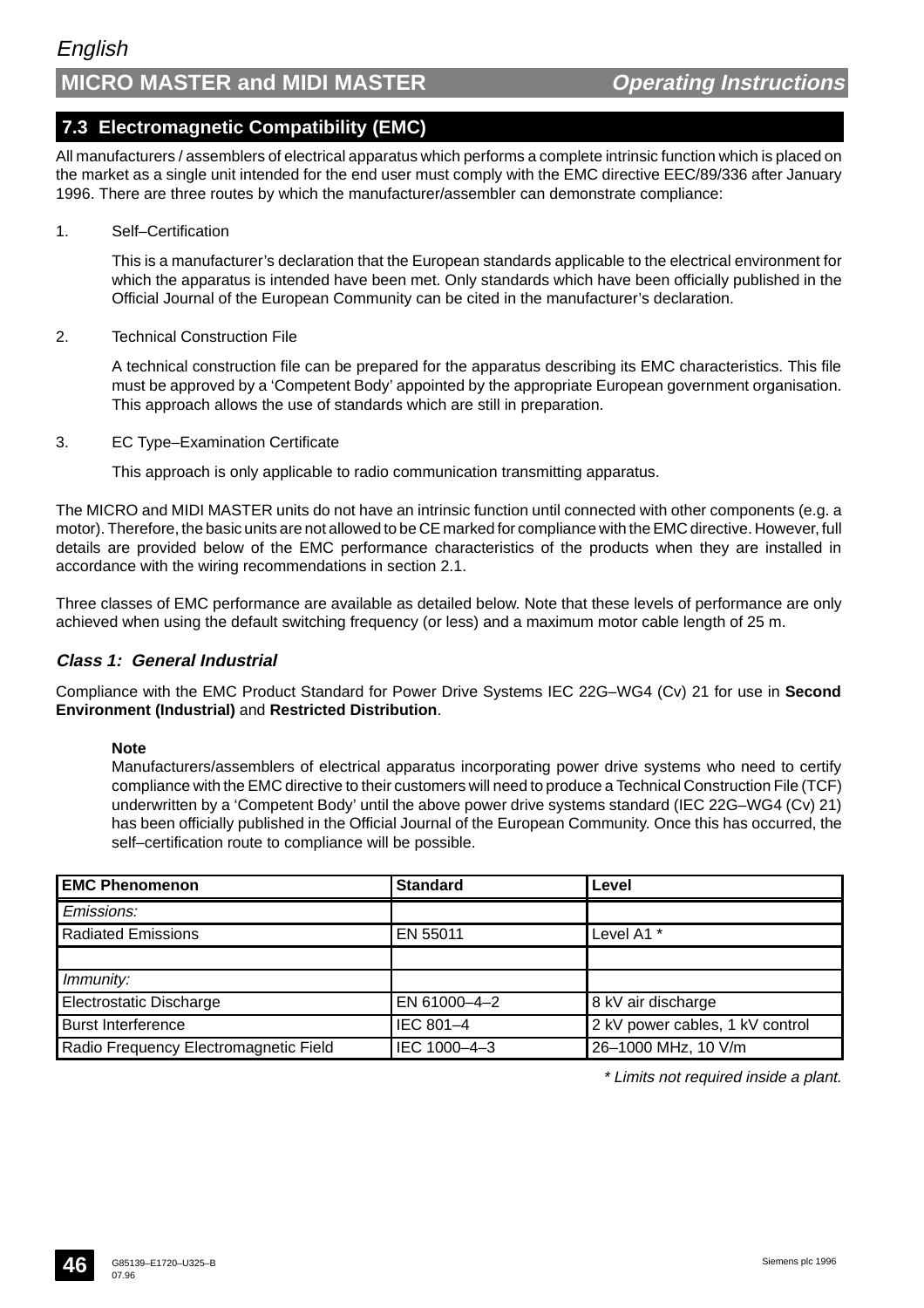#### **Class 2: Filtered Industrial**

This level of performance will allow the manufacturer/assembler to self–certify their apparatus for compliance with the EMC directive for the industrial environment as regards the EMC performance characteristics of the power drive system. Performance limits are as specified in the Generic Industrial Emissions and Immunity standards EN 50081–2 and EN50082–2.

| <b>EMC Phenomenon</b>                                                 | <b>Standard</b>     | Level                                                     |
|-----------------------------------------------------------------------|---------------------|-----------------------------------------------------------|
| <i><b>Emissions:</b></i>                                              |                     |                                                           |
| <b>Radiated Emissions</b>                                             | EN 55011            | Level A1 *                                                |
| <b>Conducted Emissions</b>                                            | EN 55011            | Level A1 *                                                |
|                                                                       |                     |                                                           |
| <i>Immunity:</i>                                                      |                     |                                                           |
| <b>Supply Voltage Distortion</b>                                      | IEC 1000-2-4 (1993) |                                                           |
| Voltage Fluctuations, Dips, Unbalance,<br><b>Frequency Variations</b> | IEC 1000-2-1        |                                                           |
| <b>Magnetic Fields</b>                                                | EN 61000-4-8        | 50 Hz, 30 A/m                                             |
| Electrostatic Discharge                                               | EN 61000-4-2        | 8 kV air discharge                                        |
| <b>Burst Interference</b>                                             | EN 61000-4-4        | 2 kV power cables, 2 kV control                           |
| Radio Frequency Electromagnetic Field,<br>amplitude modulated         | ENV 50 140          | 80-1000 MHz, 10 V/m, 80% AM,<br>power and signal lines    |
| Radio-frequency Electromagnetic Field,<br>pulse modulated             | ENV 50 204          | 900 MHz, 10 V/m 50% duty cycle,<br>200 Hz repetition rate |

\* Limits not required inside a plant.

#### **Class 3: Filtered – for residential, commercial and light industry**

This level of performance will allow the manufacturer / assembler to self–certify compliance of their apparatus with the EMC directive for the residential, commercial and light industrial environment as regards the emc performance characteristics of the power drive system. Performance limits are as specified in the generic emission and immunity standards EN 50081–1 and EN 50082–1.

| <b>EMC Phenomenon</b>                                                  | <b>Standard</b> | Level                             |  |
|------------------------------------------------------------------------|-----------------|-----------------------------------|--|
| Emissions:                                                             |                 |                                   |  |
| <b>Radiated Emissions</b><br>EN 55022<br>Level B1                      |                 |                                   |  |
| <b>Conducted Emissions</b>                                             | EN 55022        | Level B1                          |  |
|                                                                        |                 |                                   |  |
| Immunity:                                                              |                 |                                   |  |
| <b>Electrostatic Discharge</b><br>IEC 801-2:1984<br>8 kV air discharge |                 |                                   |  |
| <b>Burst Interference</b><br>IEC 801-4:1988                            |                 | 1 kV power cables, 0.5 kV control |  |

**Note**

The MICRO and MIDI MASTER products are intended **exclusively for professional applications**. Therefore, they do not fall within the scope of the harmonics emissions specification EN 60 555–2.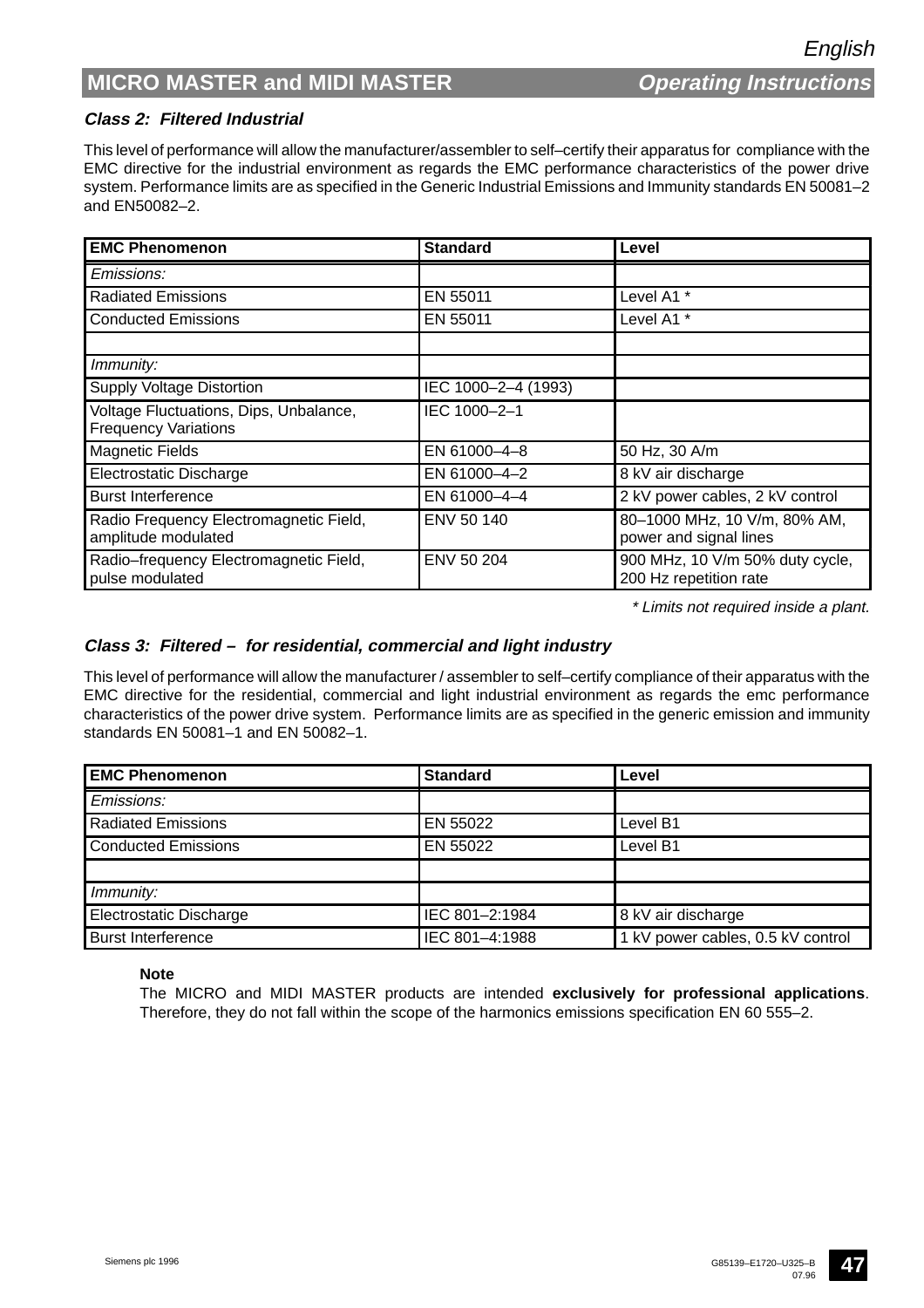# **MICRO MASTER and MIDI MASTER**

#### **Compliance Table:**

| Model No.                                                                                 | <b>EMC Class</b> |
|-------------------------------------------------------------------------------------------|------------------|
| MM25 - MM220                                                                              | Class 2          |
| MM25/2 - MM300/2                                                                          | Class 1          |
| MM25/2 - MM220/2 with external filter (see table) 1 phase input only                      | Class 2*         |
| MM25/2 - MM220/2 with external filter and metallised cover (see table) 1 phase input only | Class 3          |
| MM150/3 - MM550/3                                                                         | Class 1          |
| MM150/3 - MM550/3 with external filter (see table)                                        | Class 2*         |
| MM150/3 - MM550/3 with external filter and metallised cover (see table)                   | Class 3          |
| MD550/2 - MD2200/2                                                                        | Class 1          |
| MD750/3 - MD3700/3                                                                        | Class 1          |
| MD750/3 - MD3700/3 with external filter (see table)                                       | Class 2*         |
| MD750/3 - MD3700/3 with external filter and metallised cover (see table)                  | Class 3          |
| MD750/4 - MD3700/4                                                                        | Class 1          |

\* If the installation of the inverter reduces the radio frequency field emissions (e.g. by installation in a steel enclosure), Class 3 limits will typically be met.

#### **Filter Part Numbers:**

| Model No.           | Filter Part No.    | l Standard          |
|---------------------|--------------------|---------------------|
| MM25/2 - MM75/2     | 6SE3090-0BA07-0FB1 | EN 55011 / EN 55022 |
| MM110/2 - MM220/2   | 6SE3090-0BC07-0FB1 | EN 55011 / EN 55022 |
| MM150/3 - MM550/3   | 6SE3190-0DC87-0FB1 | EN 55011 / EN 55022 |
| MD750/3 - MD1850/3  | 6SE2100-1FC20      | EN 55011 / EN 55022 |
| MD2200/3 - MD3700/3 | 6SE2100-1FC21      | EN 55011 / EN 55022 |

#### **EMC Filter / Metallised Cover Kits:**

| Model No.           | Filter + Cover Part No. | Cover Part No.     | <b>Standard</b>   |
|---------------------|-------------------------|--------------------|-------------------|
| MM25/2 - MM75/2     | 6SE3190-0BA87-0FB0      |                    | EN 55022 class B1 |
| MM110/2 - MM150/2   | 6SE3190-0BB87-0FB0      |                    | EN 55022 class B1 |
| MM220/2             | 6SE3190-0BC87-0FB0      |                    | EN 55022 class B1 |
| MM150/3 - MM550/3   | 6SE3190-0DC87-0FB0      |                    | EN 55022 class B1 |
| MD750/3 - MD1100/3  |                         | 6SE3190-0DG87-0FC0 |                   |
| MD1500/3 - MD1850/3 |                         | 6SE3190-0DH87-0FC0 |                   |
| MD2200/3 - MD3700/3 |                         | 6SE3190-0DJ87-0FC0 |                   |

### **7.4 European Low Voltage Directive**



The MICRO and MIDI MASTER product ranges comply with the requirements of the Low Voltage Directive 73/23/EEC. The units are certified for compliance with the following standards:

EN 60204–1 Safety of machinery – Electrical equipment of machines

EN 60146–1–1 Semiconductor converters – General requirements and line commutated converters

#### **7.5 European Machinery Directive**

The MICRO and MIDI MASTER inverter series does not fall under the scope of the Machinery Directive. However, the products have been fully evaluated for compliance with the essential Health & Safety requirements of the directive when used in a typical machine application. A Declaration of Incorporation is available on request.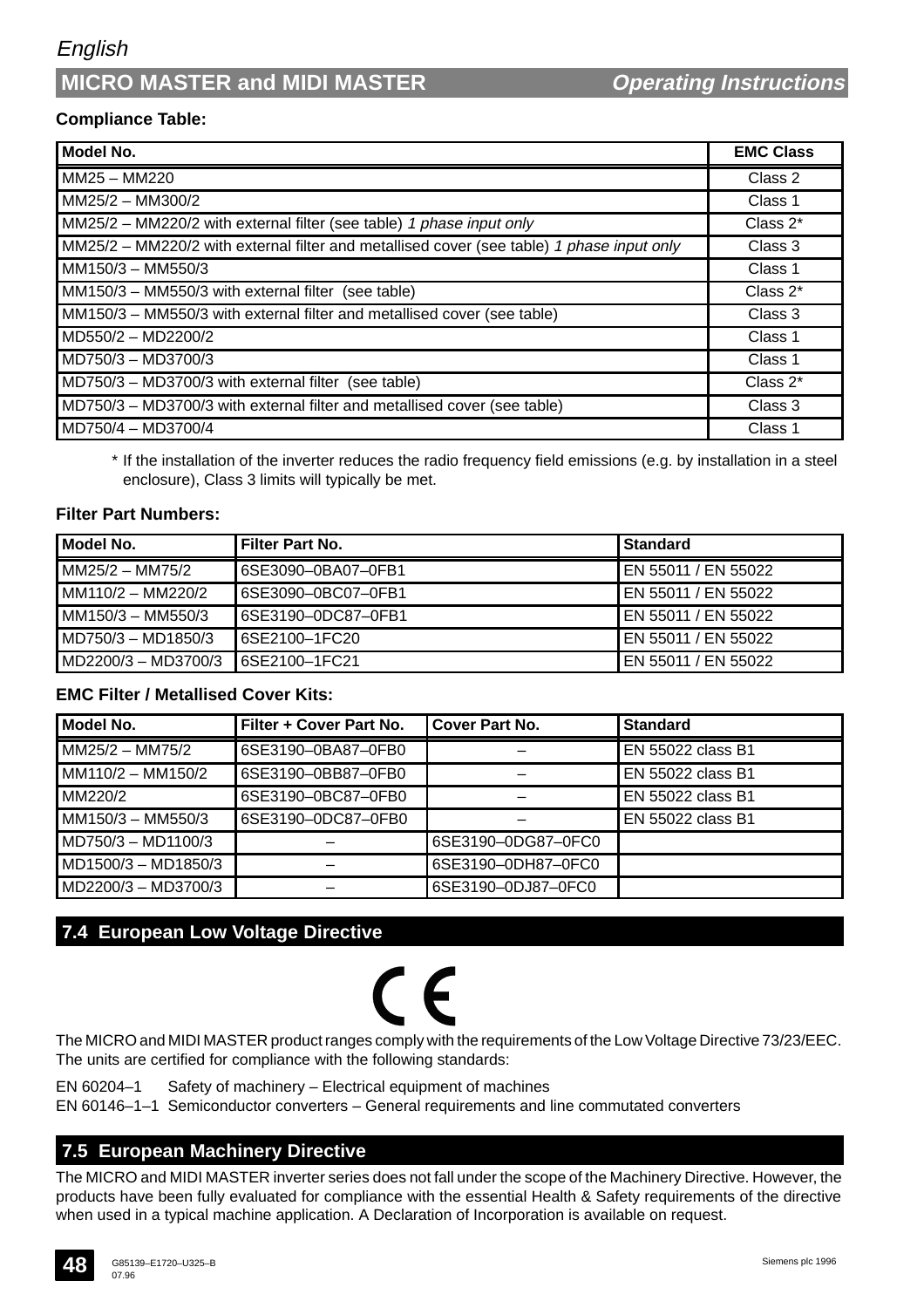**Operating Instructions**

# **7.6 Technical Terms**

| <b>Baud</b>               | A unit of measure for the speed of data transmission named after Jean Baudot. One Baud<br>corresponds to one bit per second (bps). |
|---------------------------|------------------------------------------------------------------------------------------------------------------------------------|
| <b>CPU</b>                | Abbreviation for Central Processing Unit of a computer.                                                                            |
| <b>FCC</b>                | Flux Current Control for optimum motor efficiency and high dynamic range.                                                          |
| 4 Q Control               | Four quadrant control of a motor, driving and braking in both directions.                                                          |
| <b>Interface</b>          | The means by which a micro-computer can be connected to other components.                                                          |
| <b>NEMA</b>               | Abbreviation for National Electrical Manufacturers' Association.                                                                   |
| <b>PLC</b>                | Abbreviation for Programmable Logic Controller.                                                                                    |
| <b>PTC</b>                | Abbreviation for <b>Positive Temperature Coefficient</b> . The resistance of which increases if the<br>temperature rises.          |
| <b>PWM</b>                | <b>Pulse Width Modulation.</b>                                                                                                     |
| <b>RS485</b>              | Recommended Standard. Recommended standard for computer interfaces.                                                                |
| <b>Status Information</b> | Identification of the status in data processing.                                                                                   |
| <b>USS Protocol</b>       | UniverSal Serial interface protocol.                                                                                               |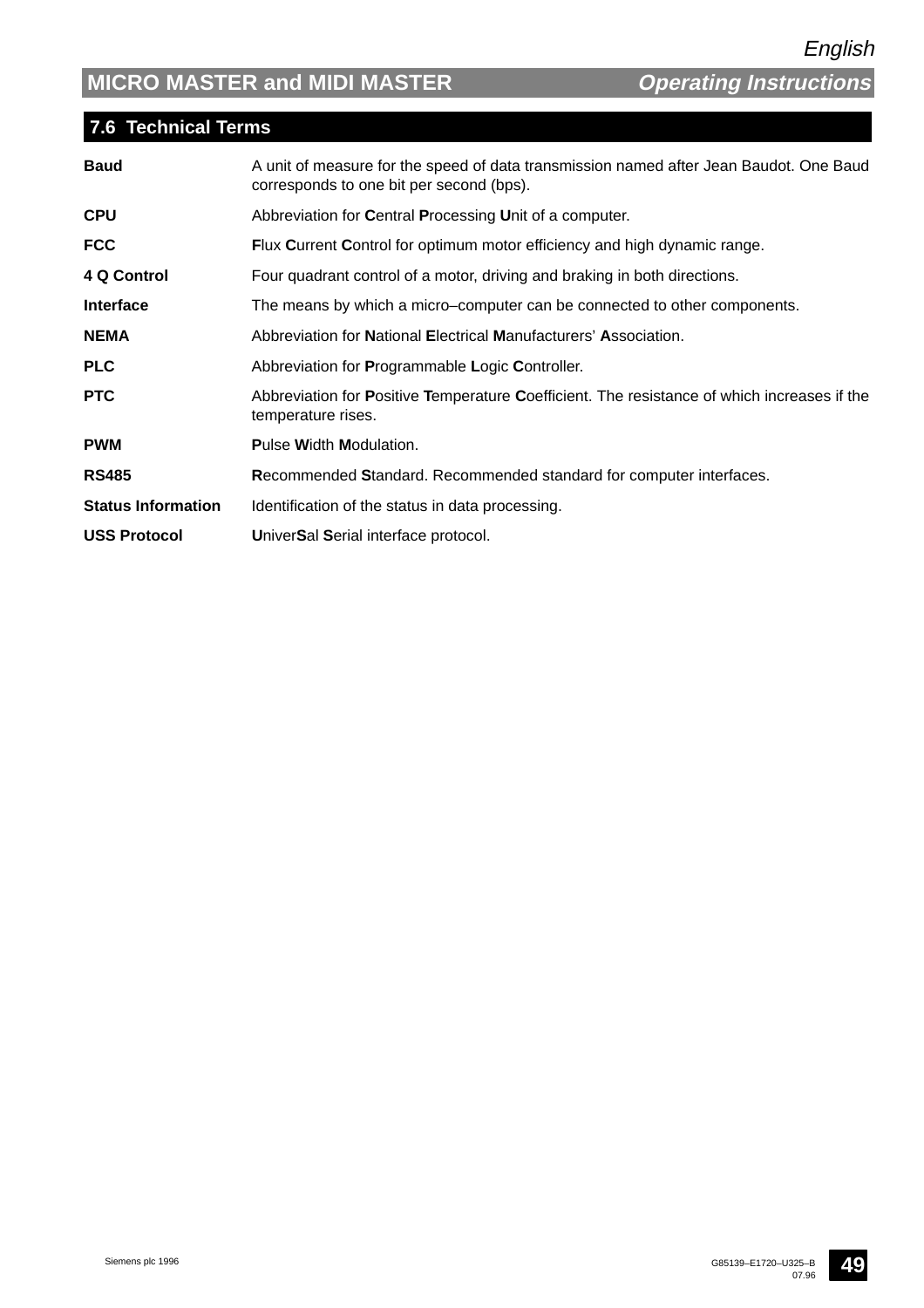### **7.7 Parameter Summary List**

• = Parameter can be changed during operation. <del>**☆☆☆= Value depends on the rating of the inverter.**</del>

| <b>Parameter Function</b> |                                    | Range<br>[Default]      | <b>Parameter Function</b> |                                                                      | Range<br>[Default]      |
|---------------------------|------------------------------------|-------------------------|---------------------------|----------------------------------------------------------------------|-------------------------|
| P000                      | Operating display                  |                         | P034 .                    | Jog ramp down time (seconds)                                         | $0 - 650.0$<br>[10.0]   |
| P001 •                    | Display selection                  | $0 - 7$<br>[0]          | P041 •                    | 1st fixed frequency (Hz)                                             | $0 - 650.00$<br>[5.00]  |
| P002 ·                    | Ramp up time (seconds)             | $0 - 650.0$<br>[10.0]   | P042 .                    | 2nd fixed frequency (Hz)                                             | $0 - 650.00$<br>[10.00] |
| P003 ·                    | Ramp down time (seconds)           | $0 - 650.0$<br>[10.0]   | P043 •                    | 3rd fixed frequency (Hz)                                             | $0 - 650.00$<br>[20.00] |
| P004 ·                    | Smoothing (seconds)                | $0 - 40.0$<br>[0.0]     | P044 •                    | 4th fixed frequency (Hz)                                             | $0 - 650.00$<br>[40.00] |
| P005 ·                    | Digital frequency setpoint (Hz)    | $0 - 650.00$<br>[0.00]  | P045                      | Inversion fixed setpoints $1 - 4$                                    | $0 - 7$<br>[0]          |
| P006                      | Frequency setpoint type selection  | $0 - 2$<br>[0]          | P046 ·                    | 5th fixed frequency (Hz)                                             | $0 - 650.00$<br>[0.00]  |
| P007                      | Enable/disable front panel buttons | $0 - 1$<br>$[1]$        | P047 •                    | 6th fixed frequency (Hz)                                             | $0 - 650.00$<br>[0.00]  |
| P009 ·                    | Parameter protection setting       | $0 - 3$<br>[0]          | P048 •                    | 7th fixed frequency (Hz)                                             | $0 - 650.00$<br>[0.00]  |
| P010                      | Display scaling                    | $0 - 500.00$<br>[1.00]  | P049 ·                    | 8th fixed frequency (Hz)                                             | $0 - 650.00$<br>[0.00]  |
| P011                      | Frequency setpoint memory          | $0 - 1$<br>[0]          | P050                      | Inversion fixed setpoints 5 - 8                                      | $0 - 7$<br>[0]          |
| P012 •                    | Minimum motor frequency (Hz)       | $0 - 650.00$<br>[0.00]  | P051                      | Selection control function, DIN1<br>(terminal 8), fixed frequency 5  | $0 - 18$<br>$[1]$       |
| P013 •                    | Maximum motor frequency (Hz)       | $0 - 650.00$<br>[50.00] | P052                      | Selection control function, DIN2<br>(terminal 9), fixed frequency 4  | $0 - 18$<br>$[2]$       |
| P014 ·                    | Skip frequency (Hz)                | $0 - 650.00$<br>[0.00]  | P053                      | Selection control function, DIN3<br>(terminal 10), fixed frequency 3 | $0 - 18$<br>[6]         |
| P015 •                    | Automatic restart                  | $0 - 1$<br>[0]          | P054                      | Selection control function, DIN4<br>(terminal 11), fixed frequency 2 | $0 - 18$<br>[6]         |
| P016 ·                    | Start on the fly                   | $0 - 4$<br>[0]          | P055                      | Selection control function, DIN5<br>(terminal 12), fixed frequency 1 | $0 - 18$<br>[6]         |
| P017 •                    | Smoothing type                     | $1 - 2$<br>$[1]$        | P056                      | Digital input debounce time                                          | $0 - 2$<br>[0]          |
| P018 •                    | Automatic restart after fault      | $0 - 1$<br>[0]          | P061                      | Selection relay output RL1                                           | $0 - 13$<br>[6]         |
| P021 •                    | Minimum analogue frequency (Hz)    | $0 - 650.00$<br>[0.00]  | P062                      | Selection relay output RL2                                           | $0 - 13$<br>[8]         |
| P022 •                    | Maximum analogue frequency (Hz)    | $0 - 650.00$<br>[50.00] | P063                      | External brake release delay<br>(seconds)                            | $0 - 20.0$<br>$[1.0]$   |
| P023 •                    | Analogue input type                | $0 - 2$<br>[0]          | P064                      | External brake stopping time<br>(seconds)                            | $0 - 20.0$<br>$[1.0]$   |
| P024 •                    | Analogue setpoint addition         | $0 - 2$<br>[0]          | P065                      | Current threshold for relay (A)                                      | $0 - 99.9$<br>$[1.0]$   |
| P025 •                    | Analogue output                    | $0 - 105$<br>[0]        | P070                      | <b>Braking Resistor Duty Cycle</b><br>(MICRO MASTER only)            | $0 - 4$<br>[0]          |
| P031 .                    | Jog frequency right (Hz)           | $0 - 650.00$<br>[5.00]  | P071 •                    | Slip compensation (%)                                                | $0 - 200$<br>[0]        |
| P032 .                    | Jog frequency left (Hz)            | $0 - 650.00$<br>[5.00]  | P072 •                    | Slip limit (%)                                                       | $0 - 500$<br>$[250]$    |
| P033 ·                    | Jog ramp up time (seconds)         | $0 - 650.0$<br>[10.0]   |                           | continued over                                                       |                         |
|                           |                                    |                         |                           |                                                                      |                         |

| <b>Parameter</b> | <b>Function</b>                                                      | Range<br>[Default]      |
|------------------|----------------------------------------------------------------------|-------------------------|
| $P034$ $\bullet$ | Jog ramp down time (seconds)                                         | $0 - 650.0$<br>[10.0]   |
| P041 •           | 1st fixed frequency (Hz)                                             | $0 - 650.00$<br>[5.00]  |
| $P042$ $\bullet$ | 2nd fixed frequency (Hz)                                             | $0 - 650.00$<br>[10.00] |
| $P043$ $\bullet$ | 3rd fixed frequency (Hz)                                             | $0 - 650.00$<br>[20.00] |
| $P044$ $\bullet$ | 4th fixed frequency (Hz)                                             | $0 - 650.00$<br>[40.00] |
| P045             | Inversion fixed setpoints 1 - 4                                      | $0 - 7$<br>[0]          |
| $P046$ $\bullet$ | 5th fixed frequency (Hz)                                             | $0 - 650.00$<br>[0.00]  |
| P047             | 6th fixed frequency (Hz)                                             | $0 - 650.00$<br>[0.00]  |
| $P048$ $\bullet$ | 7th fixed frequency (Hz)                                             | $0 - 650.00$<br>[0.00]  |
| P049 ·           | 8th fixed frequency (Hz)                                             | $0 - 650.00$<br>[0.00]  |
| P050             | Inversion fixed setpoints 5 - 8                                      | $0 - 7$<br>[0]          |
| P051             | Selection control function, DIN1<br>(terminal 8), fixed frequency 5  | $0 - 18$<br>$[1]$       |
| P052             | Selection control function, DIN2<br>(terminal 9), fixed frequency 4  | $0 - 18$<br>$[2]$       |
| P053             | Selection control function, DIN3<br>(terminal 10), fixed frequency 3 | $0 - 18$<br>[6]         |
| P054             | Selection control function, DIN4<br>(terminal 11), fixed frequency 2 | $0 - 18$<br>[6]         |
| P055             | Selection control function, DIN5<br>(terminal 12), fixed frequency 1 | $0 - 18$<br>[6]         |
| P056             | Digital input debounce time                                          | $0 - 2$<br>[0]          |
| P061             | Selection relay output RL1                                           | $0 - 13$<br>[6]         |
| P062             | Selection relay output RL2                                           | $0 - 13$<br>[8]         |
| P063             | External brake release delay<br>(seconds)                            | $0 - 20.0$<br>$[1.0]$   |
| P064             | External brake stopping time<br>(seconds)                            | $0 - 20.0$<br>$[1.0]$   |
| P065             | Current threshold for relay (A)                                      | $0 - 99.9$<br>[1.0]     |
| P070             | <b>Braking Resistor Duty Cycle</b><br>(MICRO MASTER only)            | $0 - 4$<br>[0]          |
| $P071$ $\bullet$ | Slip compensation (%)                                                | $0 - 200$<br>[0]        |
| P072             | Slip limit (%)                                                       | $0 - 500$<br>$[250]$    |
|                  | continued over                                                       |                         |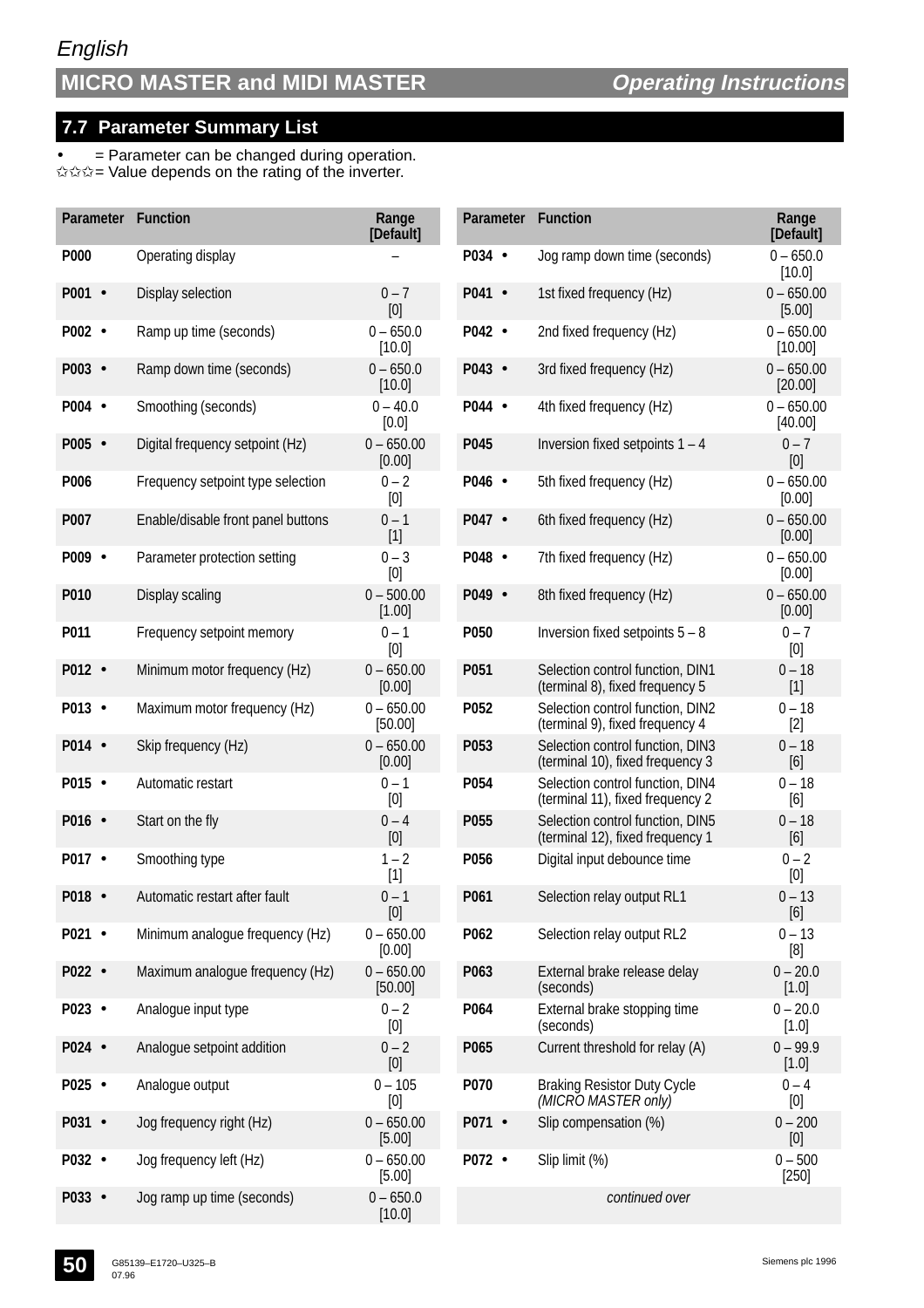# **MICRO MASTER and MIDI MASTER**

| Parameter Function |                                                      | Range<br>[Default]                                   | <b>Parameter Function</b> |                                   | Range<br>[Default]                        |
|--------------------|------------------------------------------------------|------------------------------------------------------|---------------------------|-----------------------------------|-------------------------------------------|
| P073 •             | DC injection braking (%)                             | $0 - 250$<br>[0]                                     | P132                      | Motor current (A)                 | $0.0 - 99.9$<br>$[\mathord{\text{--}}]$   |
| P074 •             | Motor derating curve as temperature<br>protection    | $0 - 3$<br>[0]                                       | P133                      | Motor torque (% nominal torque)   | $0 - 250$                                 |
| P075 ·             | Braking resistance $(\Omega)$<br>(MICRO MASTER only) | $0/50 - 250$<br>[0]                                  | P134                      | DC link voltage (V)               | $0 - 1000$<br>$[\mathord{\text{-}}]$      |
| P076 ·             | Pulse frequency                                      | $0 - 10$<br>$[0 \text{ or } 4]$                      | P135                      | Motor RPM                         | $0 - 9999$<br>$[\cdot]$                   |
| P077               | Control mode                                         | $0 - 2$<br>$[1]$                                     | P201                      | Closed loop mode                  | $0 - 2$<br>[0]                            |
| P078 ·             | Continuous boost (%)                                 | $0 - 250$<br>$[100]$                                 | P202 ·                    | P gain                            | $0 - 999.9$<br>[1.0]                      |
| $P079$ $\bullet$   | Starting boost (%)                                   | $0 - 250$<br>[0]                                     | P203 ·                    | I gain                            | $0 - 99.99$<br>[0.00]                     |
| P081               | Nominal frequency for motor (Hz)                     | $0 - 650.00$<br>[50.00]                              | P204 ·                    | D gain                            | $0 - 999.9$<br>[0.0]                      |
| P082               | Nominal speed for motor (RPM)                        | $0 - 9999$<br>[☆☆☆]                                  | P205 ·                    | Sample interval (x 25 ms)         | $1 - 2400$<br>$[1]$                       |
| P083               | Nominal current for motor (A)                        | $0.1 - 99.9$<br>$[\forall x \forall x]$              | P206 ·                    | Sensor filtering                  | $0 - 255$<br>[0]                          |
| P084               | Nominal voltage for motor (V)                        | $0 - 1000$<br>[☆☆☆]                                  | P207 ·                    | Integral capture range (%)        | $0 - 100$<br>$[100]$                      |
| P085               | Nominal power for motor (kW)                         | $0 - 50.0$<br>$[\forall x \forall x]$                | P208                      | Sensor type                       | $0 - 1$<br>[0]                            |
| P086 ·             | Motor current limit (%)                              | $0 - 250$<br>$[150]$                                 | P210                      | Sensor reading (%)                | $0 - 100.00$<br>$[\mathord{\text{--}}]$   |
| P087 ·             | Motor PTC enable                                     | $0 - 1$<br>[0]                                       | P211 •                    | 0% setpoint                       | $0 - 100.00$<br>[0.0]                     |
| P088               | Automatic calibration                                | $0 - 1$<br>[0]                                       | P212 •                    | 100% setpoint                     | $0 - 100.00$<br>[100.00]                  |
| P089 ·             | Stator resistance $(\Omega)$                         | $0.01 - 100.00$<br>[☆☆☆]                             | P220                      | Minimum frequency mode            | $0 - 1$<br>[100.00]                       |
| P091 •             | Slave address                                        | $0 - 30$<br>[0]                                      | $P720$ $\bullet$          | Special input/output functions    | $0 - 7$<br>[0]                            |
| P092 ·             | <b>Baud rate</b>                                     | $3 - 7$<br>[6]                                       | P721                      | Analogue input voltage (V)        | $0.00 - 10.00$<br>$[\mathord{\text{--}}]$ |
| P093 ·             | Timeout (seconds)                                    | $0 - 240$<br>[0]                                     | P722 •                    | Analogue output current (mA)      | $0.0 - 20.0$<br>$[\mathord{\text{--}}]$   |
| P094 •             | Serial link nominal system setpoint<br>(Hz)          | $0 - 650.00$<br>[50.00]                              | P723                      | State of digital inputs           | $0 - 31$<br>$[\mathord{\text{-}}]$        |
| P095 ·             | <b>USS compatibility</b>                             | $0 - 2$<br>[0]                                       | P724 •                    | Relay output control              | $0 - 3$<br>[0]                            |
| P101 •             | Operation for Europe or USA                          | $0 - 1$<br>[0]                                       | P910 ·                    | Local/Remote mode                 | $0 - 4$<br>[0]                            |
| P111               | Inverter power rating (kW/hp)                        | $0.0 - 50.0$<br>$[\mathbb{X} \mathbb{X} \mathbb{X}]$ | P922                      | Software version                  | $0 - 9999$<br>$[\mathord{\text{--}}]$     |
| P121               | Enable/disable RUN button                            | $0 - 1$<br>$[1]$                                     | P923 ·                    | Equipment system number           | $0 - 255$<br>[0]                          |
| P122               | Enable/disable<br><b>FORWARD/REVERSE button</b>      | $0 - 1$<br>$[1]$                                     | P930                      | Most recent fault code            | $0 - 9999$<br>$[\mathord{\text{--}}]$     |
| P123               | Enable/disable JOG button                            | $0 - 1$<br>$[1]$                                     | P931                      | Most recent warning type          | $0 - 9999$<br>$[ - ]$                     |
| P124               | Enable/disable $\Delta$ and $\nabla$ buttons         | $0 - 1$<br>$[1]$                                     | P944                      | Reset to factory default settings | $0 - 1$<br>[0]                            |
| P131               | Frequency setpoint (Hz)                              | $0 - 650.00$<br>$[\mathord{\text{--}}]$              | P971 •                    | <b>EEPROM</b> storage control     | $0 - 1$<br>$[1]$                          |